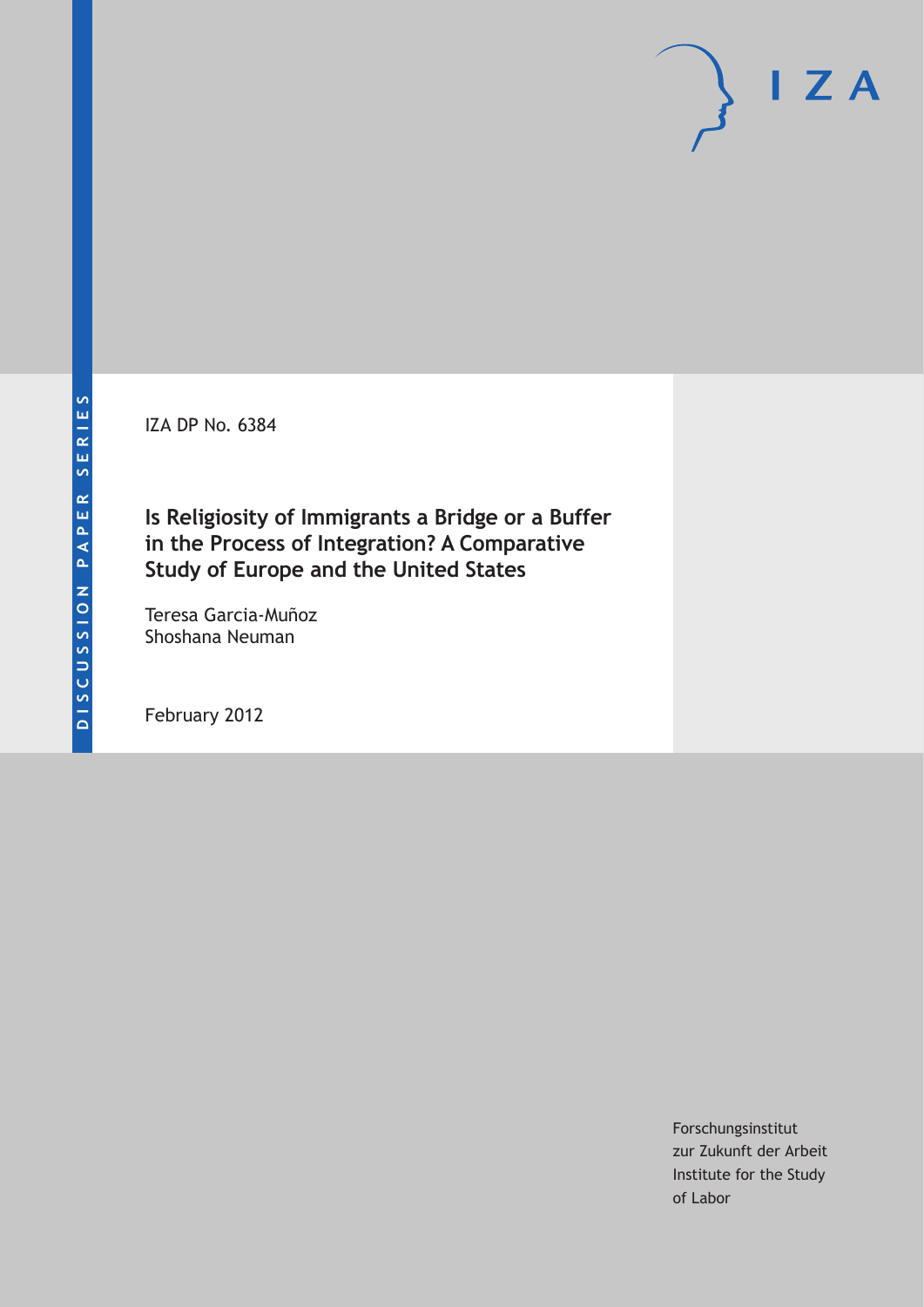# **Is Religiosity of Immigrants a Bridge or a Buffer in the Process of Integration? A Comparative Study of Europe and the United States**

### **Teresa Garcia-Muñoz**

*University of Granada* 

### **Shoshana Neuman**

*Bar-Ilan University, CEPR and IZA* 

Discussion Paper No. 6384 February 2012

IZA

P.O. Box 7240 53072 Bonn Germany

Phone: +49-228-3894-0 Fax: +49-228-3894-180 E-mail: [iza@iza.org](mailto:iza@iza.org)

Any opinions expressed here are those of the author(s) and not those of IZA. Research published in this series may include views on policy, but the institute itself takes no institutional policy positions.

The Institute for the Study of Labor (IZA) in Bonn is a local and virtual international research center and a place of communication between science, politics and business. IZA is an independent nonprofit organization supported by Deutsche Post Foundation. The center is associated with the University of Bonn and offers a stimulating research environment through its international network, workshops and conferences, data service, project support, research visits and doctoral program. IZA engages in (i) original and internationally competitive research in all fields of labor economics, (ii) development of policy concepts, and (iii) dissemination of research results and concepts to the interested public.

IZA Discussion Papers often represent preliminary work and are circulated to encourage discussion. Citation of such a paper should account for its provisional character. A revised version may be available directly from the author.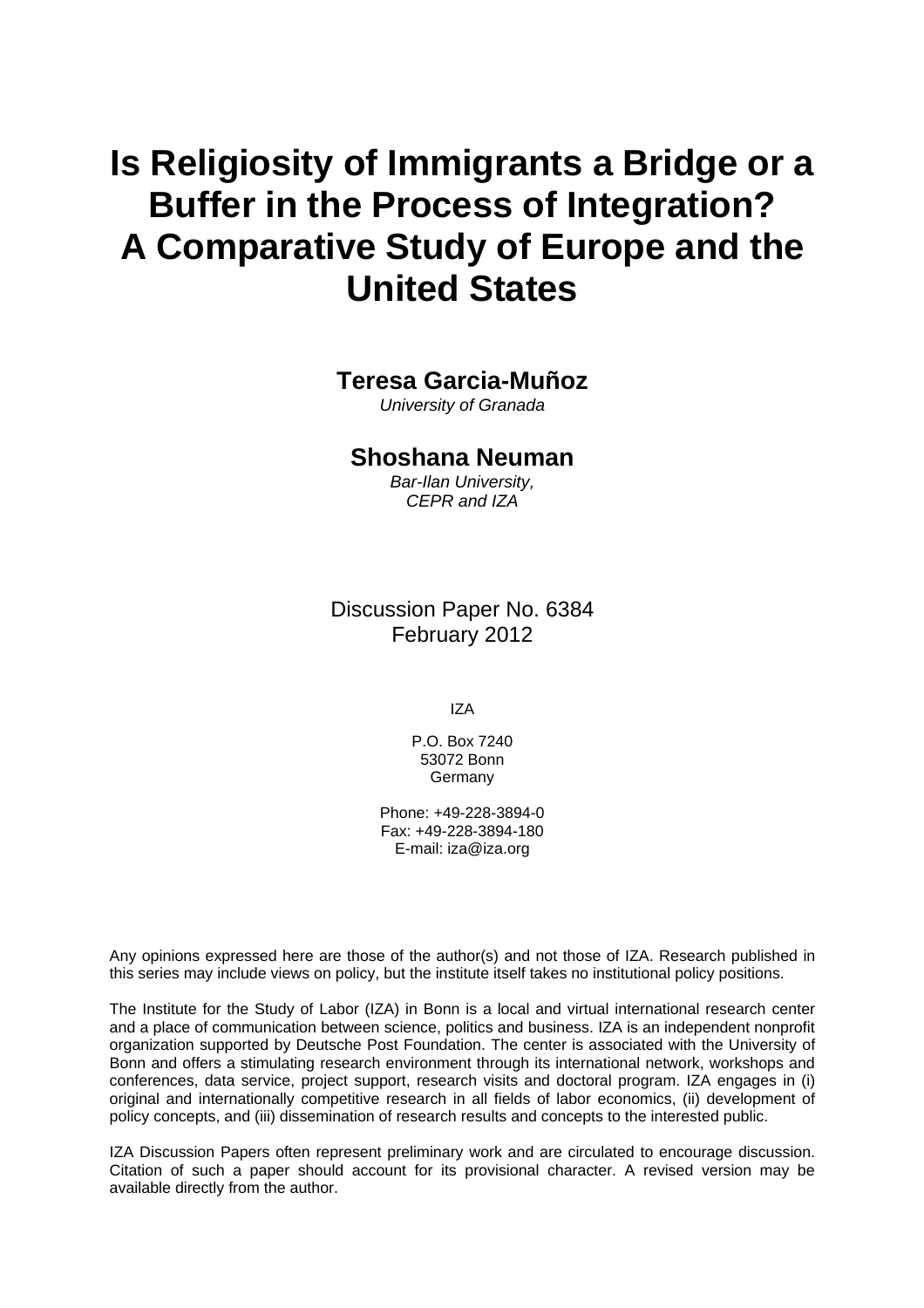IZA Discussion Paper No. 6384 February 2012

## **ABSTRACT**

### **Is Religiosity of Immigrants a Bridge or a Buffer in the Process of Integration? A Comparative Study of Europe and the United State[s\\*](#page-2-0)**

This study reviews and evaluates the intertwined relationship between immigration and religiosity, focusing on the two sides of the Atlantic – Europe and the United States. Based on the existing literature and on a statistical analysis of several data sets (the International Social Survey Program – ISSP: Module Religion, 2008; the European Social Survey – ESS, waves 2002-2010; and the General Social Survey – GSS, waves 2002-2010) the following aspects are explored: (i) the current religious landscape of Europe and of the United States and projections for the future; (ii) religiosity of immigrants (in Europe and the United States): are they more religious than the native populations (in terms of church attendance and of prayer habits)?; (iii) how does religiosity of immigrants affect integration: is it serving as a bridge that smoothens integration into the local population, or as a buffer against the harsh integration process?; and (iv) are the intersections between religiosity and integration different in Europe and in the United States, due to historical differences in the state-religion relationship, immigration policies and concepts? The main findings are the following: (a) immigrants are indeed more religious than the populations in the receiving countries. This fact, combined with higher fertility rates and also a continued inflow of immigrants, will lead to major changes in the religious landscape, both in Europe and in the United States; and (b) while in the united States religiosity of immigrants serves as a bridge between the immigrants and the local population, in Europe it has mainly the function of a buffer and of "balm to the soul".

JEL Classification: J11, J15, Z12, Z13

Keywords: immigration, religion, integration, Europe, United States

Corresponding author:

 $\overline{a}$ 

Shoshana Neuman Department of Economics Bar-Ilan University 52900 Ramat-Gan Israel E-mail: [neumans@mail.biu.ac.il](mailto:neumans@mail.biu.ac.il) 

<span id="page-2-0"></span><sup>\*</sup> Part of this Discussion Paper will be included in *The International Handbook on the Economics of Migration* (edited by Amelie Constant and Klaus F. Zimmermann), published by Edward Elgar Publishing Limited. Our thanks to the editors of the handbook and to two referees, for their very helpful comments and suggestions. Shoshana did part of this study during her stay at IZA (summer 2011). She would like to thank the IZA Institute for its hospitality and excellent research facilities. In particular, Margard Ody (the Information Manager) and Sarah Ewerts (Trainee), for providing many of the articles used for the study. Teresa would like to thank MICINN (ECO2010-17049) and Junta de Andalucía-Excelencia (P07.SEJ.02547), for financial support.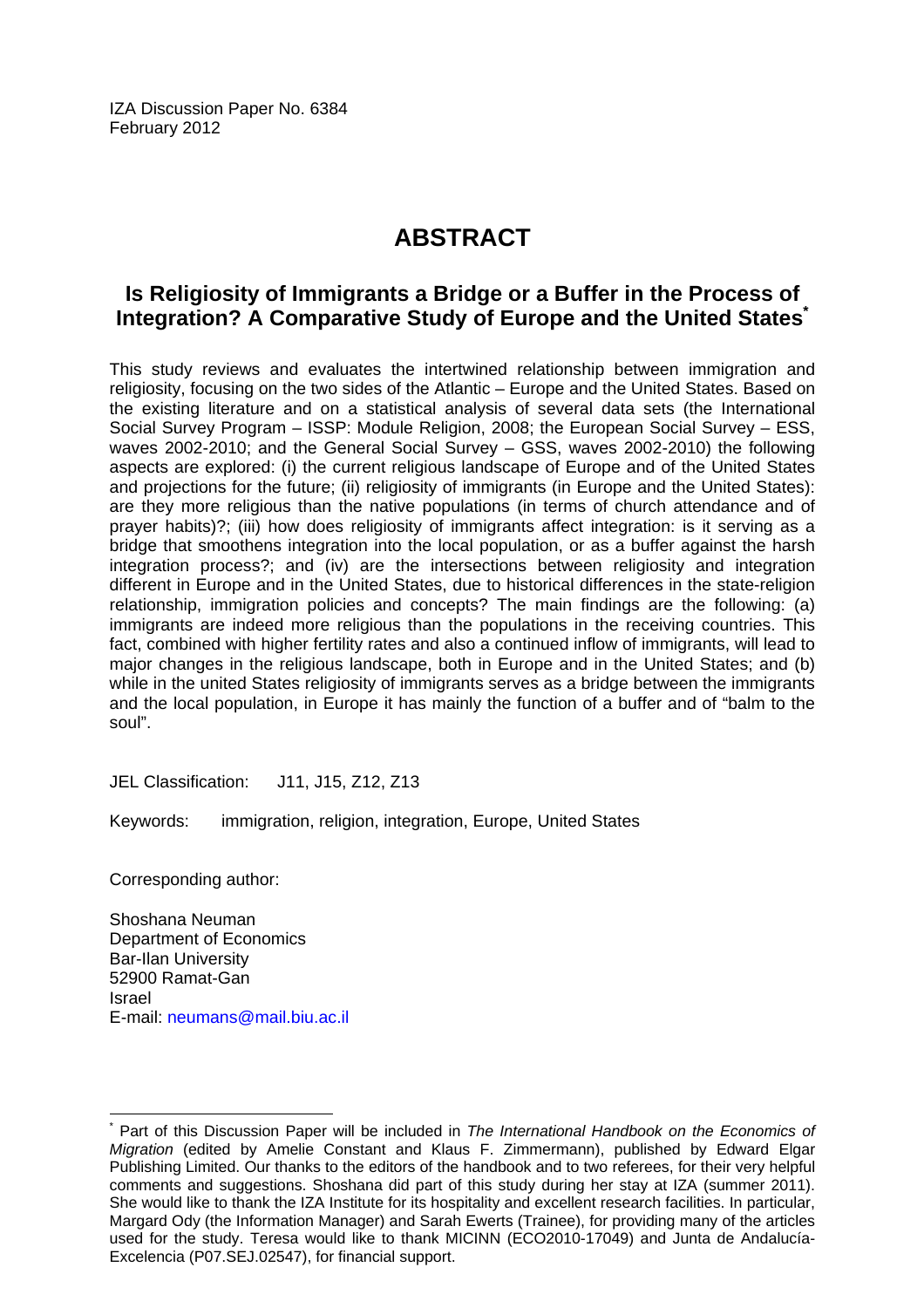#### <span id="page-3-0"></span>*1. Introduction and motivation*

A heated political and intellectual debate is taking place in Europe on the effects of immigration influxes. The debate has focused on the costs and benefits of cultural/religious diversity, rather than on the economic costs and benefits of immigration. The assumption that motivates the debate is that immigrants' religious behavior is fundamentally different from that of the native born, in particular if they belong to a denomination that is not one of the country's major religious denominations. This assumption is supported by studies on the cultural/religious transmission of norms and attitudes. The transmission process takes place mainly during childhood and has two venues: direct transmission – across generations, by parents; and oblique transmission – within generations, by the individual's community and cultural/religious environment (e.g., Bisin and Verdier, 2000, 2001; Bisin at al., 2008; Bar-El et al., 2012). It follows that immigrants are most probably equipped with different social/religious capital compared to the native population, as the norms and attitudes of their parents and childhood environment differed from those at the current place of residence. Social/religious norms seem to be quite rigid and persistent and therefore second-generation immigrants might also exhibit a different religious identity than the natives.

In many cases, the 'otherness' of immigrants leads to profound social/religious tension. Such tensions are exacerbated by prejudice against immigrants in general, and by anti-Moslem prejudice in particular. In recent years a series of international events has led to ever increasing attention to Islam and Moslems in public discussion in Europe and also in the United States. Hostility against Moslem communities increased significantly in the aftermath of September 11<sup>th</sup>, in the United States and also in many European countries (Allen and Nielsen, 2002; Fetzer and Soper, 2003; Sheridan and Gillett, 2005), although even before September  $11<sup>th</sup>$  prejudice against Moslems was more widespread than prejudice against other immigrants (see Strabac and Listhaug, 2008 in a review article of 30 countries). The projections for the future are that the demographic trend of a growing share of the Moslem populations in Europe is expected to result in a further increase in anti-Moslem taste-based discrimination (Adida, Laitin and Valfort, 20[1](#page-3-0)1).<sup>1</sup>

<sup>&</sup>lt;sup>1</sup> Using experimental games (conducted in France) and a formal model, they show that hostility toward Moslems significantly increases with Moslem out-group salience. No such effect is found for the impact of Christian outgroup salience. The authors claim that this result lends support to group-threat theory.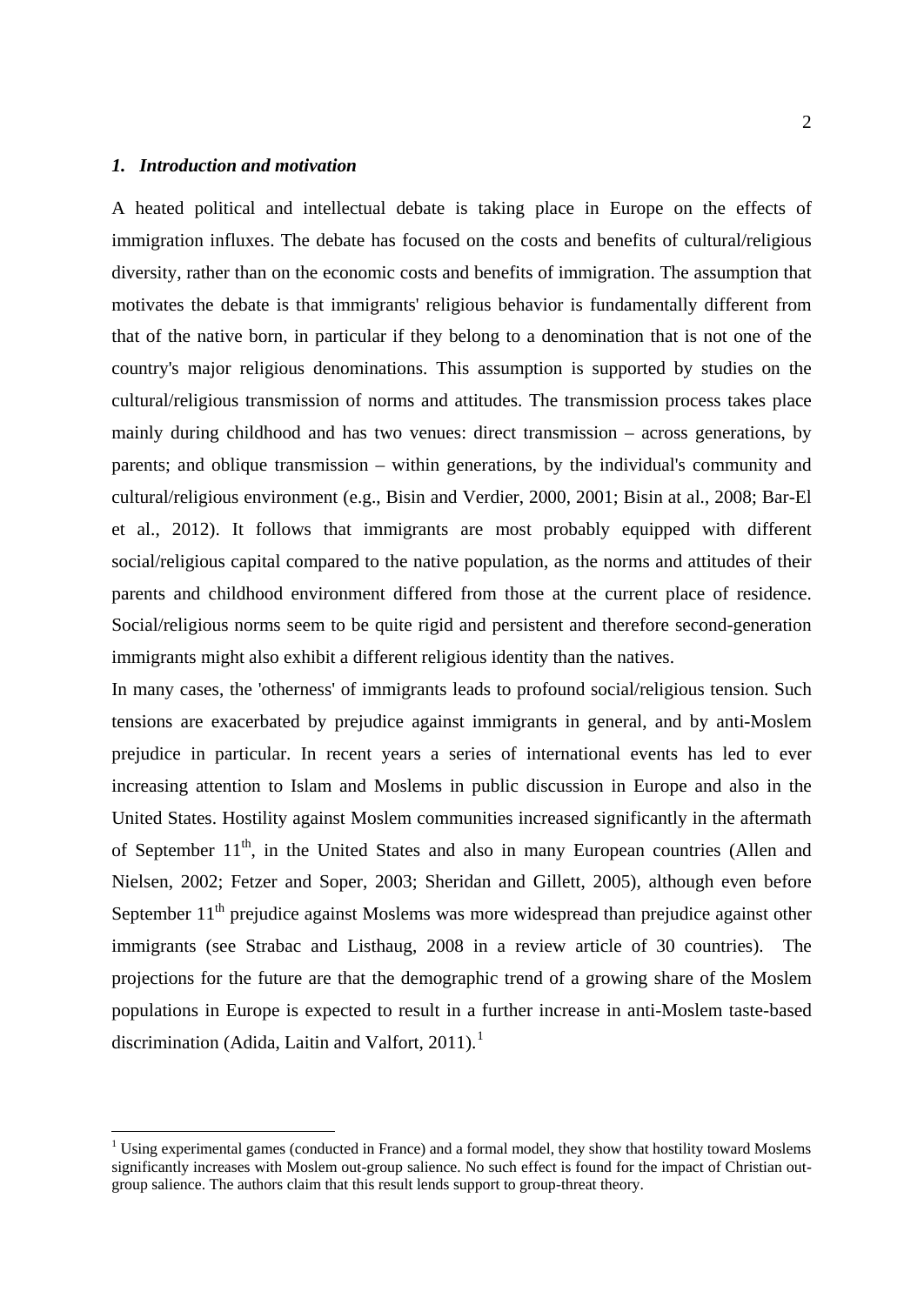This study aims to first review and evaluate the literature on the intertwined relationship between immigration and religiosity, focusing on the two sides of the Atlantic – Europe and the United States.

Based on the existing literature and on a statistical analysis of several data sets (the International Social Survey Program – ISSP: Module Religion, 2008; the European Social Survey – ESS, waves 2002-2010; and the General Social Survey – GSS, waves 2002-2010) we aim to explore the following aspects: (i) the current religious landscape of Europe and the United States and projections for the future; (ii) religiosity of immigrants (in Europe and the United States): are immigrants more religious than the native population?; (iii) religiosity and integration into the local populations: is religiosity serving as a bridge between immigrants and the populations in the receiving countries, or mainly as: "balm to the soul", a buffer against the hardships of integration, and as bonding social capital within the immigrants' community?; and (iv) is the intersection between religiosity and integration different in Europe and in the United States, due to historical differences in the state-religion relationship, immigration policies and concepts?

The structure of the chapter is the following: the next section presents background information and figures on immigration and religiosity in the United States and Europe, including projections for the future. The third section includes a theoretical discussion on alternative effects of immigrants' intensified religiosity (which are shaped by the culture/history and the religious landscape of the host country - the United States versus European countries). An empirical analysis follows in the fourth section, while the last section summarizes and concludes.

### *2. Immigration, religiosity, and the religious landscape – facts, figures and projections for the future*

The United Nations reports that in 2010 more than 213 million people, or 5% of the world population, lived and worked in a country in which they were not born. Moreover, the flow of immigrants has constantly increased over the last two decades. In 1990, The United Nations estimated that the number of migrants was 154.8 million people, while in 2005 this figure grew to 190.6 million people. $<sup>2</sup>$  $<sup>2</sup>$  $<sup>2</sup>$ </sup>

<span id="page-4-0"></span> $2$  Given these impressive figures, economists (along with researchers from other disciplines) address the causes and consequences of these flows. Topics of interest for immigration economists are changing, possibly as a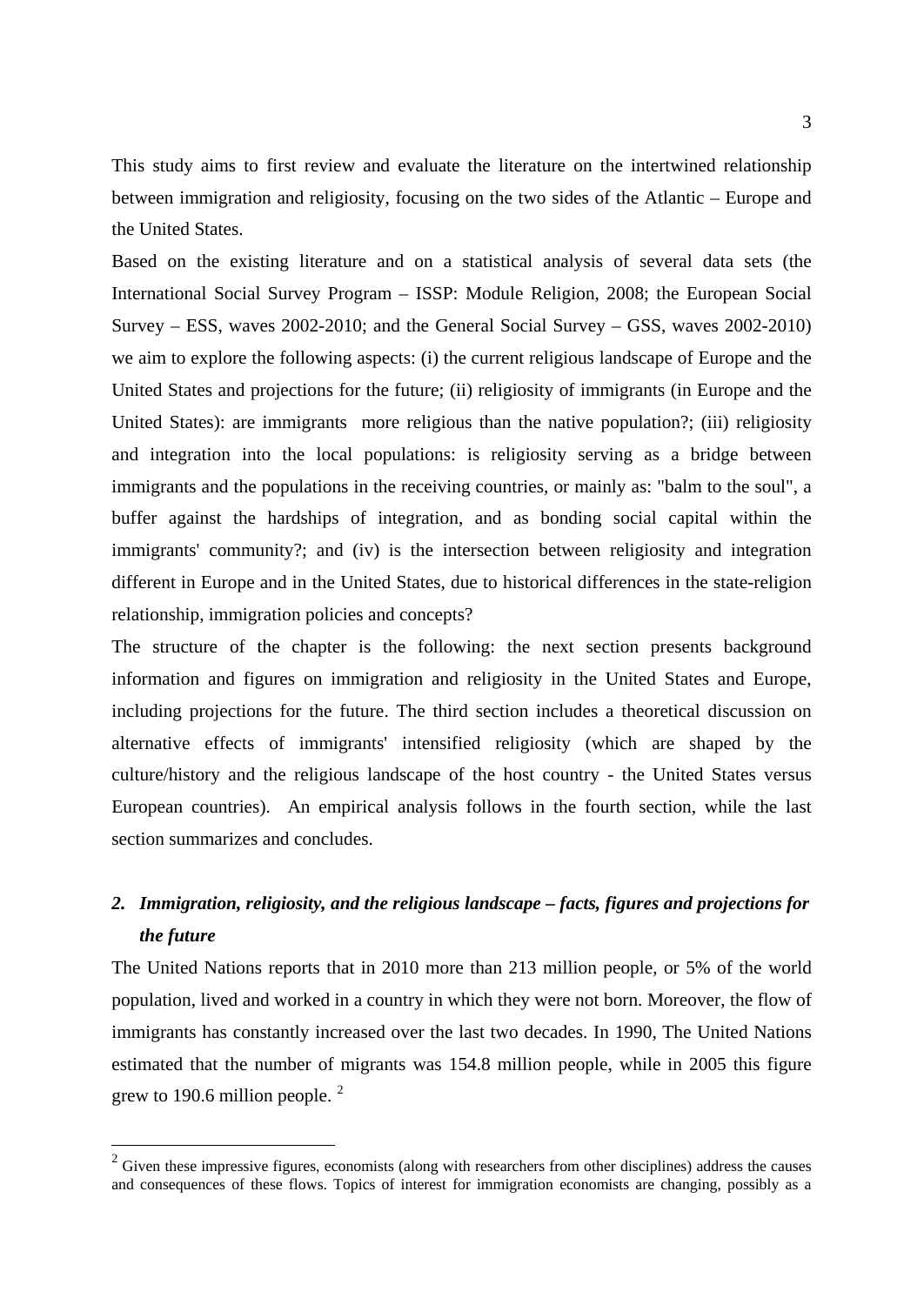In the last several decades, the United States and Western Europe have become the main destinations of immigrant flows, and they will be the focus of this study.<sup>[3](#page-5-0)</sup>

The United Sates has a long tradition of immigration. In the  $19<sup>th</sup>$  century and in the early  $20<sup>th</sup>$ century, immigrants came mainly from Europe, while more recent immigrants originate primarily from Asia and the Americas. The top five sending countries in 2010 were Mexico, China, India, the Philippines, and the Dominican Republic (US Department of Homeland Security). Figure 1 presents immigration flows (measured by numbers of immigrants who received the status of "legal permanent resident") into the United States during the last decade (2001-2010). Clearly, Asia ranks highest, and in most recent years, Europe ranks lowest. The figures for Asia are more than 4 times larger than parallel figures for Europe.



**Figure 1: People obtaining "legal permanent resident status" in US**

Source: US Department of Homeland Security

For Western Europe, the new immigration trend means a drastic reversal of a long history of emigration to the rest of the world, and in particular to the United States.<sup>[4](#page-5-1)</sup> Western Europe changed its immigration status - from a 'sending' society to a 'receiving' center.

result of public perceptions of immigration. For instance, between 1990 and 1994 the most popular topic in the nine top economic journals was immigrant assimilation. Between 2005 and 2009 the most common topic was immigrants' effect on natives' labor market outcomes (Lozano and Steinberger, 2010).

<span id="page-5-1"></span><span id="page-5-0"></span><sup>&</sup>lt;sup>3</sup> Another country that received very large waves of immigration is Israel. It is most probably the only country in the world where the receiving population (about 649,500 on May 15, 1948 – the day of statehood) absorbed within 3.5 years an immigration wave that was larger than the native population, and arrived from all over the globe. Between May 15, 1948 to and the end of 1951, a total of 687,624 immigrants joined the tiny local population, leading to an annual population growth rate of 22.7% and more than doubling the population within 3.5 years. Immigration slowed down but never ceased. Annual population growth rates (due to immigration) were around 2%. In the late 1980s, another major wave of more than 1 million immigrants from the former USSR entered the country, leading to an increase of about 20% in population size (6.2% during the few last months of 1989, 5% in 1991, and annual growth rates of about 2.5% from 1992 until the end of the 1990s) (Neuman, 2005; Tables 13.1 and 13.7).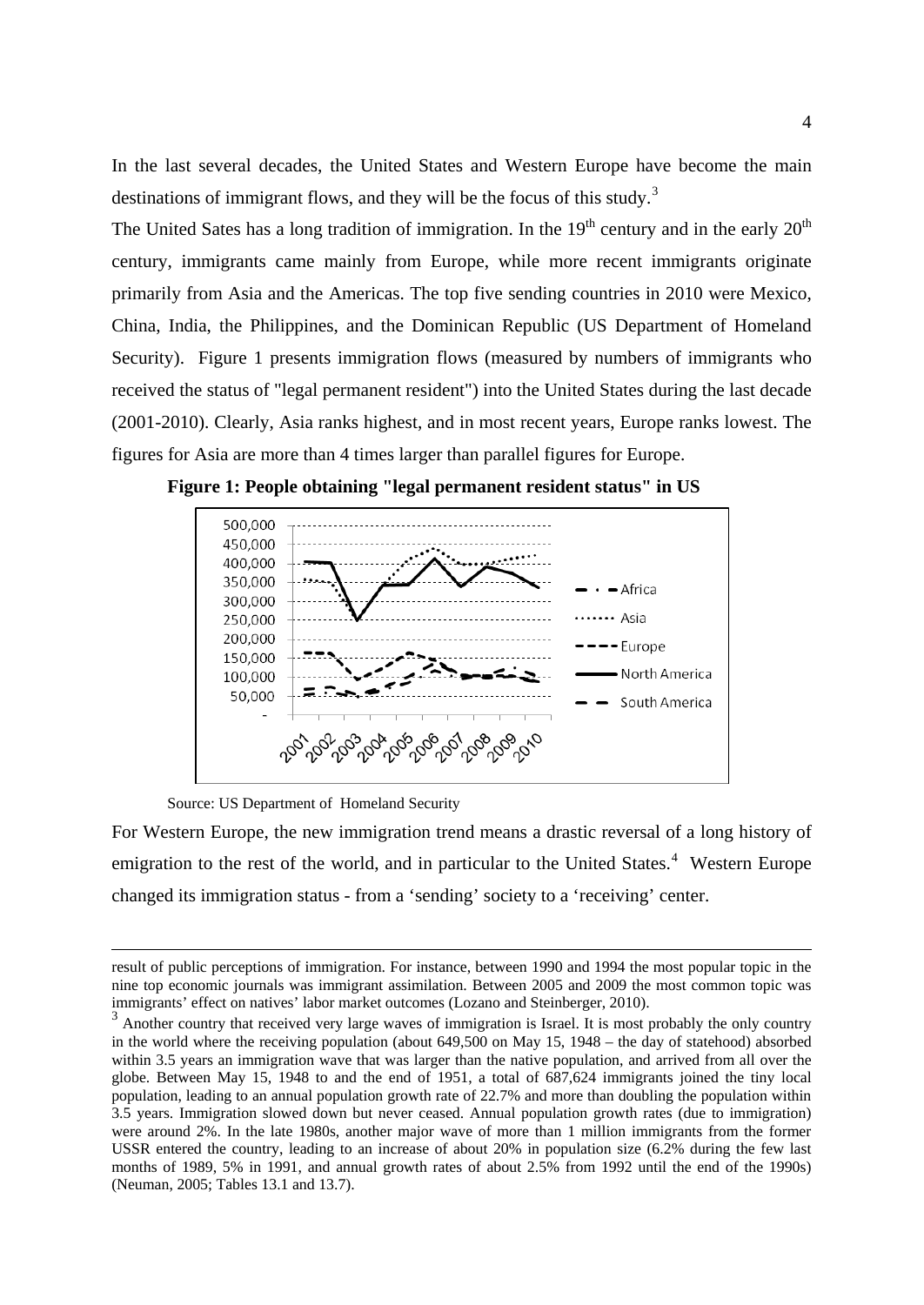There were several sources to the immigration flows into Western Europe: immigrants from their former colonies (in North and West Africa, and South- and Southeast Asia) arrived in France, England and the Netherlands; migrant labor from the less developed Southern European countries (Italy, Spain, Portugal, Greece, Yugoslavia, and Turkey) were attracted by "guest-workers" programs<sup>[5](#page-6-0)</sup>; refugees, asylum seekers and illegal migrants fled (and are still fleeing) less privileged regions that suffered from famines, wars and political violence; and immigrants from the Former Soviet Union and Eastern Europe left their native countries when the gates opened after the collapse of communism in 1989.<sup>[6](#page-6-1)</sup>

Countries changed status also within Europe from 'sending' to 'receiving' countries. Figure 2 presents the path of the annual rate of change in the 'stock' of immigrants in Germany, Italy, Spain and Great Britain during the last two decades:



 **Figure 2: Annual rate of change of the 'stock' of immigrants (%)**

Source: United Nations, Department of Economic and Social Affairs

<sup>&</sup>lt;sup>4</sup> It is estimated that about 85 million Europeans immigrated to the New World and the Southern Hemisphere during the period of 'industrialization' (the 1800s to the 1920s), 60% of them to the United States (Casanova, 2006).

<span id="page-6-0"></span> $<sup>5</sup>$  Germany's postwar guest worker program began in 1955 when Germany signed a labor recruitment agreement</sup> with Italy that permitted German farmers to hire Italian guest workers. Shortly afterwards, bilateral agreements were signed with another seven recruitment countries: Greece, Portugal, Spain, Yugoslavia and also three countries outside of Europe, specifically Morocco, Tunisia and Turkey. Guest worker programs are still relevant for the admission of migrant workers from low-income countries to fill jobs in high-income countries. See Ruhn and Martin (2008) for a review and discussion.

<span id="page-6-1"></span><sup>&</sup>lt;sup>6</sup>The heterogeneity of countries of origin led to large variations in educational attainments and wages of immigrants in Europe: immigrants from non-OECD countries have lower educational levels and wages, in particular compared to natives and to immigrants from the EU15 countries (Dustmann and Frattini, 2011).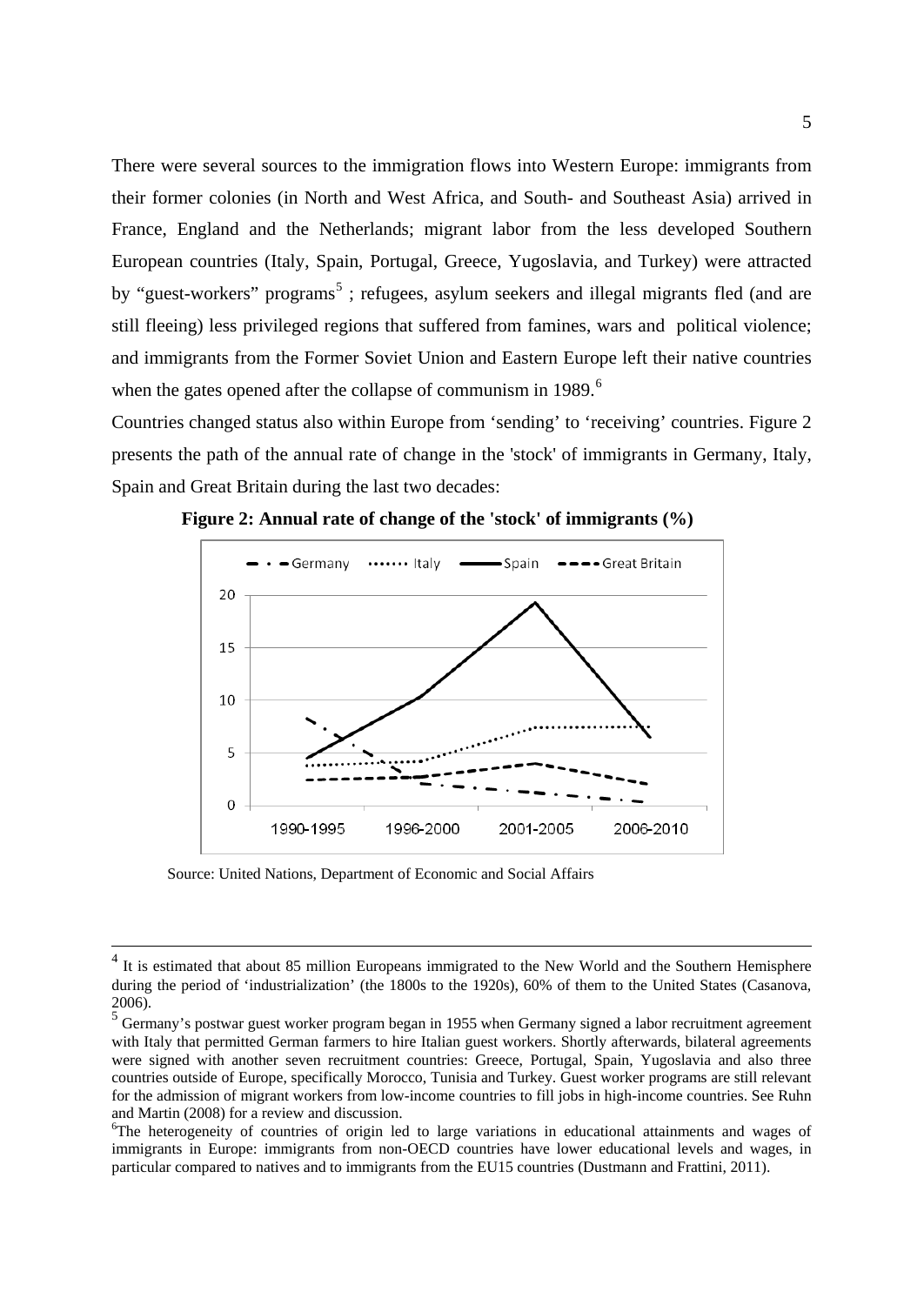In recent years (since the year 2000) traditional receiving countries, such as Germany and Great Britain, exhibited decreasing (although positive) annual rates of change in the 'stock' of immigrants. Spain and Italy lie well above Germany and Great Britain in terms of growth rates of the immigrant pool. Spain reached a maximum of almost 20% around the year 2000. Since 2001 there has been a drop in the annual growth rates of immigrant stocks in Spain(from 19.3% to 6.5%). However the figures are still impressive. In most recent years, the growth rates in the stock of immigrants were around 7% in Spain and Italy, almost zero in Germany and about 2% in Great Britain.

More information can be gained from Table 1 which presents the sizes (in 1000s) of foreignborn populations in Europe, in 2010. As the Table indicates, immigrants comprise more than 10% of the local population in a large number of European countries. In the top ranks we find Luxembourg (32.5% of the population are immigrants), Cyprus (18.8%) and Estonia (16.3%). In few countries the shares of immigrants are below 5% (Slovakia ranks last where immigrants comprise only 0.9% of the total population). The majority of immigrants were born in non-European countries.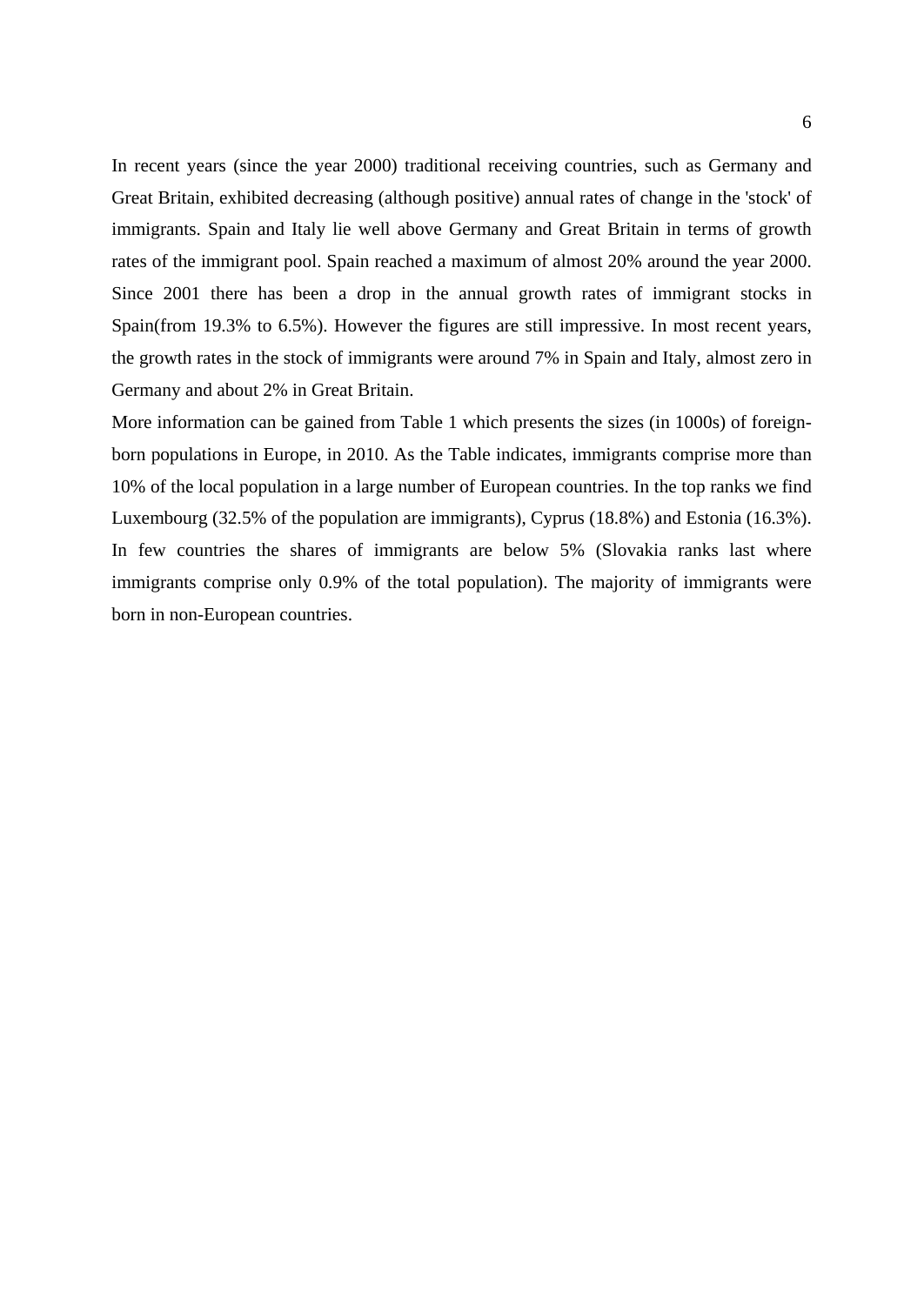|                 | Number of    | Share of foreign | Born in non-European    |
|-----------------|--------------|------------------|-------------------------|
|                 | foreign born | born in total    | countries               |
| Country         | (1000s)      | population(%)    | (% in total population) |
| Austria         | 1,276.0      | 15.2             | 9.1                     |
| Belgium         | 1,503.8      | 13.9             | 7.0                     |
| Cyprus          | 150.7        | 18.8             | 13.5                    |
| The Czech Rep.  | 398.5        | 3.8              | 2.6                     |
| Denmark         | 500.8        | 9.0              | 6.3                     |
| Estonia         | 217.9        | 16.3             | 15.0                    |
| Finland         | 228.5        | 4.3              | 2.8                     |
| France          | 7,196.5      | 11.1             | 7.8                     |
| Germany         | 9,812.3      | 12.0             | 7.8                     |
| Greece          | 125.6        | 11.1             | 8.3                     |
| Hungary         | 436.6        | 4.4              | 1.4                     |
| Iceland         | 35.1         | 11.0             | 3.7                     |
| Ireland         | 565.6        | 12.7             | 2.9                     |
| Italy           | 4,798.7      | 8.0              | 5.3                     |
| Latvia          | 343.3        | 15.3             | 13.6                    |
| Luxembourg      | 163.1        | 32.5             | 5.6                     |
| The Netherlands | 1,832.5      | 11.1             | 8.5                     |
| Norway          | 524.6        | 10.8             | 6.5                     |
| Poland          | 456.4        | 1.2              | 0.7                     |
| Portugal        | 793.1        | 7.5              | 5.7                     |
| Slovakia        | 50.4         | 0.9              | 0.4                     |
| Slovenia        | 253.8        | 12.4             | 11.0                    |
| Spain           | 6,442.8      | 14.0             | 8.9                     |
| Sweden          | 1,337.2      | 14.3             | 9.2                     |
| UK              | 7,012.4      | 11.3             | 7.7                     |

**Table 1: Foreign-born populations in Europeby country, 2010**

Source: Eurostat (online data access: tps00178, migr\_pop3ctb)

Notes: Data are not available for Bulgaria, Croatia, Switzerland and Ukraine. The Slovakian data are for the year 2009. The Belgian data are provisional.

One of the most pronounced consequences of the new immigration to the United States and to Europe, has been the growth in religious diversity. The United States already had a religiously-diverse population and religious pluralism, while Europe had limited religious pluralism and therefore the change due to immigration was much more significant.

Table 2 displays information on the two major religions – both within the native population and within the first-generation immigrant populations.<sup>[7](#page-8-0)</sup>

<span id="page-8-0"></span><sup>&</sup>lt;sup>7</sup> The term 'first-generation immigrants' refers to immigrants whose parents and they too were born outside the current country of residence. 'Second-generation immigrants' were born in the current country of residence but their two parents were born in other countries.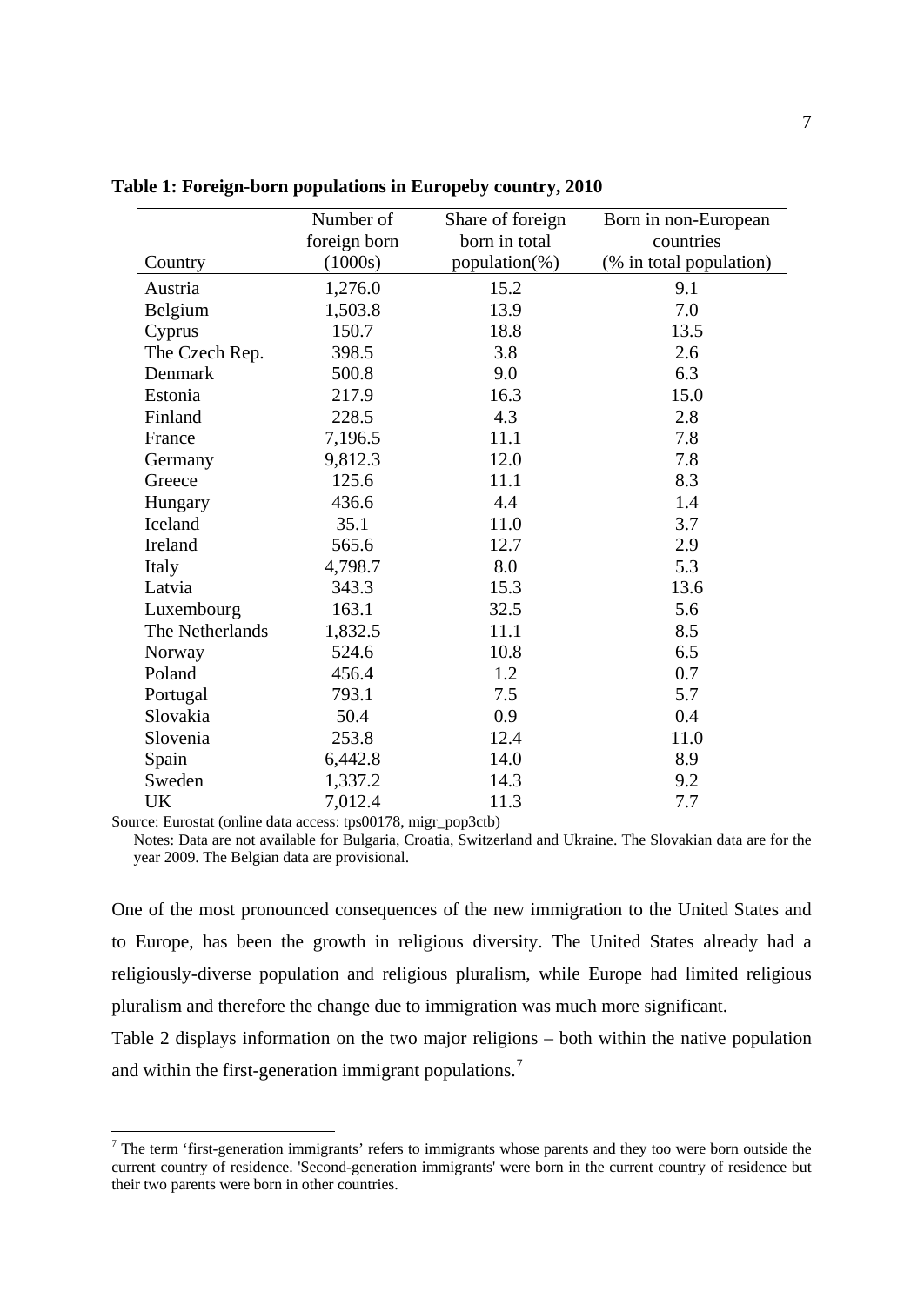|                      | <b>Natives</b>                  |                        | First-generation immigrants |                 |
|----------------------|---------------------------------|------------------------|-----------------------------|-----------------|
|                      | First largest                   | Second largest         | First largest               | Second largest  |
| Country              | religion                        | religion               | religion                    | religion        |
| Austria              | Catholic                        | Protestant             | Catholic                    | Islam           |
| Belgium              | Catholic                        | Other-Christian        | Catholic                    | Islam           |
| Bulgaria             | Orthodox                        | Islam                  | Orthodox                    | Islam           |
| Croatia              | Catholic                        | Orthodox               | Catholic                    | Orthodox        |
| Cyprus               | Orthodox                        | Catholic               | Orthodox                    | Catholic        |
| The Czech Rep.       | Catholic                        | Protestant             | Catholic                    | Other-Christian |
| Denmark              | Protestant                      | Other-Christian        | Islam                       | Protestant      |
| Estonia              | Protestant                      | Orthodox               | Orthodox                    | Catholic        |
| Finland              | Protestant                      | Other-Christian        | Protestant                  | Orthodox        |
| France               | Catholic                        | Protestant             | Catholic                    | Islam           |
| Germany              | Protestant                      | Catholic               | Catholic                    | Islam           |
| Greece               | Orthodox                        | Islam                  | Orthodox                    | Islam           |
| Hungary              | Catholic                        | Protestant             | Catholic                    | Protestant      |
| Ireland              | Catholic                        | Protestant             | Catholic                    | Protestant      |
| Italy                | Catholic                        | Protestant             | Catholic                    | Islam           |
| Latvia               | Catholic                        | Protestant             | Orthodox                    | Catholic        |
| Luxembourg           | Catholic                        | Other-Christian        | Catholic                    | Other-Christian |
| The Netherlands      | Catholic                        | Protestant             | Islam                       | Catholic        |
| Norway               | Protestant                      | <b>Other Christian</b> | Islam                       | Protestant      |
| Poland               | Catholic                        | Orthodox               | Catholic                    | Islam           |
| Portugal             | Catholic                        | Other-Christian        | Catholic                    | Other-Christian |
| Russia               | Orthodox                        | Islam                  | Orthodox                    | Islam           |
| Slovakia             | Catholic                        | Protestant             | Catholic                    | Protestant      |
| Slovenia             | Catholic                        | Protestant             | Catholic                    | Orthodox        |
| Spain                | Catholic                        | Other-Christian        | Catholic                    | Islam           |
| Sweden               | Protestant                      | Other-Christian        | Islam                       | Protestant      |
| Switzerland          | Protestant                      | Catholic               | Catholic                    | Protestant      |
| Ukraine              | Orthodox                        | Catholic               | Orthodox                    | Islam           |
| United Kingdom       | Protestant                      | Catholic               | Catholic                    | Islam           |
| <b>United States</b> | Evangelical-                    | Catholic               | Catholic                    | Evangelical-    |
| 1.000<br>$R^{\sim}$  | Protestant<br>$\cdots$<br>0.000 |                        |                             | Protestant      |

**Table 2: Major religions among natives and among first-generation immigrants, in European countries and the United States, 2002-2010**

Source: ESS and GSS, waves 2002-2010.

Note: Catholic refers to 'Roman Catholic'. 'Other-Christian' is a Christian denomination other than Catholic, Protestant, or Orthodox.

As is evident from Table 2, immigration leads to a change in the religious landscape of many European countries. The major change is the increasing share of Moslems. When the native populations are examined, Islam is found to be the second largest religion in only three countries (Bulgaria, Greece and Russia). Within first-generation immigrant populations, the distribution of religions is very different: In four countries Islam is the first largest religion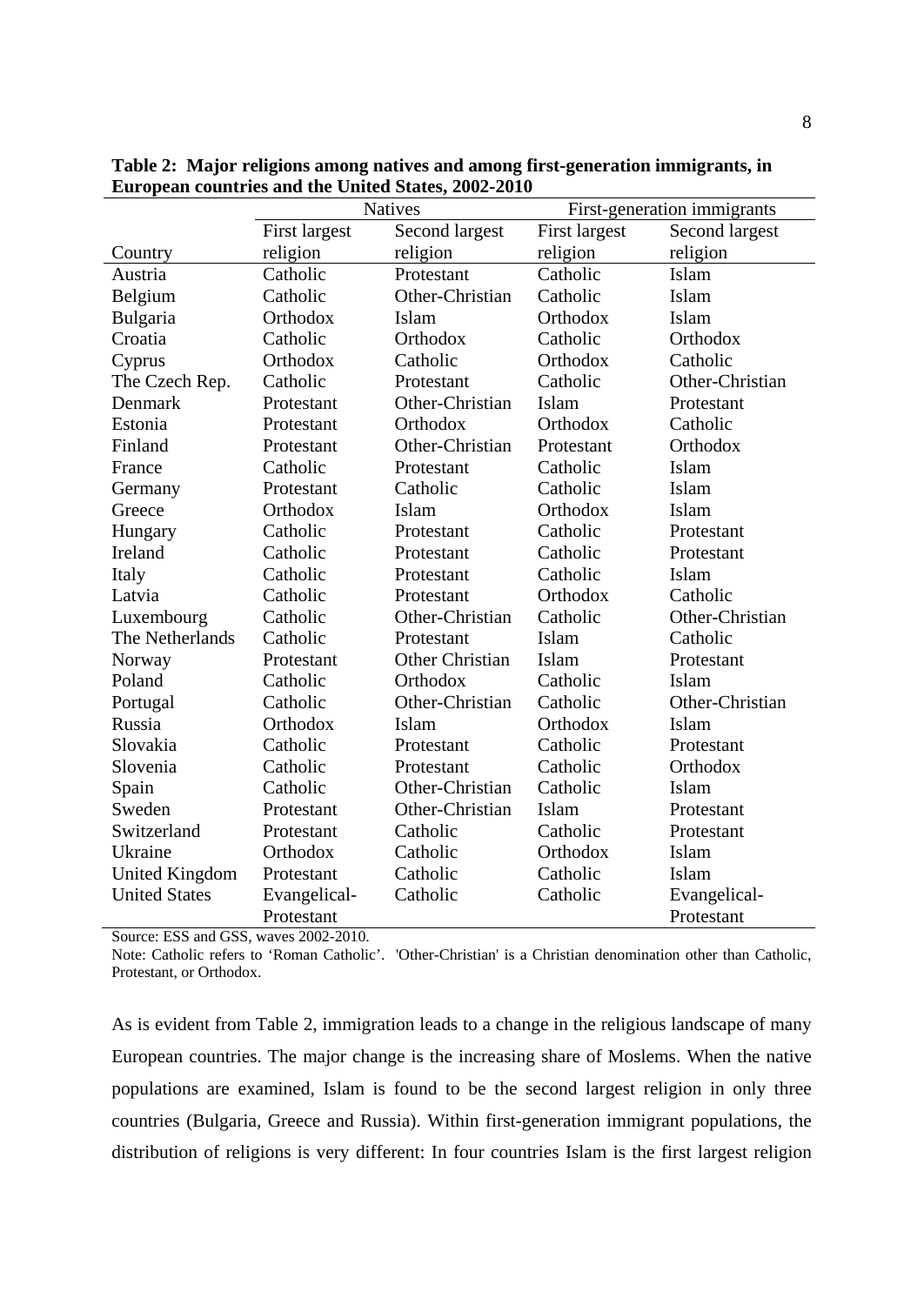(in the Scandinavian countries of: Denmark, Norway and Sweden, and also in the Netherlands). In another 12 countries Islam is the second largest religion.

Based on the demographic advantage of the religious populations caused by (i) the dramatic decrease in fertility rates within secular native European populations, which is combined with (ii) high fertility rates among the religious populations, and coupled with (iii) the immigration of more religious groups into secular countries - the long-term consequences will be a constant change in the religious makeup, with a growing share of more religious residents in general and of members of Islam faith in particular. Moreover, lower secularization rates within the immigrant population (in particular among Moslem immigrants) $<sup>8</sup>$  $<sup>8</sup>$  $<sup>8</sup>$  will also lead to</sup> some reversal of the secularization phenomenon in Europe (de-secularization).

Some figures can further illustrate the above proposition: during the last decades, most European countries have faced a dramatic drop in fertility rates. Eurostat data show that, the number of live births in Europe in 1970 was 7.15 million babies, while in 2010 this figure decreased to 5.36 million. The most pronounced changes in the average number of live births per woman are evidenced in the European Catholic countries: Ireland (from 3.8 in the early 1970sto 2.1 in 2010), Spain (from 2.2 in the early 1980s to 1.4 in 2010), Portugal (from 3.0 in the early 1970s to 1.4 in 2010), Italy (from 2.4 in 1970 to 1.4 in 2009), and Poland (from 2.1 in 1990 to 1.4 in 2010).There was a marginal small decrease in fertility in the United States: from 2.2 births per woman in 1970 to 2.1 in 2009 (United Nations, Population Division). Lesthaeghe and Neidert (2006) point out that immigrants and religious conservatives are responsible for the relatively high fertility of the United States compared to that of other industrialized countries.

Fertility rates are significantly higher within the immigrant populations. An examination of national country measures shows that: in the UK in 2010, the Total Fertility Rate (TFR) of UK-born mothers was 1.88 versus 2.45 for non-UK born mothers (Office for National Statistics-ONS, UK); in Sweden in 2010, the TFR for Swedish mothers was 1.8 compared to 2.3 for foreign mothers (Statistics Sweden); and in Switzerland in 2010, TRF measures were 1.4 and 1.9 for Swiss and foreign-born mothers, respectively (Swiss Statistical Office).These figures, coupled with the immigration of more religious groups into secular countries, are

<span id="page-10-0"></span> <sup>8</sup> Secularization within the Moslem population has *decreased* over the years. According to ISSP data, the percentage of Moslems who 'never pray' was 27.72 in 1991, 25.07 in 1998, and only 7.23 in 2008. When attendance to religious services is considered, the percentage of Moslems who 'never attend' dropped from 35.85 in 1991 to 27.35 in 1998, and further decreased to 16.70 in 2008.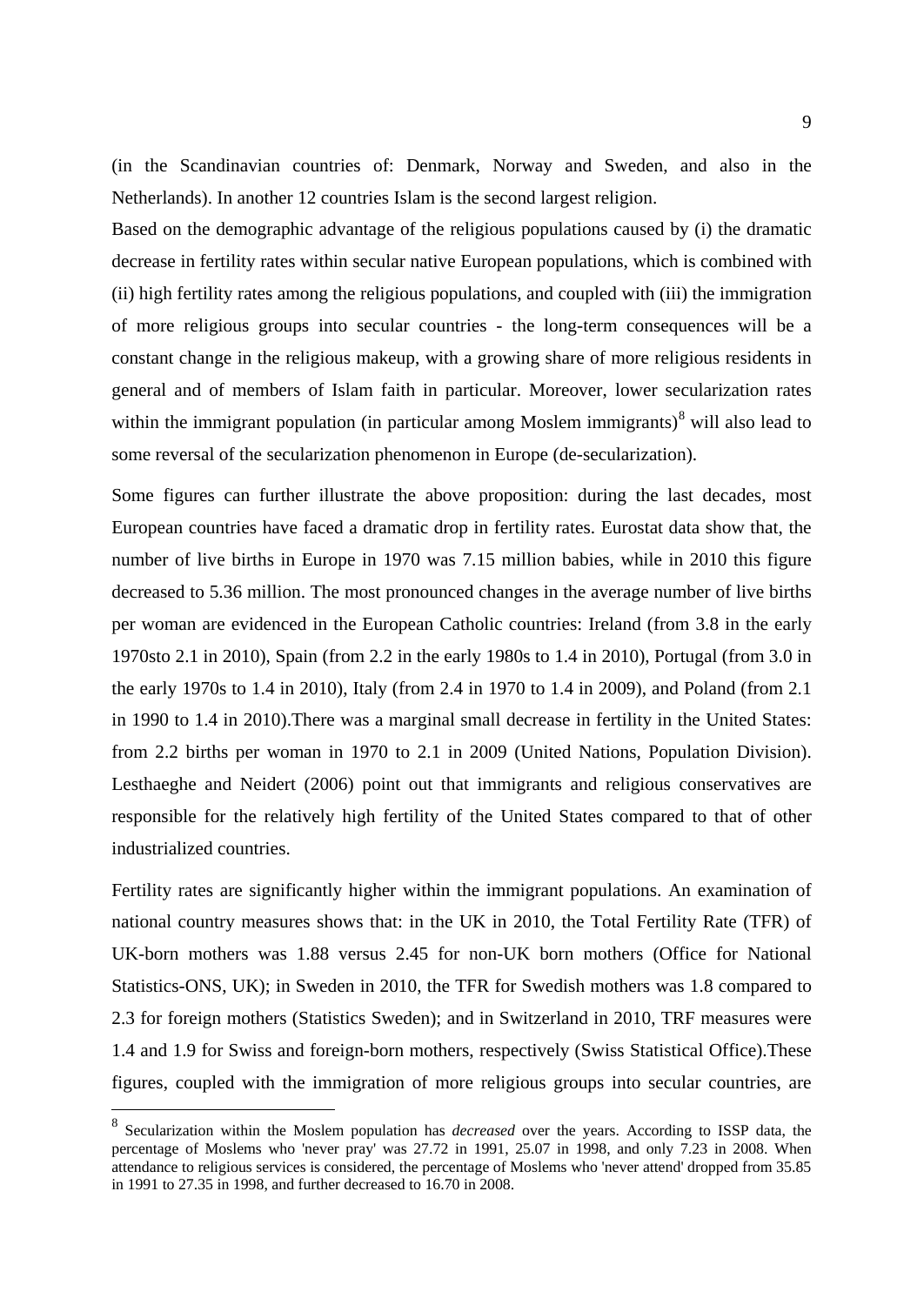expected to lead to: 1) a dramatic change in the religious composition of countries; and 2) desecularization and growing religious intensity.

1. The most dramatic anticipated change in the religious landscape in Europe and the United States is the growing share of Moslems. According to the Pew Research Center (2011), the Moslem share in the European population (as a whole) is expected to grow by nearly one-third over the next 20 years, rising from 6% of the region's population in 2010, to 8% in 2030. The same report projects that in the United States the number of Moslems will more than double over the next two decades, leading the country to host a larger number of Moslems than all European countries (except for Russia and France) combined.

This prediction is further developed in Goujon et al. (2006) and in Skirbekk et al. (2010). The two articles consider relative fertility, migration, and intergenerational religious transmission and offer projections for the future religious composition of Austria (in 2051) and of the United States (in 2043), respectively. Similar trends are expected in other countries as well, particularly those with high immigration rates.

The first article presents data and projections for Austria. Goujon et al. (2006) arrive at the following major estimates: the proportion of Roman-Catholics will decrease from 75% in 2001 to less than 50% by the middle of the century; the Moslem population that grew from 1% in 1981 to 4% in 2001 will represent 14%-26% of the Austrian population by 2051. If current fertility trends do not change, in 2051 Islam could be the major religion of those below 15 years of age.

These projections are based on an assumption of an annual inflow of 20,000 Moslem immigrants. In other European countries that have more significant inflows of immigrants with high fertility rates (e.g. Germany, Spain), the changes in the religious composition of the country could be accelerated and more dramatic.

Skirbekk et al. (2010) also report that the low fertility of secular Americans coupled with the higher-than-average fertility rates of immigrants, will lead to a significant change in the religious make-up of the American population, and provide a countervailing force to secularization. Some of their projections are that Hispanic Catholics will experience rapid growth; Liberal Protestants will decline relative to other groups due to low fertility and losses from religious switching; immigration will drive growth among Hindus and Moslems; and low fertility and a mature age structure will cause Jewish decline.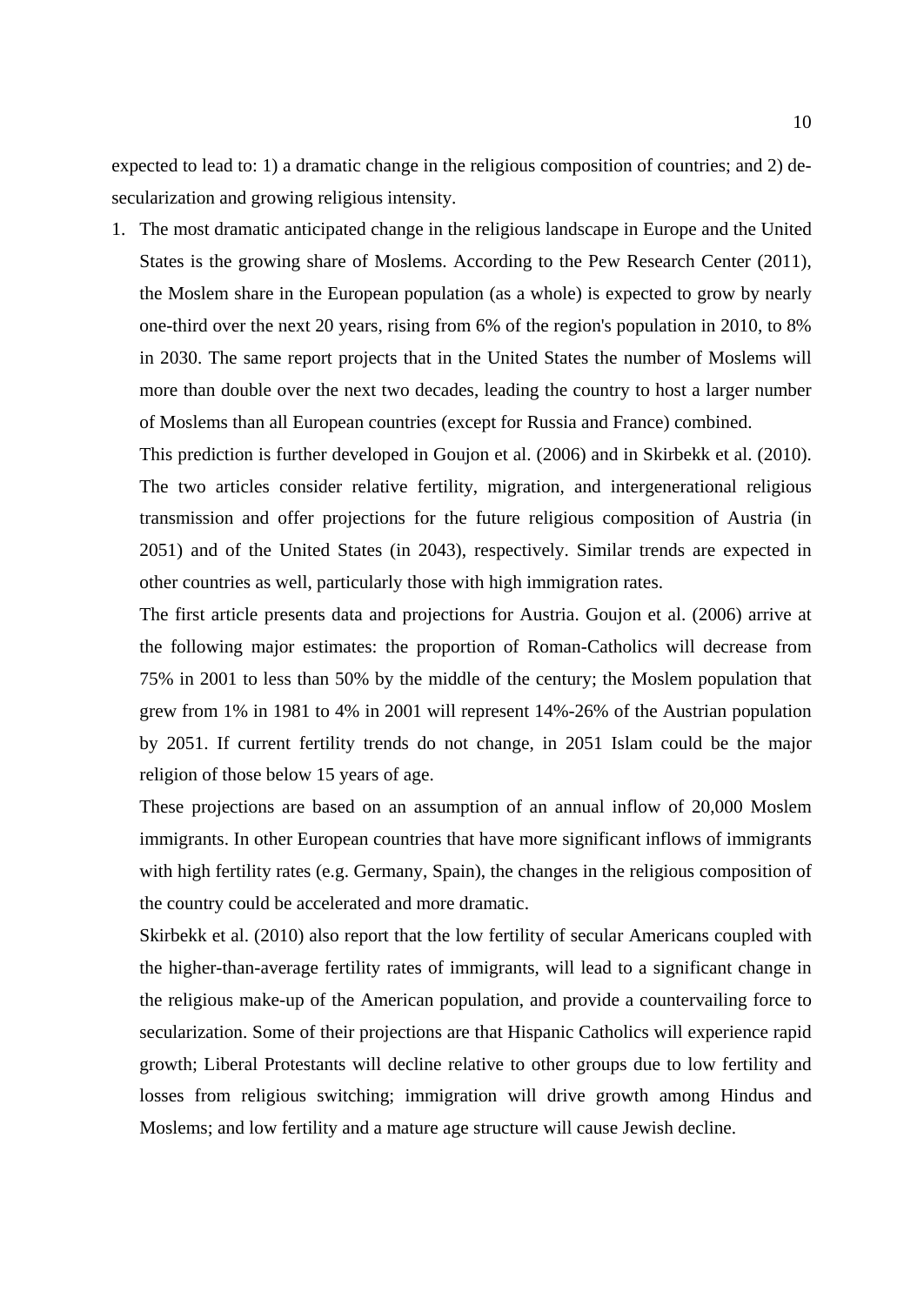2. Another by-product of the change in the religious landscape will be higher religiosity in European countries and reversal of the secularization phenomenon that took place during many decades.<sup>[9](#page-12-0)</sup> Skirbekk et al. (2010) claim that also in the United States, the change in the religious/ethnic composition will cause the non-religious population share to peak before 2043 and decrease thereafter. The term *de-secularization* is used in many recent studies to describe a trend that reverses the long-lasting secularization trend. In his book *"Shall the Religious Inherit the Earth?",* Kaufmann (2010) claims that the population of the developed world will become increasingly religious and conservative in the long term, reversing decades - even centuries - of liberal secularization. In other words, in the equilibrium between secularization and religious fertility – it is claimed that the latter dominates. Ingelhart and Norris (2004) arrive at a similar conclusion offering extensive evidence for 80 societies to support their thesis.<sup>[10](#page-12-1)</sup> Toft et al.  $(2011)$  even become lyrical when they refer to the 21st century as *"God's Century"*.

### *3.Immigrants' intensified religiosity and integration into the host country – theoretical discussion, testable hypotheses and evidence*

Our background information demonstrated the significance of immigration and its impact on the religious landscape of the receiving countries. In order to shed more light on the interrelationship between immigration and religiosity, and consequently the effects on integration, we will discuss: 1) are immigrants (in Europe and in the United States) more religious than the native populations?; and 2) if the answer to the first question is positive what are the components and consequences of the more intensive religiosity of immigrants? Also, are the dominant components different in Europe than the United States?

<span id="page-12-0"></span> <sup>9</sup> The literature refers to diverse aspects of the 'secularization' concept: (i) differentiation of the major institutions of society (law, politics, economy, education, etc.) from the influence of religion; (ii) rationalization (Weber, 1930); (iii) demystification of all spheres of life; and (iv) less adherence to religious acts such as attendance to religious services and prayer. A different distinction is suggested in Sommerville (1998). He sorts the various aspects of secularization into two categories. Those presented in terms of (i) processes (i.e., decline, differentiation, disengagement, rationalization); or (ii) levels of analyses (i.e., structural, cultural, organizational, individual). Tschannen (1991) provides an inventory of the elements of classic theories of secularization. Casanova (1994) re-evaluates the theory of secularization in light of the resurgence of religion during the last decades, focusing on the phenomenon of 'de-privatization' or religious re-engagement in the public sphere. Swatos and Christiano (1999) present a comprehensive review of the secularization theory and debate. See also Bar-El et al. (2012) for a theoretical intergenerational model of secularization followed by empirical hypotheses' testing (using ISSP-1998 data).

<span id="page-12-1"></span><sup>&</sup>lt;sup>10</sup> Ingelhart and Norris (2004)draw on a massive base of evidence generated by four waves of the World Values Survey, which was conducted from 1981 to 2001 in eighty societies and covered all the world's major denominations.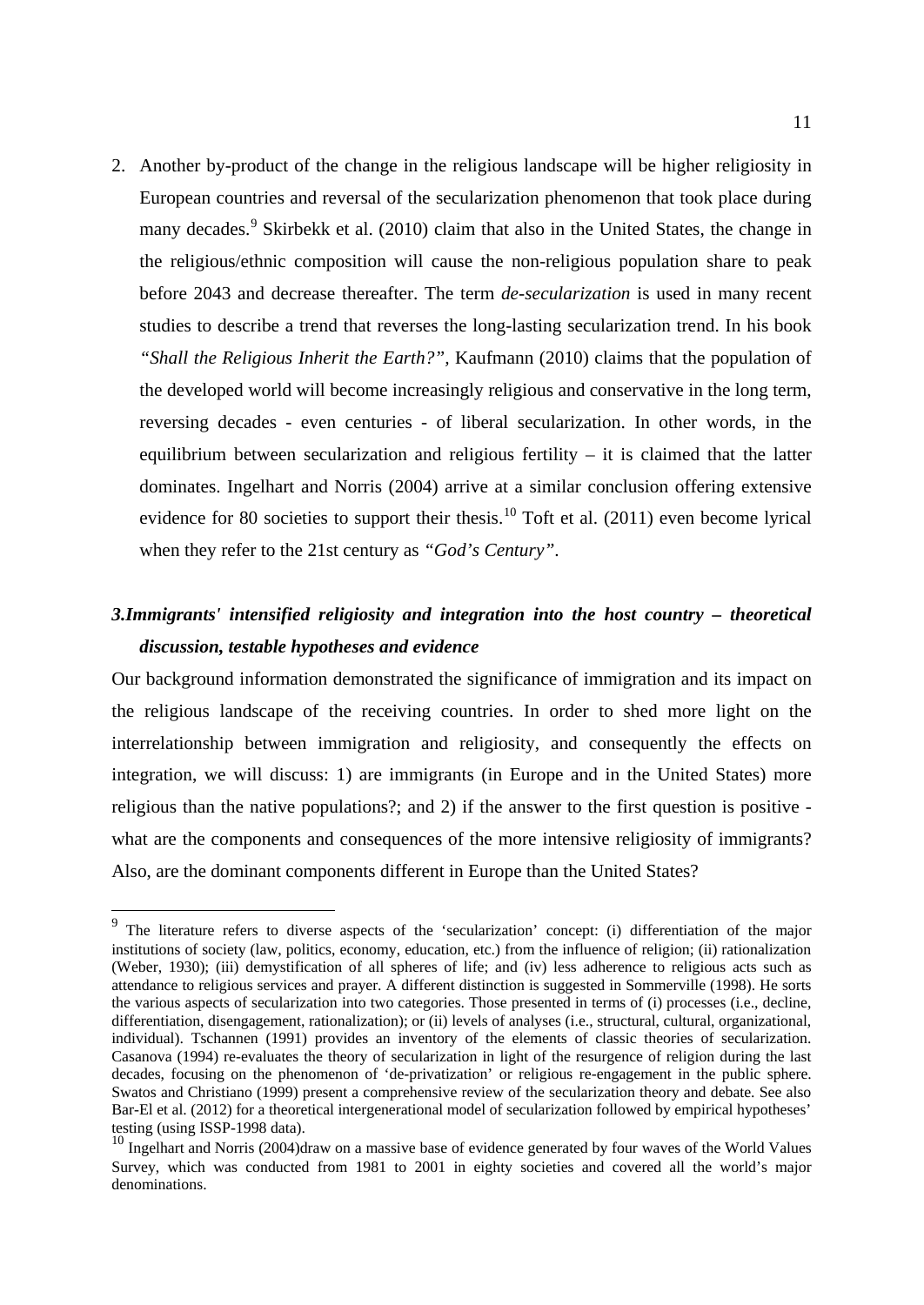1. *Religiosity of immigrants:* Immigrants are believed to be more religious than the native populations (e.g. Aleksynska and Chiswick, 2011). Moreover, it is even claimed that immigrants (in the United States) become more religious in their new country than they were in their home land: "immigrants are religious – by all counts more religious than they were before they left home.." (Williams, 1988, page 29).

Our *first hypothesis* will therefore be: **Hypothesis 1**: *immigrants (in particular firstgeneration immigrants) are more religious than the native population, in both the United States and in Europe. They are also expected to be more religious in the receivingcountry than in their country-of-origin.* 

- 2. *Religiosity of immigrants and integration in the host country is religiosity a 'bridge' or a 'buffer'?* Two competing theories offer explanations for the possible motives and consequences of immigrants' intensive religiosity. The two explanations lead to different predictions about the inter-relationship between immigrant religiosity and integration into the local community: (a) the first one refers to religiosity and religious organizations as a *'bridge'* that facilitates immigrant assimilation and mobility; and (b) the second one claims that religiosity and religious institutions are a *'buffer'* for those immigrants that fail to integrate into the society of the host country.
	- a) The *bridging role* of religion in the process of assimilation: Herberg (1960) was probably the first who emphasized the role of religion in the process of assimilation (in the United States), arguing that religion has the potential of replacing ethnic and national identities, and thus helps the immigrants to craft an American identity. In a very similar vein, Gordon (1964) and Smith (1978) argued that immigrants used religion to smooth assimilation into the American mainstream. When immigrants define themselves in religious terms, their ethnic/national/racial differences become less pronounced, and diverse communities are brought together with the native local community through shared worship (e.g., Peek, 2005). Because religion is not strongly bound to a particular place or country of origin, religious identification could become a factor that enables newcomers to overcome social isolation. Moreover, religious institutions can help the immigrants to acquire social and civic skills that will soften the assimilation process. Activity in religious organizations creates further opportunities for civic and community engagement (Cyrus et al., 2006; Ramakrishnan and Viramontes, 2006). In addition to meeting spiritual and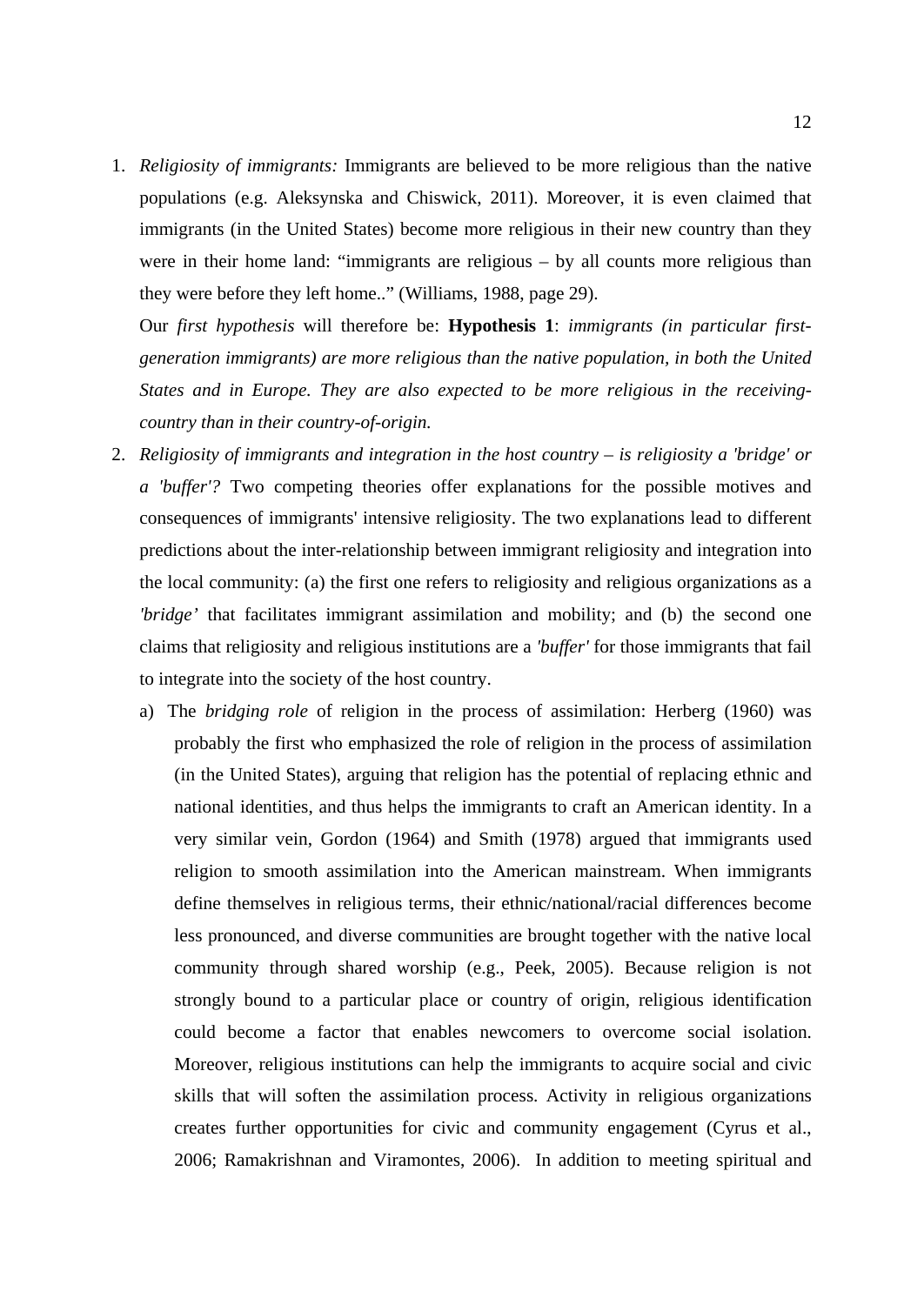social needs, migration networks that are created through religious institutions often provide material benefits and play an important role in information transmission regarding economic opportunities in the receiving society (Borjas and Hilton, 1996; Munshi, 2003; Mayda, 2010), housing, schooling, and obtaining immigration-related papers (see Ebaugh and Chafetz, 2000, for an overview).

b) *Religiosity as a 'buffer'*: Contrary to evidence on the positive effects of religious organizations on the process of integration and assimilation, there are also studies that document their negative effects on assimilation and adaptation. It is claimed that religion could serve as a 'buffer' (rather than a 'bridge'), which slows the process of assimilation, and serves as a 'mobility trap' (Greeley 1972; Cadge and Ecklund, 2006). Using pilot data from the New Immigrant Survey (a nationally representative sample of new legal immigrants to the United States) Cadge and Eucklund (2006) find that immigrants who are less integrated into American society (older, unemployed, speaking a non-English language at home) are more likely than others to regularly attend religious services. In a cross-national study that covers European countries, Van Tubergen and Sindradóttir (2011) find that religiosity is higher among immigrants who are unemployed and less educated. Ghazal-Read (2004) and Ramakrishnan and Viramontes (2006) claim that religiosity might be particularly limiting for immigrant women since religious attitudes and beliefs regarding gender roles (as mothers and care givers at home) prevent them from engaging in activities in the labor market and the public sphere.<sup>[11](#page-14-0)</sup> Another example in support of the negative correlation between immigrants' religious activity and their integration and adaptation is Constant et al. (2006). They look at minority ethnic groups in Germany and report that non-religious individuals perform better than religious ones. Obviously, causality could run in the opposite direction: from failure to integrate in the host country to participation in church activities, rather than the proposed causality that goes from church attendance to lower integration. Religious activities can serve as a "balm for the soul" (Connor, 2010) for those who failed to integrate into the local society and labor market.

Putnam (2000) presents related ideas and describes two types of social capital that can

<span id="page-14-0"></span><sup>&</sup>lt;sup>11</sup> Ozyurt (2009) arrives at mixed results. She found that more intensive religiosity is a barrier for cultural integration of American Moslem women in the US, yet facilitates political/civic integration.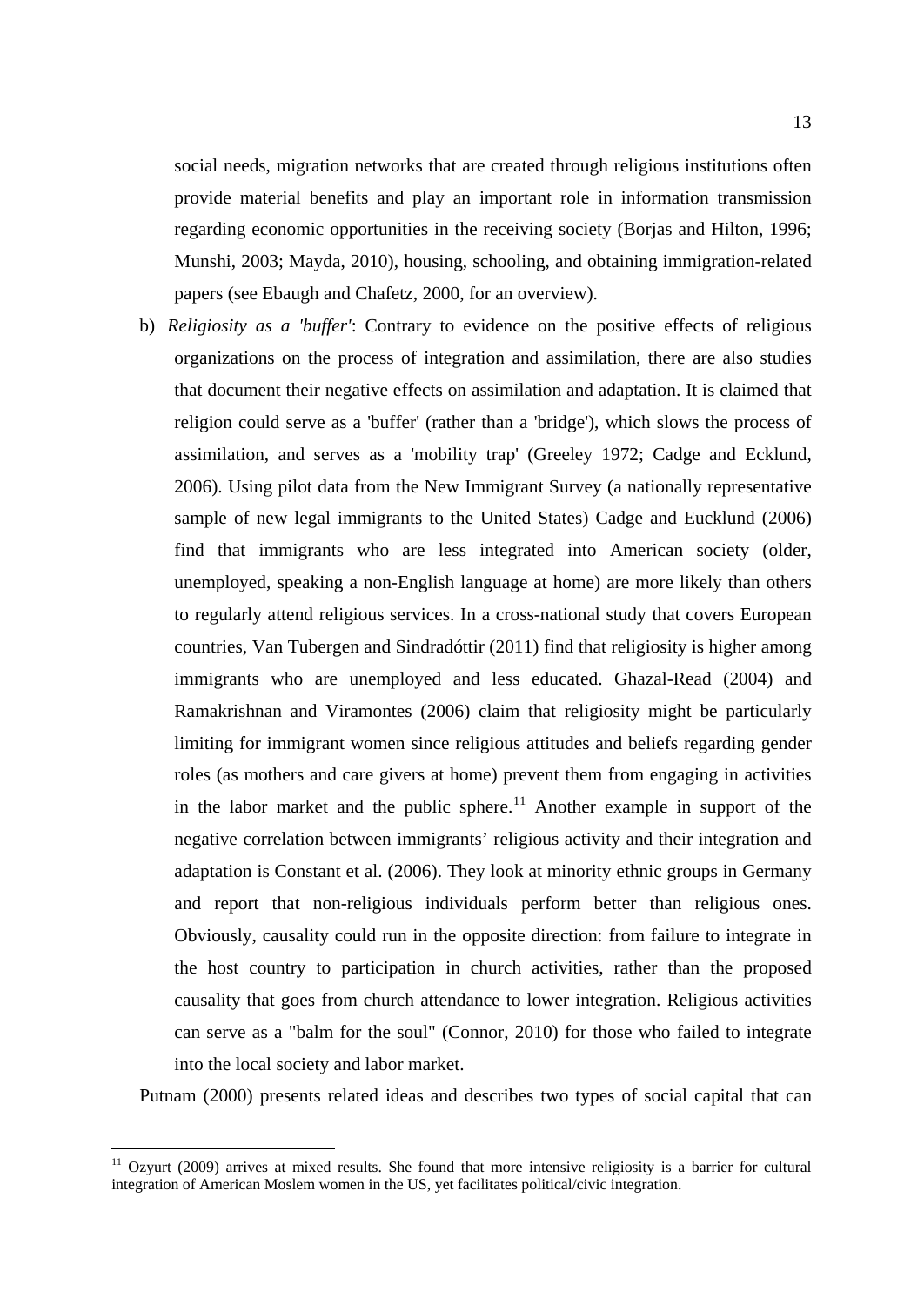serve as measures of prospects of immigrants' assimilation: (a) '*bridging capital'* which relates to the links *between* communities and bridges between immigrants and native communities. More bridging capital leads to better assimilation of the immigrant community; and (b) *'bonding capital*', which helps to establish close links with members *within* a community. As religiosity is a key component of social capital, we can apply his concepts of 'bridging capital' versus 'bonding capital' to the religious arena, and connect with the above theories of religiosity as a 'bridge' versus a 'buffer'. Those who refer to religiosity as a 'bridge' believe that religiosity should be characterized as 'bridging capital'. Researchers who claim that religion, religiosity and religious organizations are a 'buffer' and shock-absorber for immigrants argue that it is basically 'bonding capital' that helps individuals within their community, provides psychological comfort and mitigates loneliness (Chiswick, 2003; Waite and Lehrer, 2003; Connor, 2010; Lehrer, 2010).

The religious practices of immigrants most likely combine components of the two types of social capital. Church services, prayers and religious rituals provide worshipers with a familiar cyclical rhythm and represent continuity between life in the home country and life in the host country (Tiilikainen, 2003), while *also* helping them to establish new ties with the native population and adapt to the new country of residence. Ebaugh and Chafetz (1999) conclude that "Religious institutions are the physical and social spaces where the changes required by the new social milieu and the continuities desired by immigrant members can be achieved".

The interrelationship between immigrants' religiosity, and their integration into the local native population, is also central for long-term considerations. In particular: will the growing shares of Moslem immigrants accelerate or attenuate prejudice/distaste against the Moslem immigrant community? The literature offers two opposing theories that are closely related to the consequences of immigrants' religiosity described above: (a) The *'intergroup contact theory'* predicts that an increase in the relative size of the immigrant religious group (or any other minority) provides contact opportunities between the local population and the minority religious group, which in turn diminish tension and prejudice against that group (Allport, 1954; Adida, Laitin and Valfort, 2011). If the 'bridging' factor of religiosity dominates, facilitating more contact between the native and immigrant populations, less distaste against religious minorities is expected;(b) the *'group threat theory'*,on the other hand, predicts that an increase in the size of the minority generates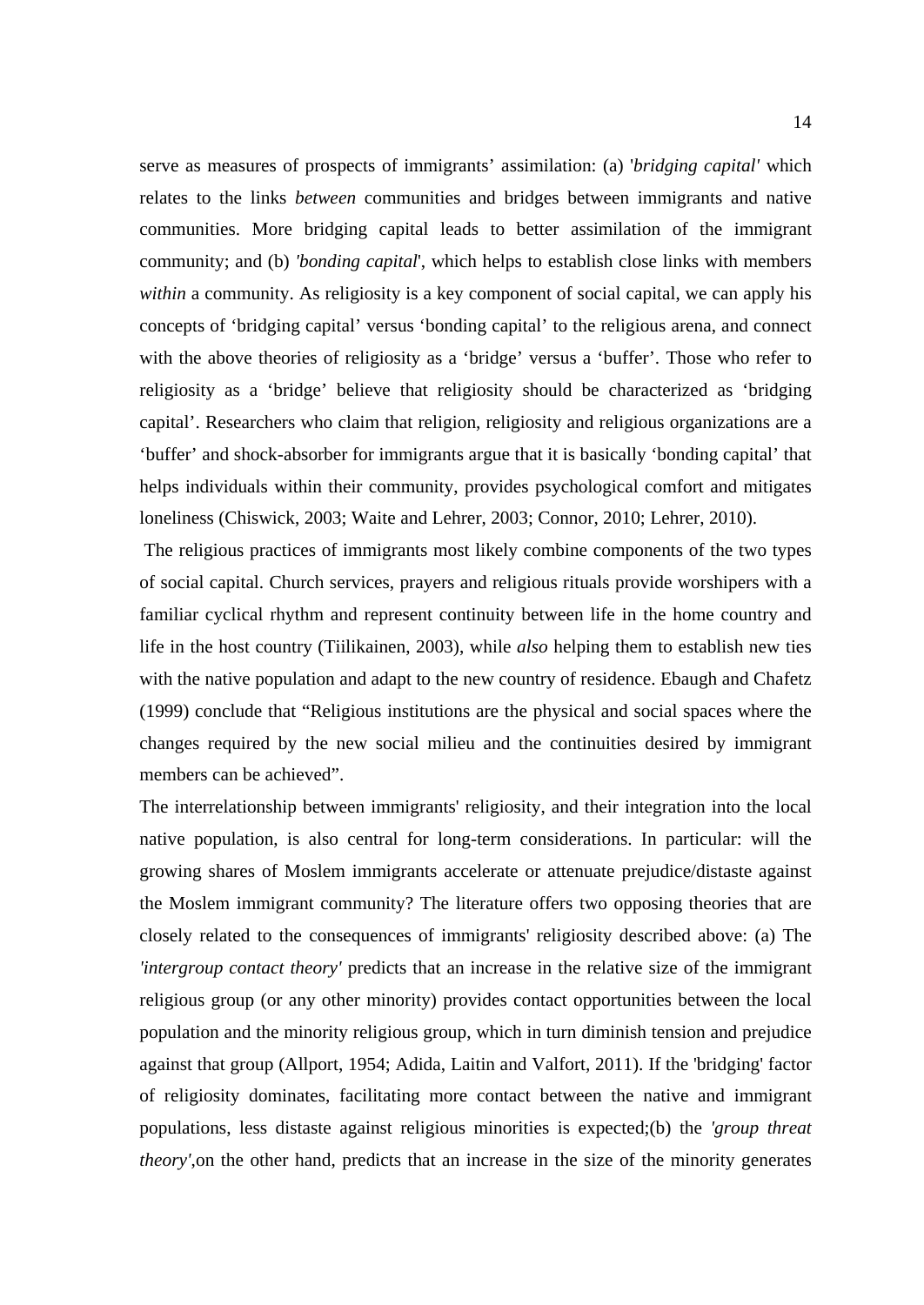hostile attitudes by the dominant native group toward the minority, either because of competition over scarce resources, or because of the perception that the minority is a symbolic threat to the cultural integrity (Blalock, 1967; Adida, Laitin and Valfort, 2011). If the religiosity of immigrants is a 'buffer' against the local population, leading to less integration and contact with the native population, the 'group threat theory' will govern and more hostility against religious minorities is expected.

Which component ('bridge' or 'buffer') dominates? The answer is most probably *countryspecific*. Given that in this study we examine the United States versus Europe, it is helpful to first explore the fundamental differences between them. Two primary disparities between the United States and Europe are evident: (a) the different religious setting and the role of religion and religious group identities in public life; and (b) the composition of the immigration flow.

(a) Americans in general tend to be religious, more religious probably than most people in other modern societies.Using the ISSP (International Social Survey Program): Module Religion (2008), we can compare distributions of church attendance (a public religious activity)and prayer(a private/intimate religious activity) in Europe versus the United States. The ISSP is an ongoing effort devoted to cross-country research on national attitudes. The 'Religion Module'focuses on a wide range of questions related to religion and religiosity.<sup>[12](#page-16-0)</sup> Distributions of religious service attendance and of prayer in Europe versus the United States are shown in Figures 3 and 4.





Source: ISSP 2008

<span id="page-16-0"></span><sup>&</sup>lt;sup>12</sup> For more on the ISSP see Brañas-Garza and Neuman (2004) and Bar-El et al. (2012).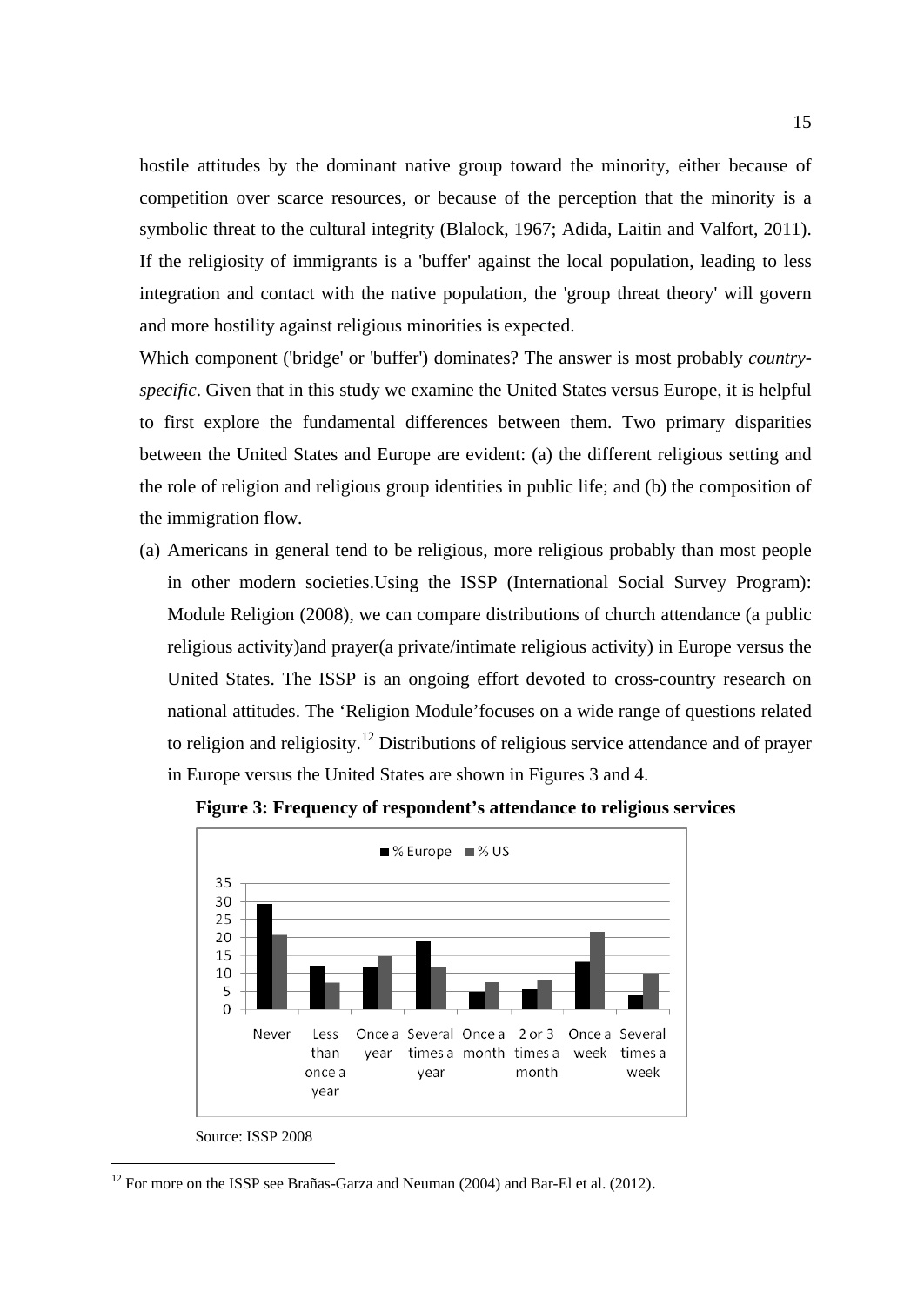Figure 3 indicates that church attendance is significantly more intensive in the US. The mode in Europe is 'never', while the mode in the United States is 'once a week'. Note however, that in the US the frequency of 'never' is quite similar to that of'once a week'. This result mirrors one of the key findings in a recent book by Putnam and Campbell (2010). The authors make the point that behind the overall high level of religiosity in the United States (which is also demonstrated by Figure 3) there is polarization, with high concentration of individuals at the two ends of the distribution: non-religious and religious conservatives.



**Figure 4: Frequency of respondent's prayer habits**

The differences in religiosity are even more pronounced when prayer habits are considered. As church attendance also has networking motives, prayer is probably a better indicator of intensity of religiosity. The averages of prayer frequencies (on a scale of 1-11) are 4.97 in Europe and 8.17 in the United States. The mode in Europe is 'never' (about one-third of respondents), while the mode in the US is 'several times a day' (28.98) with 'once a day' lagging closely behind (26.36).

In the United States religious diversity was endorsed right from the beginning. Herberg's thesis (1960) implies that collective religious identities have been one of the primary ways of structuring societal pluralism in American history. In his words, "almost from the beginning, the structure of American society pre-supposed diversity and substantial equality of religious associations" (page 27). The United States offers a "religious supermarket" (Leggewie, 2007, page 5) with a horizontal and egalitarian

Source: ISSP 2008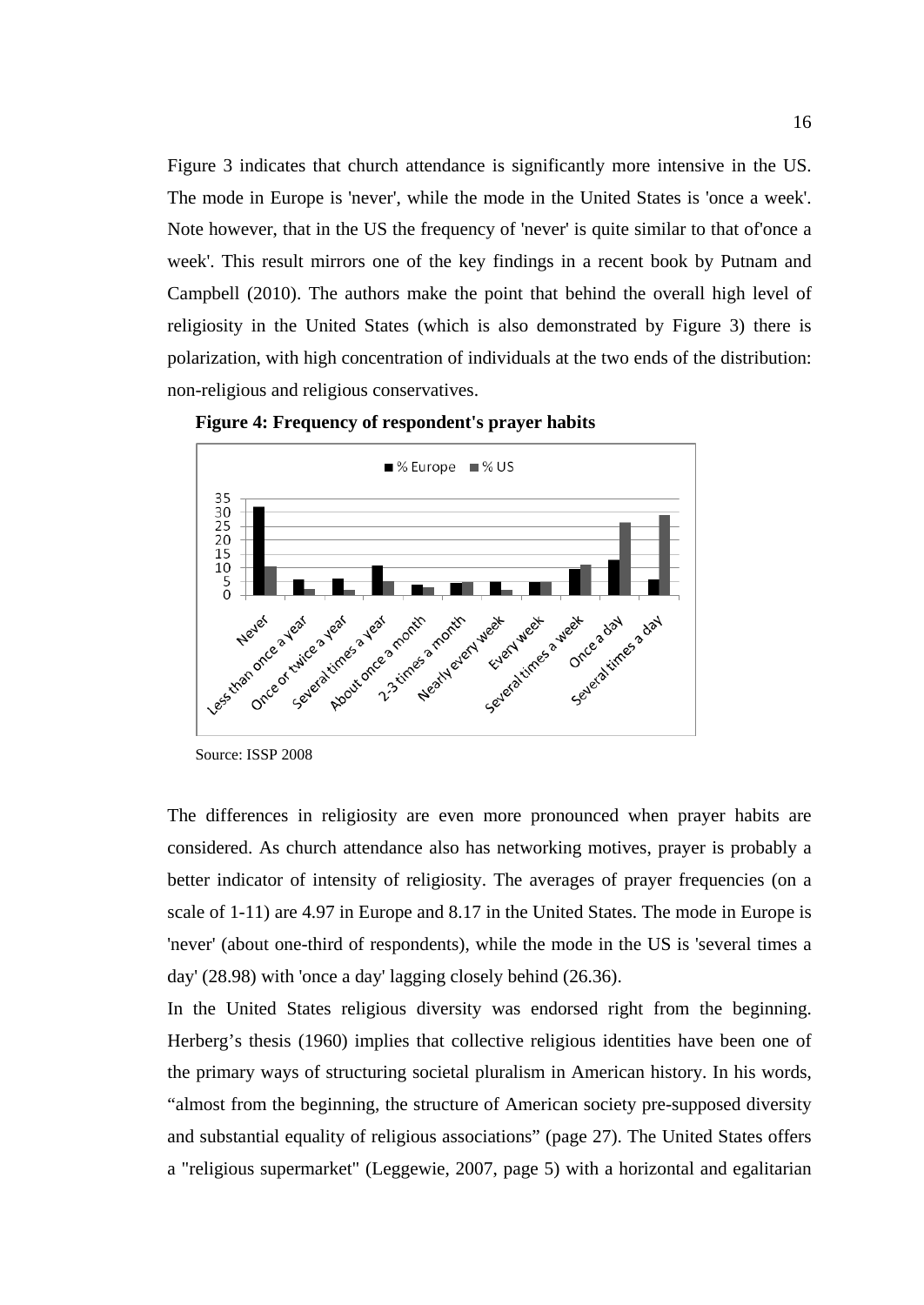structure of religions and sects that cultivate their religious identity. The trust and peaceful competition between different religions and sects is guaranteed by the market structure of the religious landscape: believers are treated as consumers. Leggewie (2007) summarizes the main features of the American religious setting: (a) a strict division of State and Church, combined with the open presence of many religions in the public sphere; (b) the erosion of religious oligopoly in favor of a dispersed horizontal structure of religious communities; (c) more intensive practice of religiosity; (d) individualization of the practice of religion; and (e) opportunities for politicized religious lobbies in domestic and foreign policy (page 5). In the United States, religion, religious institutions and religious identities played a central role in the process of incorporating the old European immigrants into American society. As a result, religious identities tended to gain salience in the context of immigration to America rather than losing their influence. They have the same function today as well (Smith, 1978; Warner, 2000; Kurien, 2001; Casanova, 2006). Moreover, immigrants in America try to conform to American standards of religiosity and sometimes become more religious in their new country (the United States) than they were in their home land (Williams, 1988).

At the other side of the Atlantic, Western European countries are extremely secular societies (Greeley,  $2004$ ).<sup>[13](#page-18-0)</sup> The constant religious decline since the 1950s is explained by the 'secularization paradigm' which claims that secularization is normal and progressive and the consequence of being a modern 'enlightened' European. In the words of Swatos and Christiano (1999): "…in the face of scientific rationality, religion's influence on all aspects of life - from personal habits to social institutions – is in dramatic decline" (page 214). Moreover, Europe took a very different path of historical religious development. In Europe, the experience of bloody religious wars between rival faith communities with exclusive claim to truth, led to the recognition of the sole authority of the state as a political power. European societies tend to tolerate and respect *individual* religious freedom. However, they have difficulty in recognizing collective group identities and the legitimate role for religion in public

<span id="page-18-0"></span><sup>&</sup>lt;sup>13</sup> Obviously there are differences between countries within Europe in term of shares of the secular populations. Cyprus and Poland are the most religious countries in Europe (in 2008), while at the other end the Scandinavian countries, the Czech Republic and Estoniaare the most secular countries (ISSP 2008 data based on frequencies of church attendance and prayer, not reported. Will be provided upon request)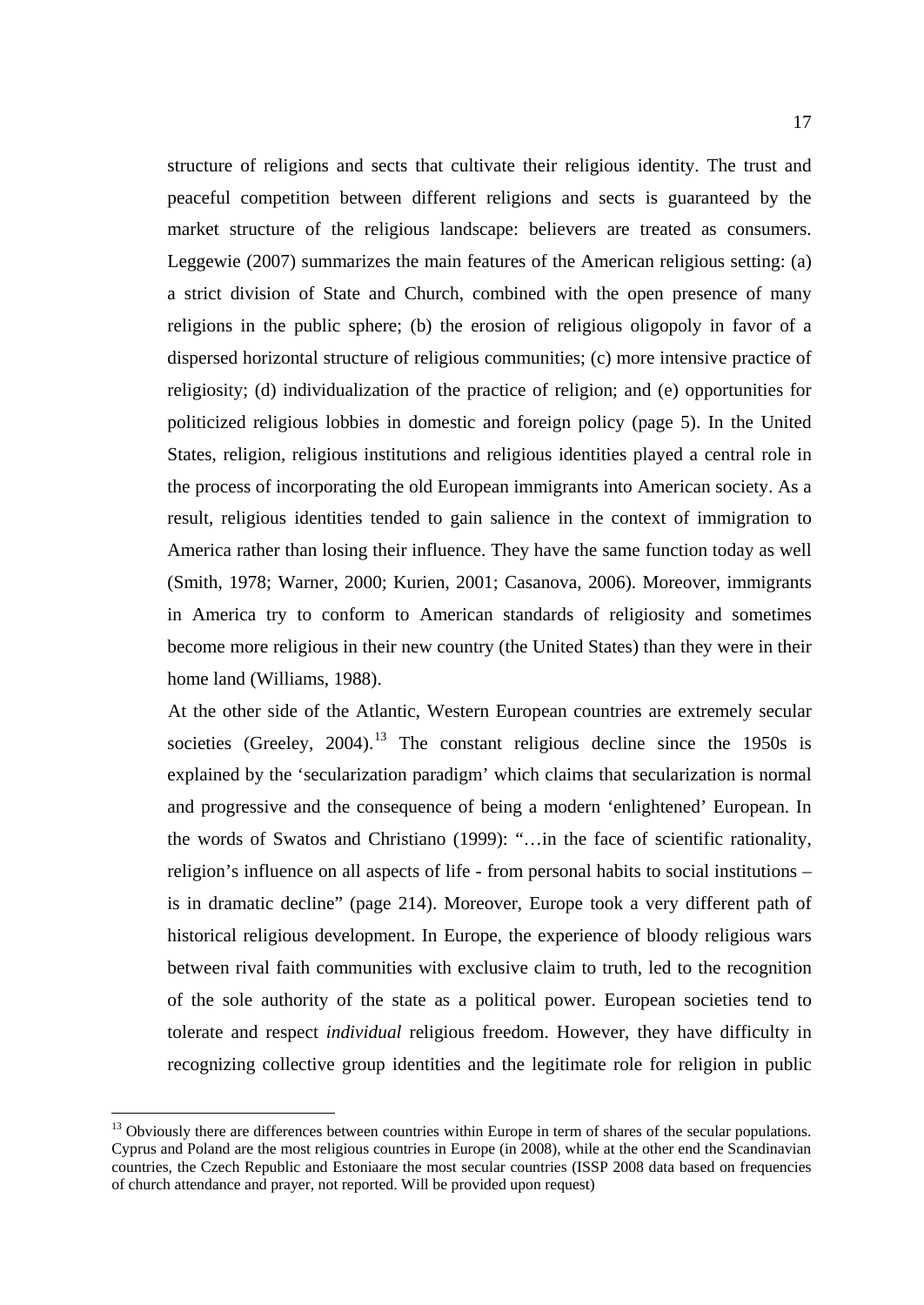life.<sup>[14](#page-19-0)</sup> In light of the limited religious pluralism and drastic secularization, immigrants' religions (in particular Islam) and religiosity are treated with much suspicion by European elites and ordinary people alike.

(b) The composition of the immigration flow. In Europe, immigration and Islam are practically synonymous<sup>[15](#page-19-1)</sup>: the overwhelming majority of immigrants (in most European countries with the exception of the UK) are Moslems, and the overwhelming majority of Western European Moslems are immigrants. Figure 5 shows the percentages of Moslems in the country's population, distinguishing between natives and immigrants.

**Figure 5: Percentage of Moslems in the country's population – natives and immigrants**



Source: ESS, waves 2002-2010

<span id="page-19-0"></span><sup>&</sup>lt;sup>14</sup> There are obviously differences between European countries in the regulation of religious minorities (Casanova, 2006): France's 'etatist' secularist model requires the strict privatization of religion, eliminating religion from any public forum. Great Britain allows greater freedom of religious associations and their contacts with local authorities. The Netherlands encouraged the establishment of a state-regulated but self-organized separate Moslem pillar. Germany has tried to organize a quasi-official Islamic institution (the Turkish-Islamic Union for Religious Affairs – DITIB), in conjunction with Turkey's Directorate of Religious Affairs (DRA) see Ogelman (2003). There are, however, other Moslem organizations who claim to represent the German Moslem population (Leggewie, 2007).

<span id="page-19-1"></span><sup>&</sup>lt;sup>15</sup> Moslem populations have lived in the Balkans and Eastern Europe for centuries. There has also been a Moslem presence in Western Europe. However, the large Moslem populations that today live in Western Europe arrived after World War II (Fetzer and Soper, 2005). The authors analyze variations in the British, German and French state responses to Moslem religious demands in three areas of public policy: the accommodation of religious practices and teaching in public schools, the provision of state funding for Islamic schools, and regulations regarding the building of mosques.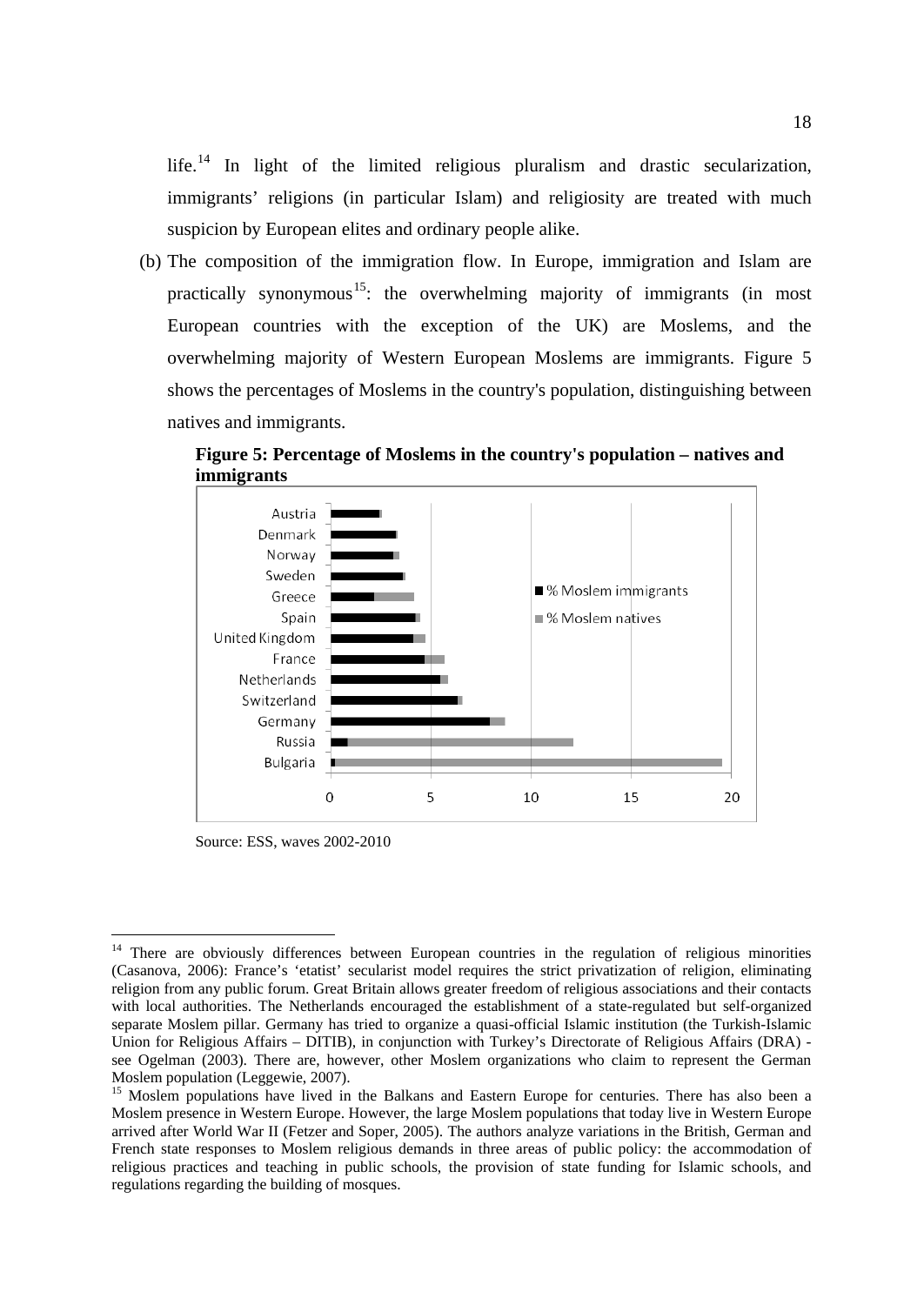The similarity between immigrant status and the religion of Islam is even more pronounced in those countries where Moslem immigrants come predominantly from a single region of origin. Examples are Turkey in the case of Germany, and North Africa in the case of France. In this case, there is an overlap between immigration status, religion, and racial and socio-demographic background. This overlap magnifies the extent of 'otherness'. Moslem-organized collective identities and their public representations became a source of anxiety, not only because of their religious 'otherness' as non-Christians and practicing a non-European religion, but more importantly because of their religiousness itself in contrast to the European secularity. Moreover, there is some evidence that the religiosity of Moslem immigrants does not change as the time since migration goes by. Bisin et al. (2008) found that, in the United Kingdom, the religiosity of a Moslem born in the UK and having spent there more than 30 years, is comparable with that of a non-Moslemwho just arrived in the country (religiosity was proxied using data from a question on 'strong religious identity'). In the United States, by contrast, Moslems comprise no more than 10% of all new immigrants.<sup>[16](#page-20-0)</sup> Moreover, it is estimated that  $30\% -42\%$  of all Moslems in the United States are African-American converts to Islam, complicating the definition of Islam as a foreign/non-American religion. Also, the Moslem immigrant communities in the United States are from diverse geographical regions of origin, as well as from varied socio-demographic backgrounds. All of the above lead to faster assimilation into the native population (Casanova, 2006).<sup>[17](#page-20-1)</sup> More generally: in the United States there is more similarity between the religious denominations of the immigrants and the host society, compared to Europe. In Europe, a significant share of immigrants are Moslems who live in a predominantly Christian society. Religion probably serves as a 'bridge' when the denominations are similar and as a 'buffer' if they differ.

These differences between Europe and the United States lead to the *second hypothesis*: **Hypothesis 2**: *religiosity of immigrants in the United States has a more pronounced'bridging' nature, while in Europe, the religiosity of immigrants functions* 

<span id="page-20-0"></span><sup>&</sup>lt;sup>16</sup> There are no reliable estimates on the number of Moslems in the United States, since the US Census Bureau, the Immigration and Naturalization Service, and other government agencies are not allowed to collect information on religion.

<span id="page-20-1"></span><sup>&</sup>lt;sup>17</sup> This however did not prevent expressions of hostility and discrimination against Moslems after the 9/11 attacks. For instance Davila and Mora (2005) and Kaushal, Kaestner and Reimers (2007) found that subsequent to the attacks, middle-Eastern Arabs have experienced a significant decline in earnings.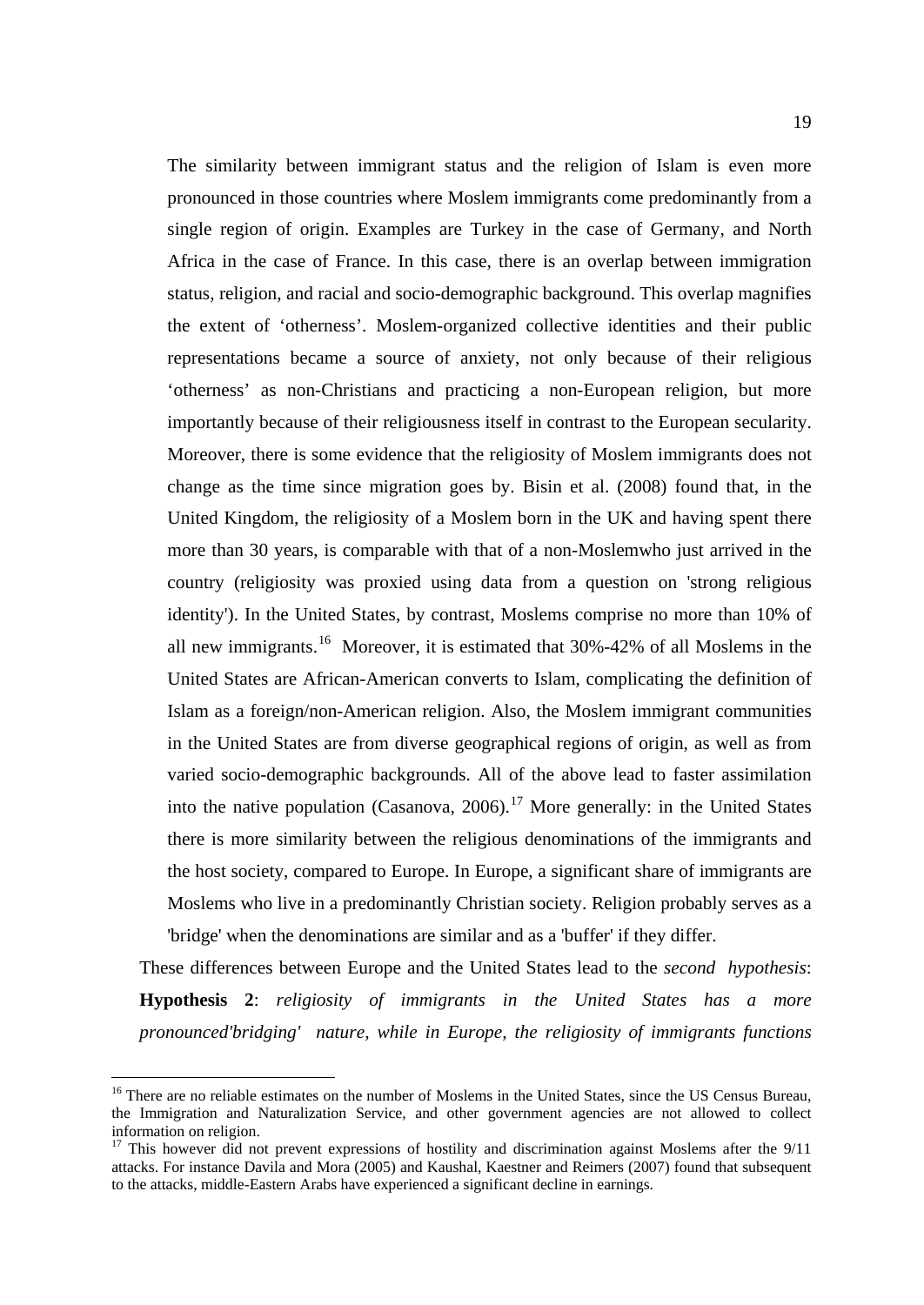*mainly as a 'buffer' element against conflict with the native population and serves as 'bonding capital' that helps the immigrants within their immigrant community.* Therefore, *in Europe the 'group threat theory' is expected to dominate in contrast to a more dominant 'intergroup contact theory' in the United States.*

#### *4. Empirical analysis – descriptive figures and religiosity equations*

We use the European Social Survey (ESS, waves 2002-2010) and the American General Social Survey (GSS, waves 2002-2010) data sets to test the two hypotheses stated above: ( i) more pronounced religiosity of immigrants (in the United States and Europe); and (ii) dominance of the 'bridging factor' in the United States and of the 'buffer-bonding factor' in Europe – and consequently the dominance of the'intergroup contact theory'in the United States versus the 'group threat theory' that will be dominant in Europe.

The GSS and the ESS are social surveys designed in the United States and in Europe, respectively, to obtain the demographic, behavioral and cultural characteristics of their residents. The GSS has been conducted annually since 1972, and the last available wave is 2010. The ESS has 5 waves since 2002 (the first in 2002/2003 and the fifth in 2010/2011). The two surveys include questions on individuals' religious denomination and on other various measures of religiosity, and allow the distinction between natives and first- and second-generation immigrants.

The two samples (for the United States and for Europe) include pooled waves for the period 2002-2010. They are restricted to individuals in the age interval of 20-90 years, who belong to the following religious denominations: Catholic, Protestant, Orthodox, Jewish, Moslem, other Christian religions, and No-religion. Respondents belonging to other religions have been omitted from the analysis, due to the small sample sizes of these groups.The GSS allows the distinction between different sub-categories of Protestants. Using the classification system developed by Steensland et al. (2000) we distinguish between black-, evangelical-, and mainline-Protestants. Unfortunately, this distinction is not available in the ESS.

In the European sample, individuals were sampled within the following countries: Austria, Belgium, Bulgaria, Cyprus, the Czech Republic, Denmark, Estonia, Finland, France, Germany, Greece, Hungary, Ireland, Italy, Luxembourg, the Netherlands, Norway, Poland,Portugal, Russia, Spain, Sweden, Slovakia, Slovenia, Switzerland, Ukraine and the United Kingdom.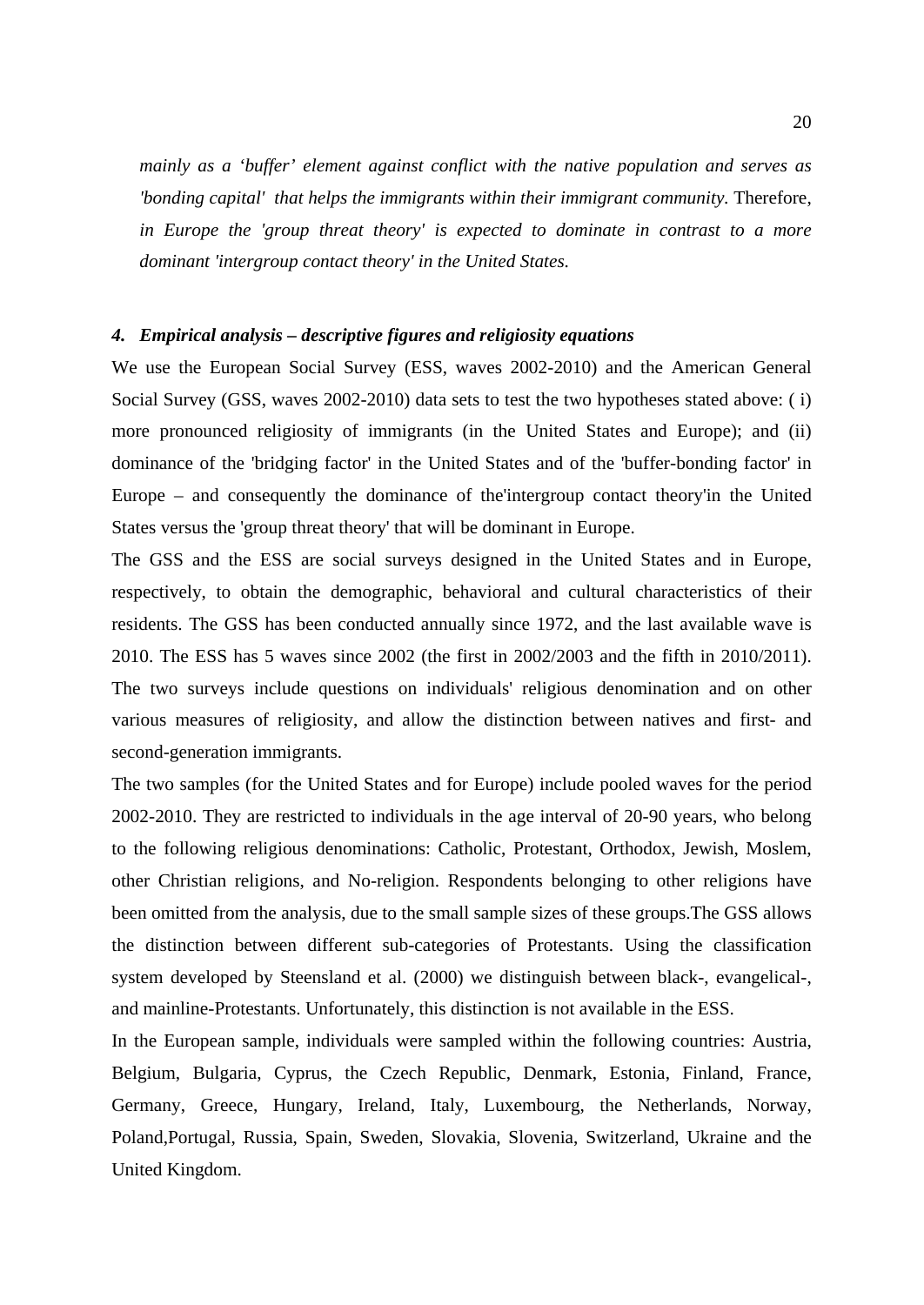Descriptive statistics for both samples (ESS-Europe and GSS-US) can be found in the Appendix in Table A.1 and A.2, respectively.

As a first approximation of measures of religiosity of (a) first-generation immigrants; (b) the native populations in the receiving countries; and (c) the populations in the sending-countries, the European Social Survey (ESS, waves of 2002-2010) is used for the calculation of the shares of religious individuals (measured by attendance of church services at least once a week). Table 3 presents several examples where the ESS data provides samples of at least 100 individuals. Unfortunately, the American comparable General Social Survey (GSS, waves 2002-2010) has only very small sample sizes to allow for a similar comparison.

It should be noted that Table 3 is based on *raw* figures, not controlled for differences in socio-economic characteristics that might affect religious behavior. Regression analysis will provide the more accurate measures. However, a regression analysis reported below does not include the shares of religious individuals in the sending-countries, because the ESS does not have data on religiosity of the populations in immigrants' origin-countries for those origincountries that are not included in the ESS survey. Formal country statistics on shares of religious individuals are not available either.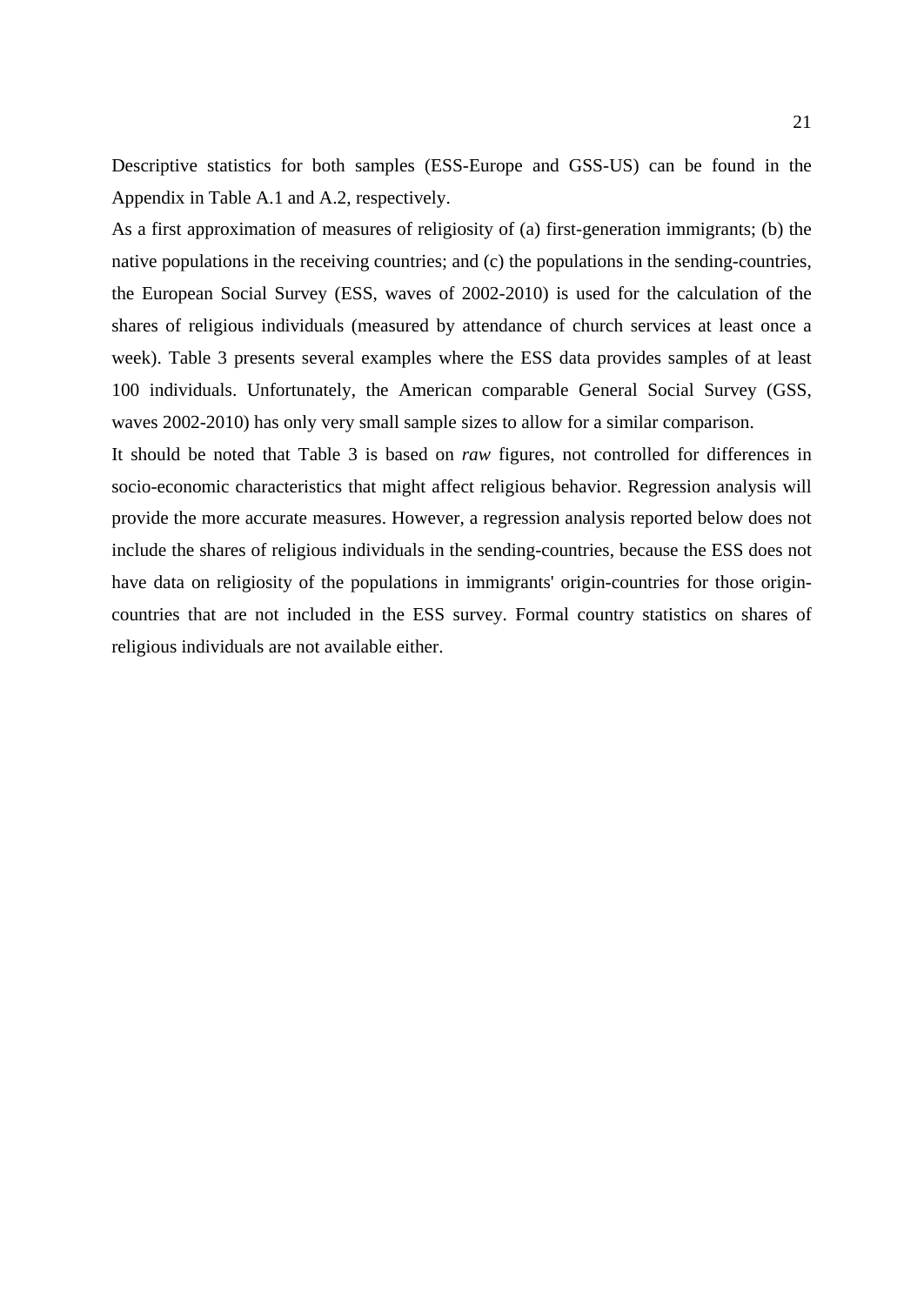| Sending-country $\rightarrow$ Receiving-   | First gen.    | Natives in | Population in |
|--------------------------------------------|---------------|------------|---------------|
| country                                    | immigrants in | receiving- | sending-      |
|                                            | receiving-    | country    | country       |
|                                            | country       |            |               |
| Turkey $\rightarrow$ Germany (123)         | 31.71%        | 7.25%      | 34.69%        |
| Ukraine $\rightarrow$ Estonia (128)        | 7.03%         | 2.45%      | 13.77%        |
| Russia→Estonia (790)                       | 5.19%         | 2.45%      | 5.31%         |
| Russia $\rightarrow$ Ukraine (376)         | 6.38%         | 14.42%     | 5.31%         |
| Russia $\rightarrow$ Germany (140)         | 12.86%        | 7.25%      | 5.31%         |
| Italy $\rightarrow$ Switzerland (151)      | 15.23%        | 10.88%     | 31.12%        |
| United Kingdom $\rightarrow$ Ireland (115) | 19.13%        | 53.01%     | 12.66%        |
| Finland $\rightarrow$ Sweden (157)         | 6.37%         | 3.93%      | 5.43%         |

**Table 3: Percentages of religious individuals (attending religious church services at least once a week)**

Source: ESS, waves 2002-2010.

Notes: In parentheses, number of first generation immigrants in receiving-country Included are sample sizes of at least 100.

As Table 3 indicates: In 6 out of the 8 examined cases, the first-generation immigrants are indeed more religious than the native population in the host-country (exceptions are: Russian immigrants in Ukraine, and UK immigrants in Ireland). The most notable case relates to Turkish immigrants in Germany: about one-third of them report that they attend religious services at a place of worship (mosque) at least once a week, compared to about 7% of the native German population. Williams' (1988) proposition that immigrants are *also* more religious in the receiving-country compared to the population in their country-of-origin is not supported by the European raw data: this is true only for Russian immigrants in Germany and marginally for Finnish immigrants to Sweden. Could be that Williams' proposition is relevant for the United States – for which we do not have the appropriate data for examination.

More refined regression analysis is now used (with the same data from the 2002-2010 waves of the European ESS and the American GSS), to test if immigrants (first- and secondgeneration) are more religious than the native respective populations, in Europe and in the United States.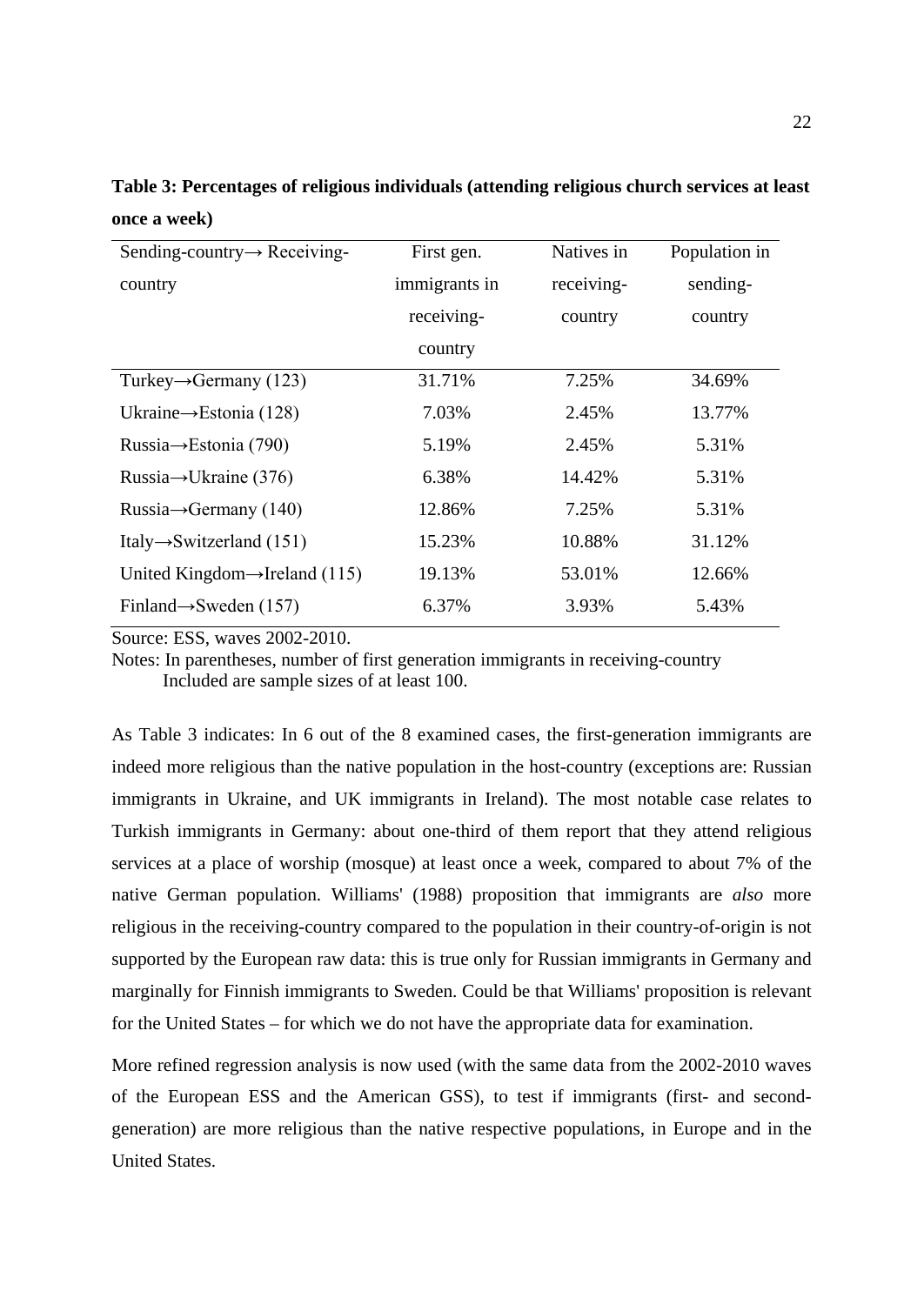Table 4 presents regression equations for two elements of religiosity: (i) *Attendance to religious services at the place of worship* ('church attendance', based on the question: "How often do you attend religious services?", ranging from 'never' to 'every day' on a scale of 1-7 in the ESS and a scale of 0-8 in the GSS); and (ii) *prayer habits* ('prayer', based on the question: "How often do you pray?", ranging from 'never' to 'every day', on a scale of 1-7 in the ESS and 1-6 in the GSS). Church attendance is a public religious activity that also includes elements of networking. Prayer has a private/intimate nature.

The equations for the two places include the same explanatory variables in order to facilitate a comparative analysis of the results. The two core variables are *'first-generation immigrants*'dummy (=1if the respondent and his/her parents were not born in the current country of residence) and *'second-generation immigrants' dummy* (=1 if the respondent was born in the current country of residence but both of his/her parents were born in other countries). The battery of other explanatory variables includes: age groups (younger than 31 reference; 31-45; 46-59; 60 or older); education dummies (less than six years of education reference; 7-12; 13-16; more than 16 years); marital status (single - reference; married or cohabiting; divorced or separated; widowed); employment status (retired, at school or homekeeper - reference; employee; self-employed; unemployed); low income dummy (=1 if total family annual income is less than  $6000$  euros); number of people in household<sup>[18](#page-24-0)</sup>; female dummy; and the religious denomination (Catholic - reference; Protestant; Orthodox; Other Christian denomination; Jewish; Moslem). Respondents who reported that they have 'No religion' are also included as one of the denominations due to the size and importance of this group. The European regressions include also country dummies; and all regressions include controls for the waves.

Linear Ordinary Least Squares regressions were used and standard errors were adjusted for clustering at the country level (in European regressions). Switching to Ordered Logit/Probit regressions did not lead to substantial changes. This simpler OLS method allows for the inclusion of interaction terms and tests of their statistical significance in a much easier way (using t- and F-tests) than in Ordered (Probit/Logit) models (Norton et al., 2004). Population and design survey weights were also taken into account.

<span id="page-24-0"></span><sup>&</sup>lt;sup>18</sup> We use this variable as a proxy of number of children, because the ESS does not include data on the number of children.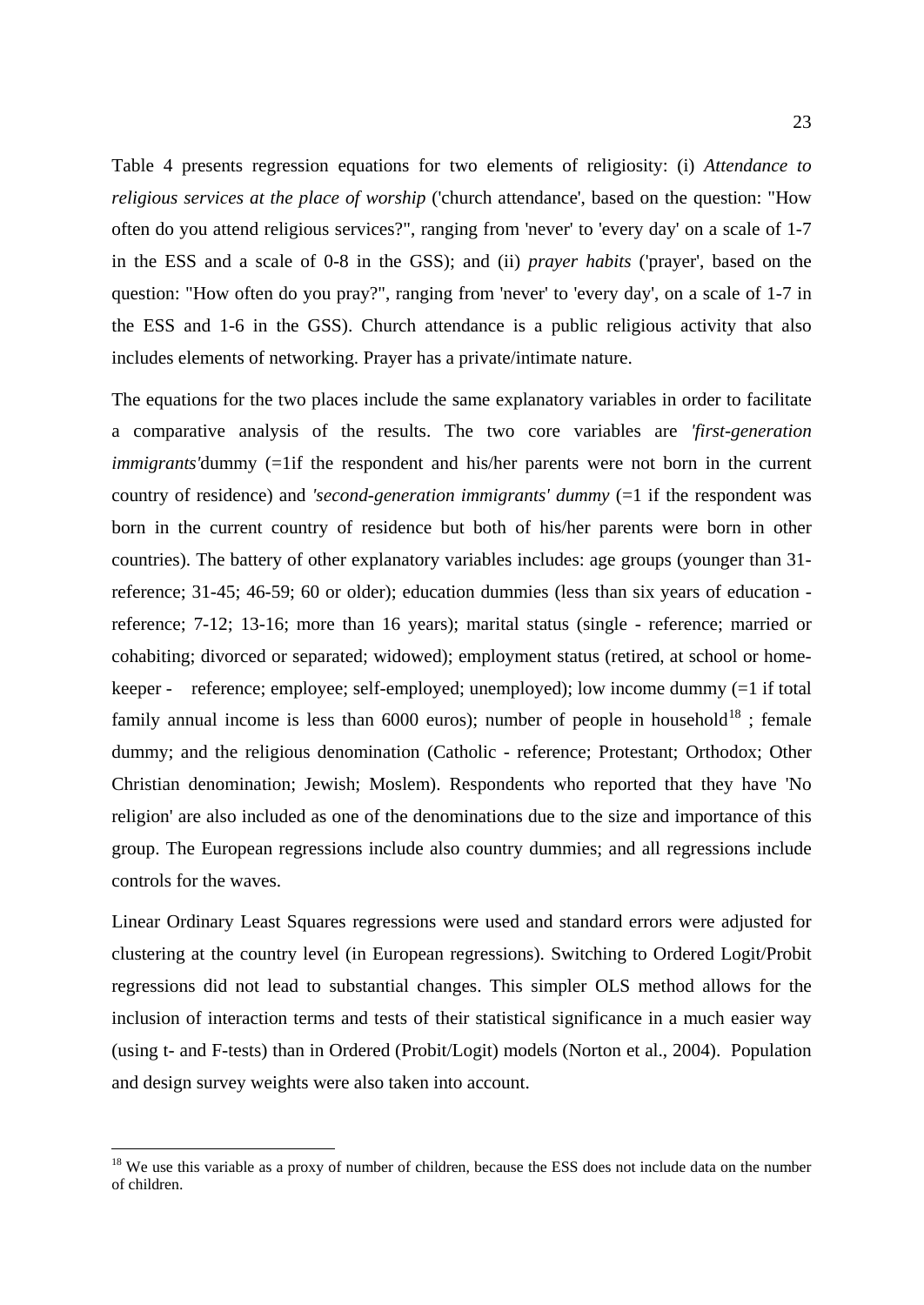|                                       | Attendance to | Attendance to |               |              |
|---------------------------------------|---------------|---------------|---------------|--------------|
|                                       | religious     | religious     | Frequency of  | Frequency of |
|                                       | services      | services      | prayer        | prayer       |
| Variables                             | <b>EUROPE</b> | <b>US</b>     | <b>EUROPE</b> | <b>US</b>    |
| Immigrant var.                        |               |               |               |              |
| First-generation                      | $0.206**$     | $0.236***$    | $0.582***$    | $-0.139**$   |
| Second-generation                     | 0.114         | $-0.078$      | $0.281**$     | $-0.067$     |
| Socio-economic vars.                  |               |               |               |              |
| Age (years)                           |               |               |               |              |
| 30 and under                          | ref.          | ref.          | ref.          | ref.         |
| 31 to 45                              | $0.045**$     | 0.038         | $0.163***$    | $0.207***$   |
| 46 to 59                              | $0.100**$     | 0.078         | $0.321***$    | $0.329***$   |
| 60 and over                           | $0.291***$    | $0.522***$    | $0.740***$    | $0.285***$   |
| <b>Education</b> (years<br>completed) |               |               |               |              |
| Less than 6                           | ref.          | ref.          | ref.          | ref.         |
| 7 to 12                               | $-0.173***$   | $-0.072$      | $-0.301***$   | $-0.193*$    |
| 13 to 16                              | $-0.145***$   | $0.322**$     | $-0.327***$   | $-0.155$     |
| 17 and over                           | $-0.094$      | $0.681***$    | $-0.252***$   | $-0.270$     |
| Female                                | $0.246***$    | $0.480***$    | $0.799***$    | $0.738***$   |
| People in household                   | $0.056***$    | $0.065***$    | $0.059***$    | 0.006        |
| Marital status                        |               |               |               |              |
| Single                                | ref.          | ref.          | ref.          | ref.         |
| Married                               | $0.102***$    | $0.550***$    | $0.099***$    | $0.195***$   |
| Divorced                              | $-0.043$      | $-0.128*$     | $0.101***$    | $0.112**$    |
| Widowed                               | $0.155***$    | $0.490**$     | $0.486***$    | $0.216***$   |
| Low income                            | $-0.000$      | $-0.023$      | $0.141*$      | $0.185***$   |
| <b>Employment status</b>              |               |               |               |              |
| Retired/student/home                  | ref.          | ref.          | ref.          | ref.         |
| Employee                              | $-0.190**$    | 0.028         | $-0.195***$   | $-0.136***$  |
| Self-employed                         | $-0.141**$    | $-0.048$      | $-0.097$      | $-0.047$     |
| Unemployed                            | $-0.080***$   | $-0.296**$    | $-0.049$      | $-0.090$     |
| Religion var.                         |               |               |               |              |
| Catholic                              | ref.          | ref.          | ref.          | ref.         |
| Protestant:                           | $-0.305**$    |               | $-0.383*$     |              |
| <b>Black</b>                          |               | $-0.244***$   |               | 0.053        |
| Evangelical                           |               | $0.663***$    |               | $0.354***$   |
| Mainline                              |               | $-0.472***$   |               | $-0.283***$  |
| Orthodox                              | $-0.450***$   | $-0.692**$    | $-0.370**$    | $-0.487*$    |
| Other Christian                       | $0.721***$    | 0.017         | $1.030***$    | $0.319***$   |
| Jewish                                | $-0.418***$   | $-1.607***$   | $-0.374$      | $-1.246***$  |
| Moslem                                | $-0.176$      | 0.264         | $0.363*$      | $0.678**$    |
| No religion                           | $-1.537***$   | $-3.028***$   | $-2.300***$   | $-1.714***$  |
| Country dummies                       | yes           |               | yes           |              |
| Wave dummies                          | yes           | yes           | yes           | yes          |
| Sample Size                           | 182,101       | 11,440        | 179,707       | 7,869        |
| R-squared                             | 0.396         | 0.245         | 0.397         | 0.272        |
|                                       |               |               |               |              |

| Table 4: Attendance to religious services and prayer, Europe and the US (2002-2010) |  |  |
|-------------------------------------------------------------------------------------|--|--|
|                                                                                     |  |  |

\*p-value<0.10; \*\*p-value<0.05; \*\*\*p-value<0.01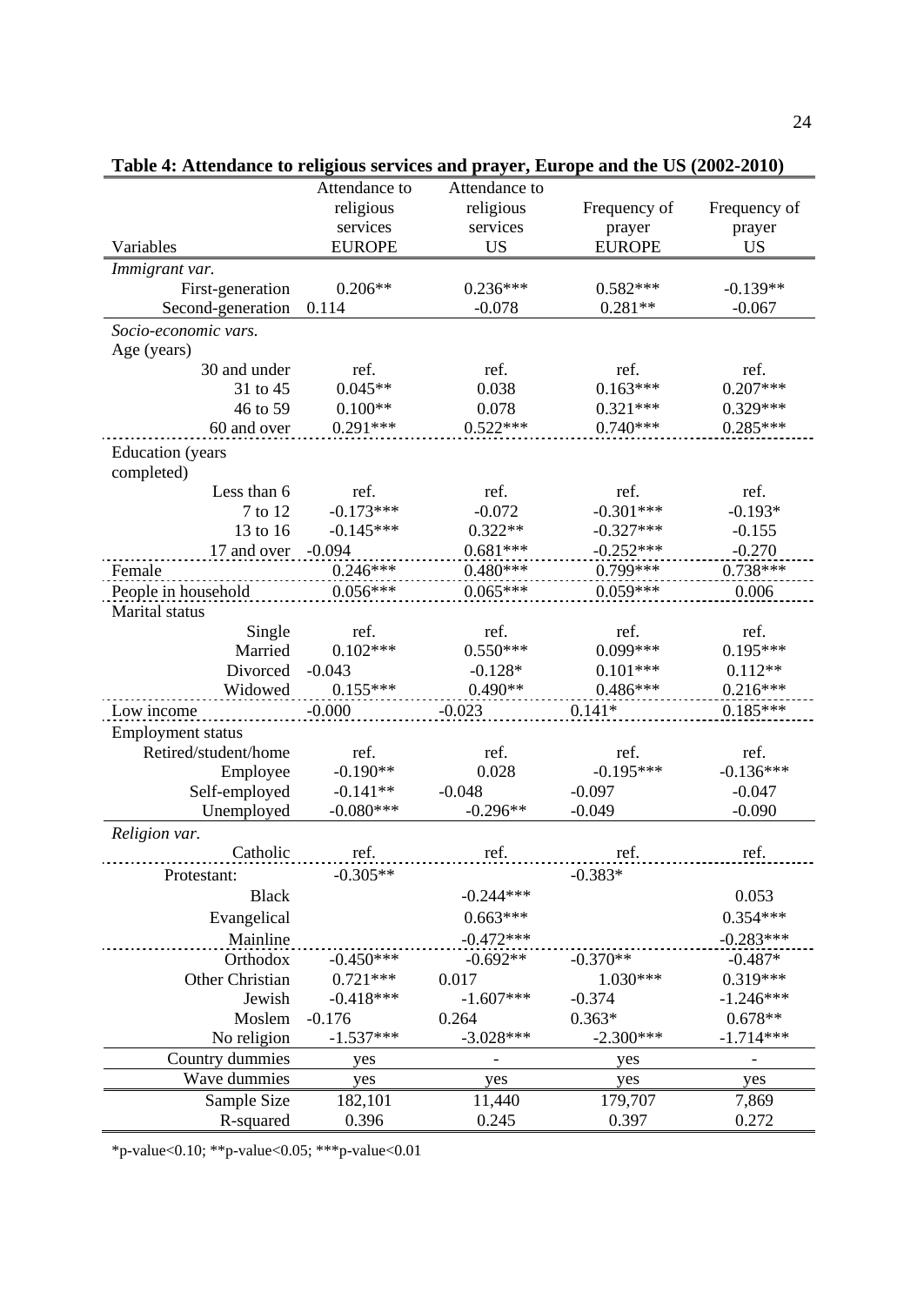**Hypothesis 1**, which states that *Immigrants are more religious than the native population*, is clearly supported by the European data:the coefficients of first-generation European immigrants are positive and significant for the two dimensions of religiosity, indicating that first-generation immigrants in Europe are indeed more religious than the native population (the reference group). The size of the coefficient in prayer equation drops when secondgeneration immigrants are considered, but the coefficient is still significant. In the United States the results are weaker: first-generation immigrants seem to be more religious in terms of church attendance, but less religious in terms of prayer (indicating a bridging factor of religiosity – see below).

The socio-economic and religious denomination variables serve as control variables. Most coefficient estimates are quite similar in Europe and in the United States and are in line with the findings of many other studies:women are more religious than men; single individuals tend to be less religious compared to married and widowed; number of people in household has a positive significant effect on religiosity; low income increases prayer; unemployed individuals attend church services less frequently; advanced age leads to more intensive religiosity (in particular above the age of 60); and there is some tendency toward decreased religiosity when the individual is more educated. One interesting exception is the increase in church attendance of US respondents with more than 13 years of education. These respondents attend church activities more frequently than individuals with less than graduate education, probably because they benefit more from networking and contact effects. An obvious result is the much less intensive religious activity of respondents who claim to have 'No religion'.

We now turn to the second hypothesis.**Hypothesis 2:** *In European countries the 'bufferbonding motive' is dominant, whereas in the United States the 'bridging motive' is more powerful.*

It is obviously impossible to disentangle the two motives and offer an estimate of their sizes. However, the results in Table 4 provide several clear indications in support of this hypothesis.

1. *In the United States first-generation immigrants attend church religious services more frequently than the native population. However, first-generation immigrants pray less compared to natives.* Attendance to church services has a clear networking and bridging element (and might also have a bonding element). Prayer has no bridging component and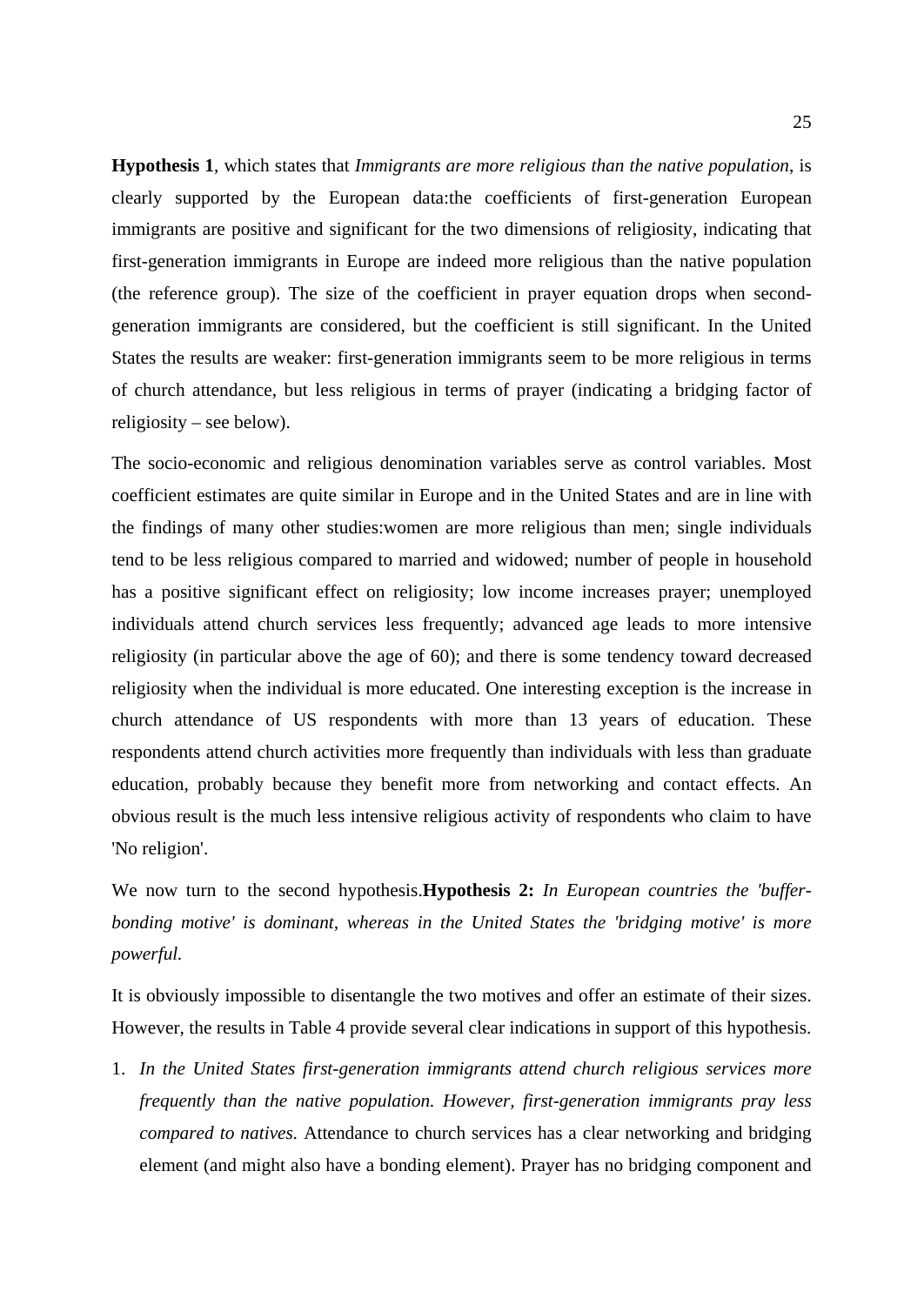can only serve as a 'buffer' and "balm to the soul". More frequent attendance to church services (compared to natives), coupled with less prayer habits, can therefore point towards the dominance of the bridging component. In sharp contrast, *immigrants in the European countries are more active in terms of prayer. The intensity drops in the second generation, but is still significantly higher compared to natives.* These results can be explained by the need for comfort and a "balm for the soul" that does not fade away in the second generation.

- 2. The coefficients that present the more intensive religiosity of immigrants in Europe are *much larger in the 'prayer equation' than in the 'church attendance equation'* (both use the same 1-7 scale). Prayer has the intimate/private nature of comforting and providing a "balm to the soul". It can serve as a 'buffer' and shield against the harsh conditions faced by new immigrants. The larger magnitude of the prayer coefficients in Europe can therefore serve as another indication of the superiority of the 'bonding-buffer' motive.<sup>[19](#page-27-0)</sup>
- 3. Although we focus on the religiosity of immigrants, religious activity can be a 'buffer' also for natives who face religious discrimination or harsh religious conditions. *Individuals who have a religious denomination that is different from the main country's denomination, may be subject to religious unease or discrimination in European countries that do not have a culture of religious diversity and tolerance.* Such individuals will then turn to intensive religiosity to find comfort. In the United States, which enjoys a "religious supermarket" and tolerates a diversity of religions, belonging to a religion that is different from the country's major religion does not lead to discriminatory feelings, but could lead to a diminished magnitude of the networking/bridging element (which is also relevant for natives). To test these country differences, we add the dummy variable 'not belonging to the country's main religion'  $(=1$  if the respondent's religious denomination is different from the main religion in the country) and its interactions with first- and secondgeneration immigrant dummies to the regression in Table 4. To study the significance of an interaction it is necessary to test the joint hypothesis that both coefficients are zero using the F-test and not the separate t-statistics (Wooldridge, 2003). We include the F-

<span id="page-27-0"></span><sup>&</sup>lt;sup>19</sup> There could, however, be other explanations as well. For instance, (i) church attendance is more costly (in terms of time and also financial expenditures) and it is therefore cheaper to intensify prayer habits; (ii) in Islam praying several times a day is more of an indicator of intensive religiosity than in Christianity: As immigrants to Europe, but not to the US are overwhelmingly Moslem, we find a stronger effect of the immigration status on prayer in Europe (see also Hill and Pargament, 2003, on different manifestations of religiosity within Christian vs. non-Christian populations).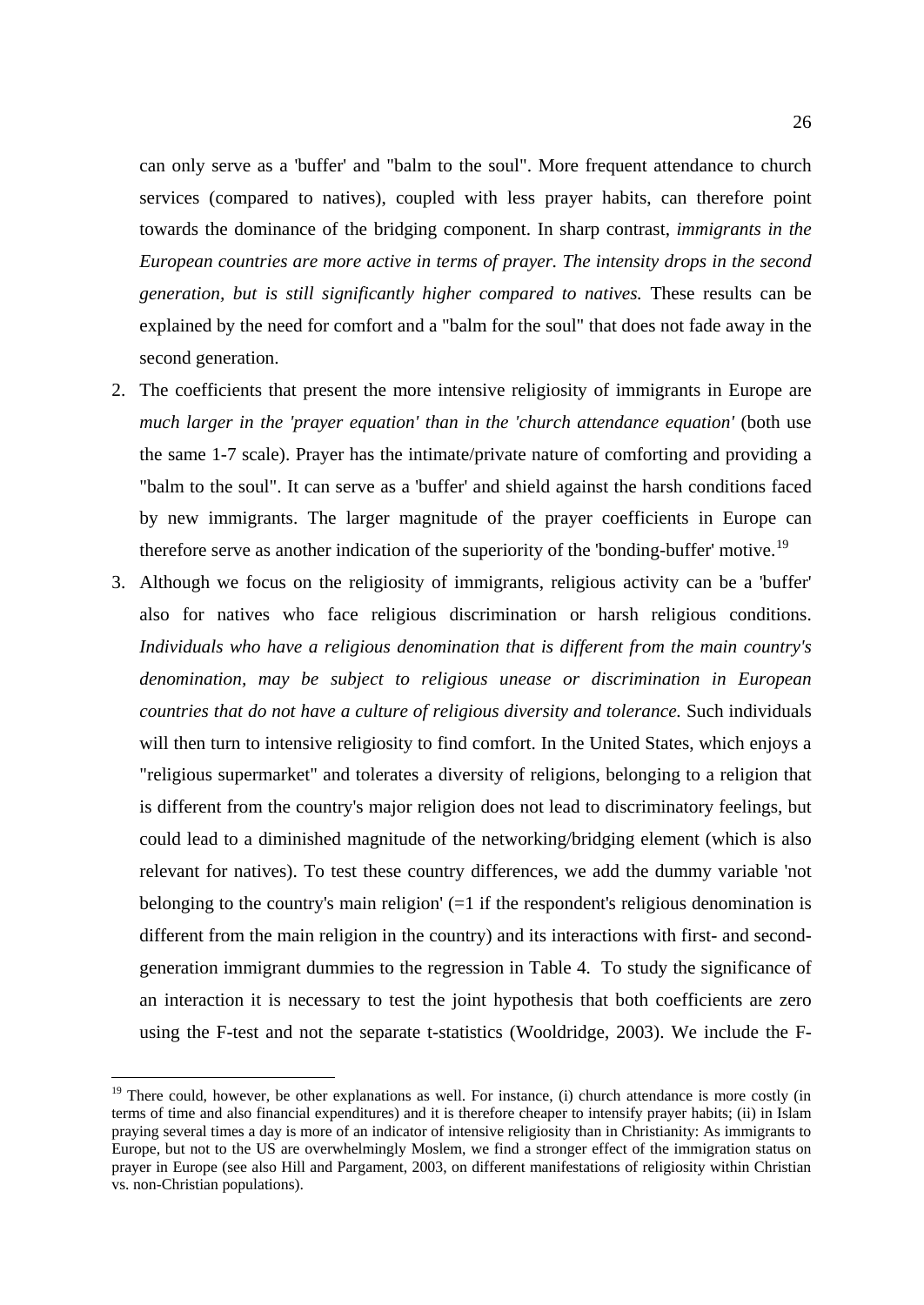statistics of the interactions in the two regressions and indicate (using asterisks) if the null hypothesis that 'both coefficients are zero' is rejected.

| Table 5: Attendance to religious services and prayer, Europe and the US (2002-2010), |
|--------------------------------------------------------------------------------------|
| adding the 'not main religion' variable                                              |

|                           | Attendance to | Attendance to |               |              |
|---------------------------|---------------|---------------|---------------|--------------|
|                           | religious     | religious     | Frequency of  | Frequency of |
|                           | services      | services      | prayer        | prayer       |
| Variables                 | <b>EUROPE</b> | <b>US</b>     | <b>EUROPE</b> | <b>US</b>    |
| Immigrant var.            |               |               |               |              |
| First-generation          | $0.146*$      | $0.595***$    | $0.497**$     | $-0.017$     |
| Second-generation         | $-0.063$      | 0.164         | $0.217**$     | 0.046        |
| Not main religion         | $0.515***$    | $-0.678***$   | $1.025***$    | $-0.465***$  |
| Interactions              |               |               |               |              |
| First-gen.*Not main rel.  | 0.046         | $-0.409***$   | 0.025         | $-0.131$     |
| Sec-gen.*Not main rel.    | $0.253***$    | $-0.280$      | 0.032         | $-0.131$     |
| Socio-economic vars.      | yes           | yes           | yes           | yes          |
| Religious<br>denomination |               | $no^{20}$     |               |              |
| variables                 | yes           |               | yes           | no           |
| Country dummies           | yes           |               | yes           |              |
| Wave dummies              | ves           | ves           | yes           | ves          |
| Interaction significance  |               |               |               |              |
| (F-statistics)            |               |               |               |              |
| First-gen.*Not main rel.  | $2.86*$       | $7.53***$     | $7.58***$     | 2.10         |
| Sec-gen.*Not main rel.    | $4.06**$      | 0.51          | $3.75**$      | 0.39         |
| Sample Size               | 182,101       | 11,440        | 179,707       | 7,869        |
| R-squared                 | 0.400         | 0.236         | 0.403         | 0.259        |

\*p-value<0.10; \*\*p-value<0.05; \*\*\*p-value<0.01

As is indicated by Table 5, in Europe, individuals who do not belong to the country's major religion are indeed significantly more religious,and religiosity is further intensified if they are immigrants.Most probably, they find in the religious activities a 'buffer' against being outsiders in terms of religion. This adds more evidence to the 'bonding-buffer' nature of religion in Europe.

In the United States: Natives who do not belong to the country's main religion are less religious – in terms of church-attendance and also in terms of prayer – compared to natives who share the main religion. First-generation immigrants further decrease their church-attendance compared to American natives. The negative coefficient for 'church-

<span id="page-28-0"></span><sup>&</sup>lt;sup>20</sup> In the American equation, the dummies for religious denomination are excluded to avoid multicollinearity with 'does not belong to the main (Evangelical-Protestant) religion'. The results are therefore not fully comparable.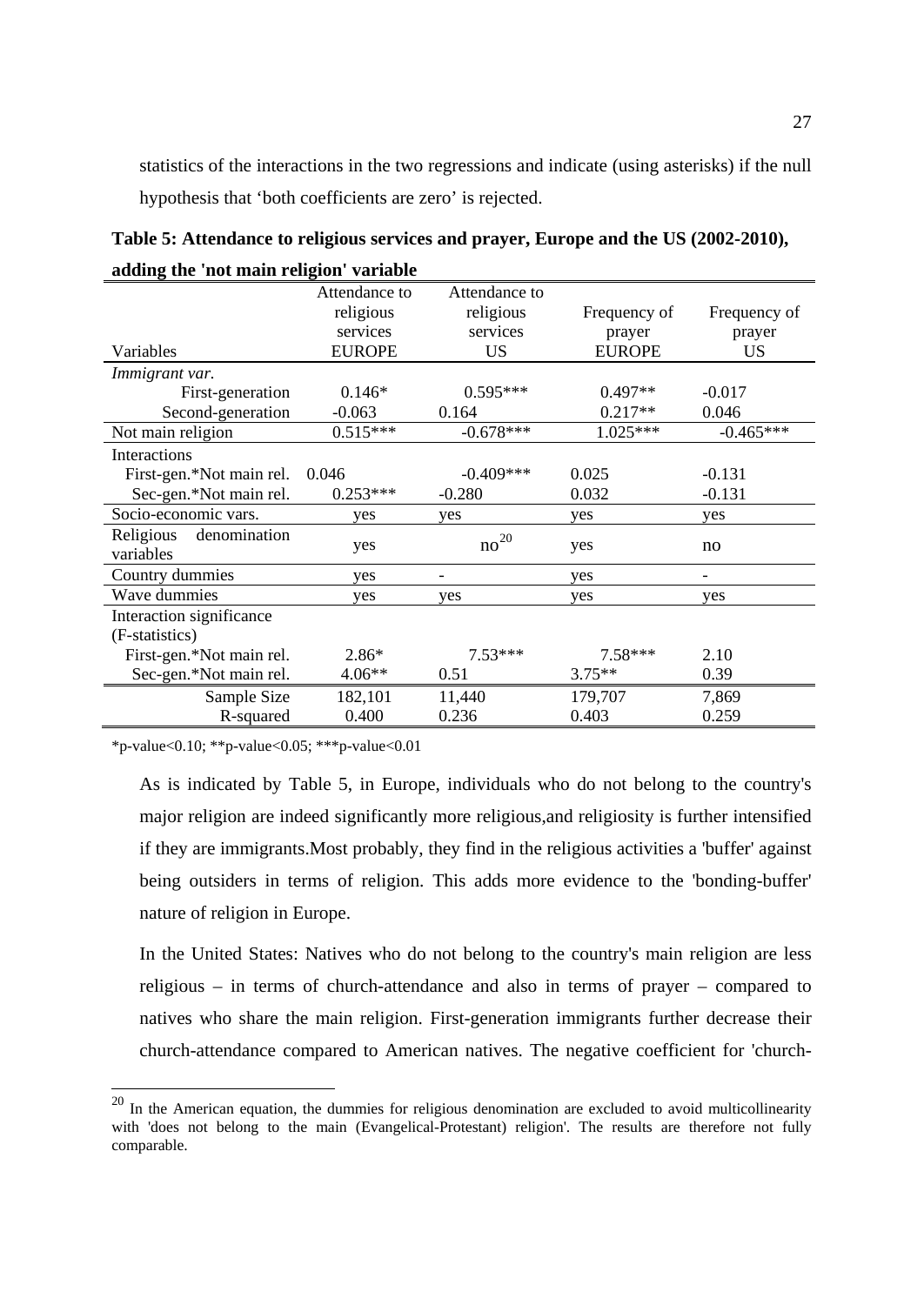attendance' can be explained a diminished networking and bridging incentive. Prayer however does not have a networking/bridging element. Here the result can be explained by inconformity: if an individual is different in terms of her/his religious denomination, she/he is also different in the sense that she/he is less religious compared to the 'average' religious American.

4. 'Bridging' and 'bonding' motives of immigrants' religiosity are expected to become weaker as the immigrant becomes more integrated into the local society. It is therefore expected that the effects will diminish with time since immigration. The European data provides information on time since immigration. To study the effect of duration of residence in the country, on the religiosity of first-generation immigrants, we added interactions of 'firstgeneration immigrants' with 'duration of residence in the host country' (time intervals of 6-10 years; 11-20 years; and more than 20 years, with 0–5 as the reference group) to the European models presented in Table 4. Although we do not have the comparative aspect (Europe versus the United States), because the data for the United States does not include the 'duration' variable, the extended equations provide additional indications of the dominance of the 'buffer-bonding factor' in the European countries.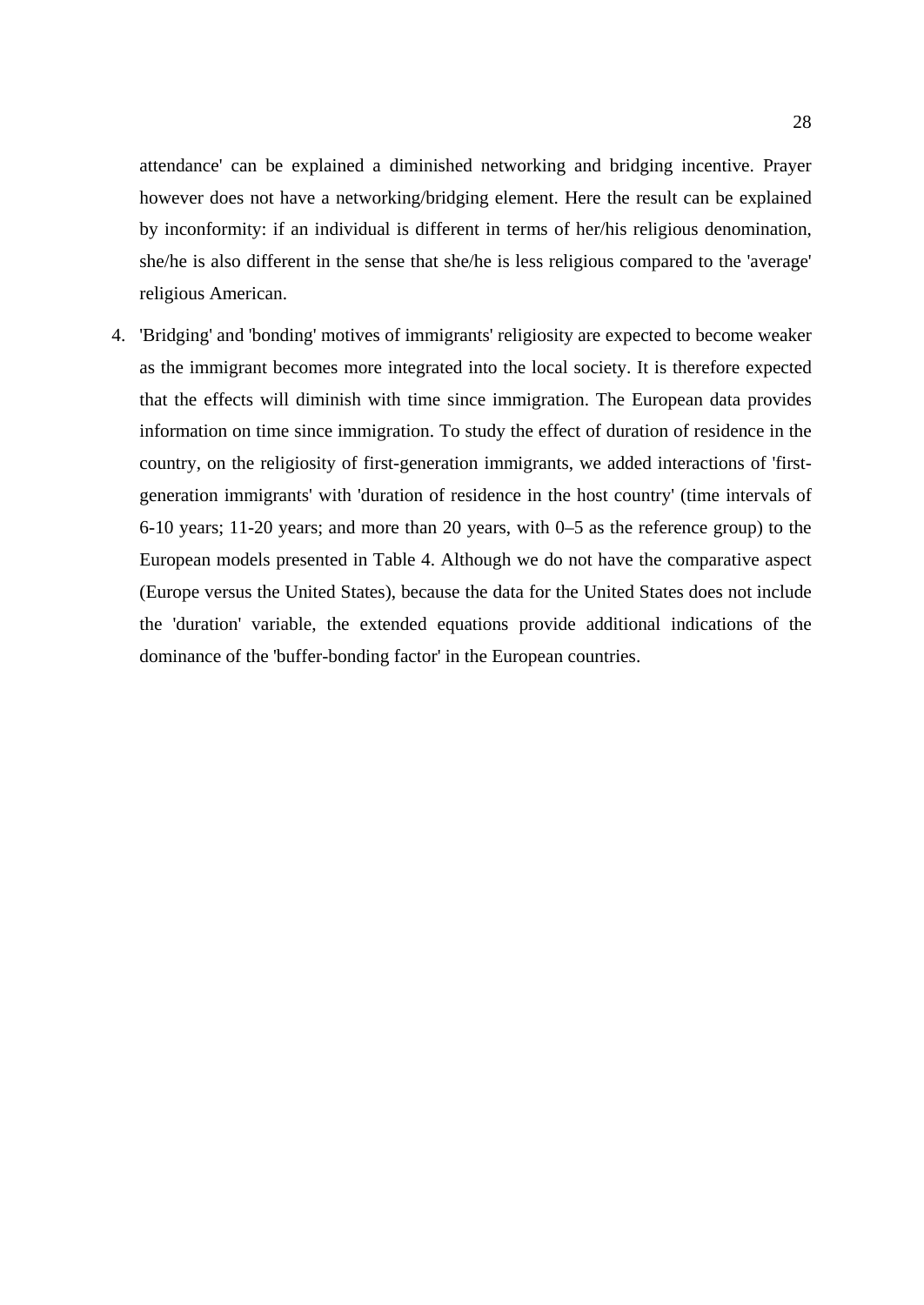|                          | Attendance to religious | Frequency of  |
|--------------------------|-------------------------|---------------|
|                          | services                | prayer        |
| Variables                | <b>EUROPE</b>           | <b>EUROPE</b> |
| Immigrant var.           |                         |               |
| First-generation         | $0.222***$              | $0.678***$    |
| Second-generation        | 0.098                   | $0.236**$     |
| Residence duration       |                         |               |
| $(6-10)*First-gen.$      | $-0.018$                | 0.102         |
| $(11-20)$ *First-gen.    | $-0.075$                | $-0.208$      |
| (20 and over)*First-gen  | $-0.070$                | $-0.298**$    |
| Socio-economic vars.     | yes                     | yes           |
| Religion variables       | yes                     | yes           |
| Country dummies          | yes                     | yes           |
| Wave dummies             | yes                     | yes           |
| Interaction significance |                         |               |
| (F-statistics)           |                         |               |
| $(6-10)*First-gen.$      | $7.42***$               | $17.61***$    |
| $(11-20)$ *First-gen.    | $5.56***$               | 13.70***      |
| (20 and over)*First-gen  | $6.04***$               | $16.47***$    |
| Sample Size              | 182,101                 | 179,707       |
| R-squared                | 0.399                   | 0.403         |

**Table 6: Attendance to religious services and prayer in Europe, 2002-2010, adding 'duration since immigration' variables**

\*p-value<0.10; \*\*p-value<0.05; \*\*\*p-value<0.01

As Table 6 indicates, the intensified religiosity of first-generation immigrants indeed diminishes significantly with the increase in duration in the host country (all interactions are significant).Van Tubergen and Sindradóttir (2011) also find that religiosity is higher among immigrants who have recently arrived in the host country. The interesting finding, that might lend further support to the dominance of the 'bonding-buffer' motive in Europe, is that *the decrease in prayer is much more pronounced than the decrease in church attendance.* While church attendance could also have a networking/bridging element, prayer has a pure 'bonding-buffer' element. It is plausible that as immigrants become more integrated they need less "balm to the soul".

5. Another indirect indicator of the dominance of the 'bridging' versus the 'bonding-buffer' effects could be gained from an insightful reading of the results of an experimental test of the 'intergroup contact theory' versus the 'group threat theory'. As mentioned above, the' intergroup contact theory' predicts that an increase in the relative size of a (religious) minority provides contact opportunities with the minority and leads to less discrimination. *This is the case if religiosity serves as a bridging element*. The 'group threat theory'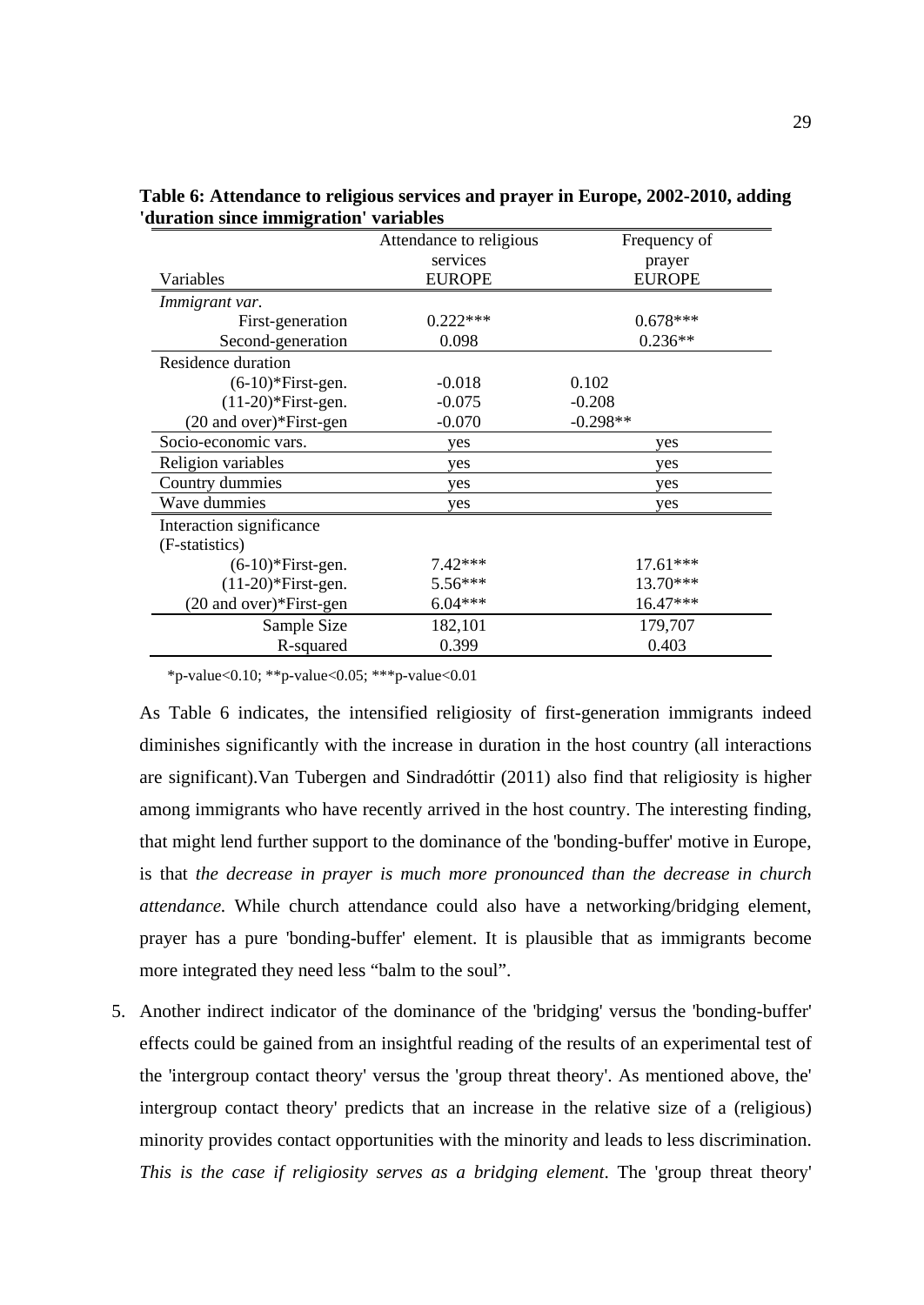predicts that an increase in the relative size of a minority leads to an augmented threat to the native population and therefore to intensified hostility. *This could be the case if religiosity serves as a bonding element within the minority/immigrant community and a buffer against the native community.* Connecting to Adida, Laitin and Valfort (2011) who found support for the threat theory (towards the Moslem religious minority), it can be claimed that their findings also lend support to *the dominance of the 'buffer-bonding' motive rather than the 'bridging' motive.* The experiment was conducted in France only and there is no comparable experiment for the United States. However, it offers some additional evidence in the same line.

#### *5. Concluding remarks*

Immigration and the religiosity of immigrants are key factors in shaping the religious and demographic landscape of Europe and the United States. The evolution and the impacts of the immigration-religiosity intersections are fundamentally different on the two sides of the Atlantic: in the United States religiosity seems to serve as a 'bridge', helping immigrants in the integration process. In Europe, intensified religiosity of immigrants seems to serve more like a 'buffer' and shock-absorber, offering comfort and shield against the hardships that newcomers face. These fundamental differences are the result the different religious cultures and religious landscapes of the two regions, and also the different mix of immigration flows. In particular, American religious pluralism allows immigrants to choose between creating their own religious communities versus joining local religious organizations. In any case, religious activity provides refuge, security, and various services and resources (employment, housing, education), and creates linkages between the immigrants and the native population, thus smoothening the integration process. The situation in Europe is totally different: religious pluralism in Europe is limited. Moreover, the European society tends to tolerate and respect individual religious freedom, but has difficulty in recognizing collective group religiosity and the legitimate role for religion in public life. Combined with the restricted religious pluralism, and drastic European secularization, immigrants' religions (in particular Islam) and religiosity are treated with much suspicion by European elites and ordinary people alike. In Europe the 'group threat theory' seems to govern, and the increase in the size of religious minorities generates hostile attitudes by the dominant native population toward the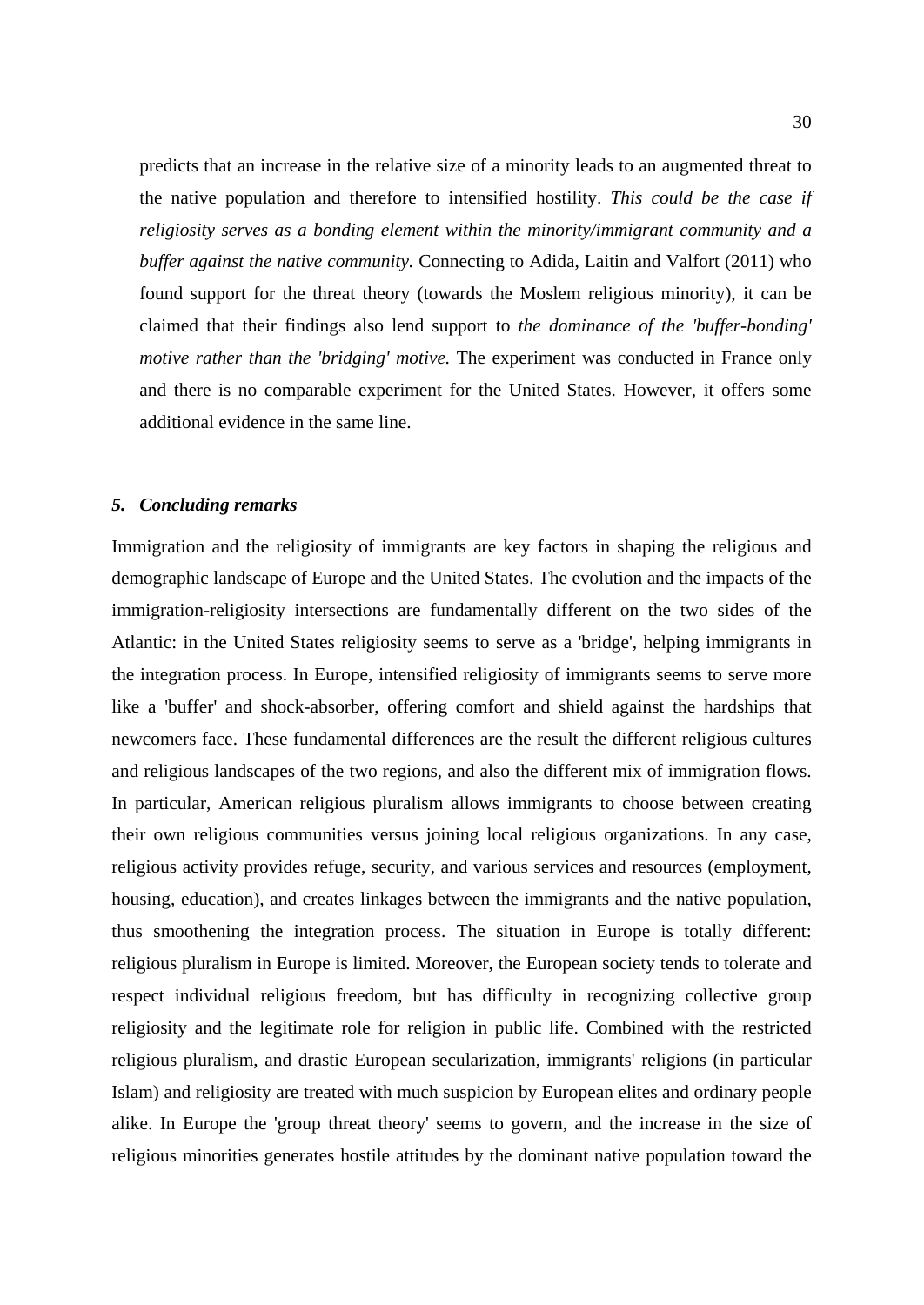religious minority. The predicted growing share of Moslem immigrants in European countries will potentially become a source of deep social and religious tensions. Solutions to discrimination against Moslems are therefore of urgent concern. However, as Paluck and Green (2009) show, evidence on prejudice-reducing policies is at best inconclusive.

The 'good news' is that there might be hope for better integration of the immigrant population in Europe as time goes by. This is indicated by the following circumstantial evidence: (i) as Table 6 indicates, intensified religiosity of immigrants has a tendency to decline over time as second-generation immigrants are less religious than first-generation immigrants, and even the religiosity of first-generation immigrants decreases with the years since migration. Aleksynska and Chiswick (2011) arrive at a similar result. This decline suggests that a certain adaptation to the religious environment in the host country is taking place; (ii) more evidence that the religiosity of immigrants is not an absolutely rigid personal trait is provided by Aleksynska and Chiswick (2011), who show that while the characteristics of the origin countries (i.e., religious pluralism, religious freedom, and social attitudes toward religion) determine immigrants' religiosity even after migration, the impact of these factors is much weaker compared to the host countries' characteristics. It therefore follows that religiosity does change and adapt to local host country factors; and (iii) Dustmann and Frattini (2011) investigated the assimilation of new immigrants into the local labor market, which also reflects other types of assimilation and adaptation. They present figures that clearly illustrate that longer exposure to immigration has a positive effect on labor market assimilation of recent non-EU immigrants (but does not affect EU immigrants). A country indicator of the 'length of exposure to foreign-born individuals' is defined by the 'share of foreign born in 2010 over the share of foreign born in 1960'. The index of occupational dissimilarity between recent immigrants and natives and the gap in employment probability between immigrants and native are plotted (each separately) against the index of 'exposure to foreign-born individuals'. The figures demonstrate that both occupational dissimilarity and employment gaps are larger for countries where the 'exposure index' is larger. In other words, longer exposure to immigration (indicated by a lower share of foreign born in 2010 to foreign born in 1960) leads to better assimilation of newcomers into the local labor market. It follows that longer exposure and contact with immigrants who arrived in the country 50 years ago results in better employment prospects for new immigrants. A relatively larger share of 'old immigrants' leads to the better assimilation of recent immigrants. The authors also claim that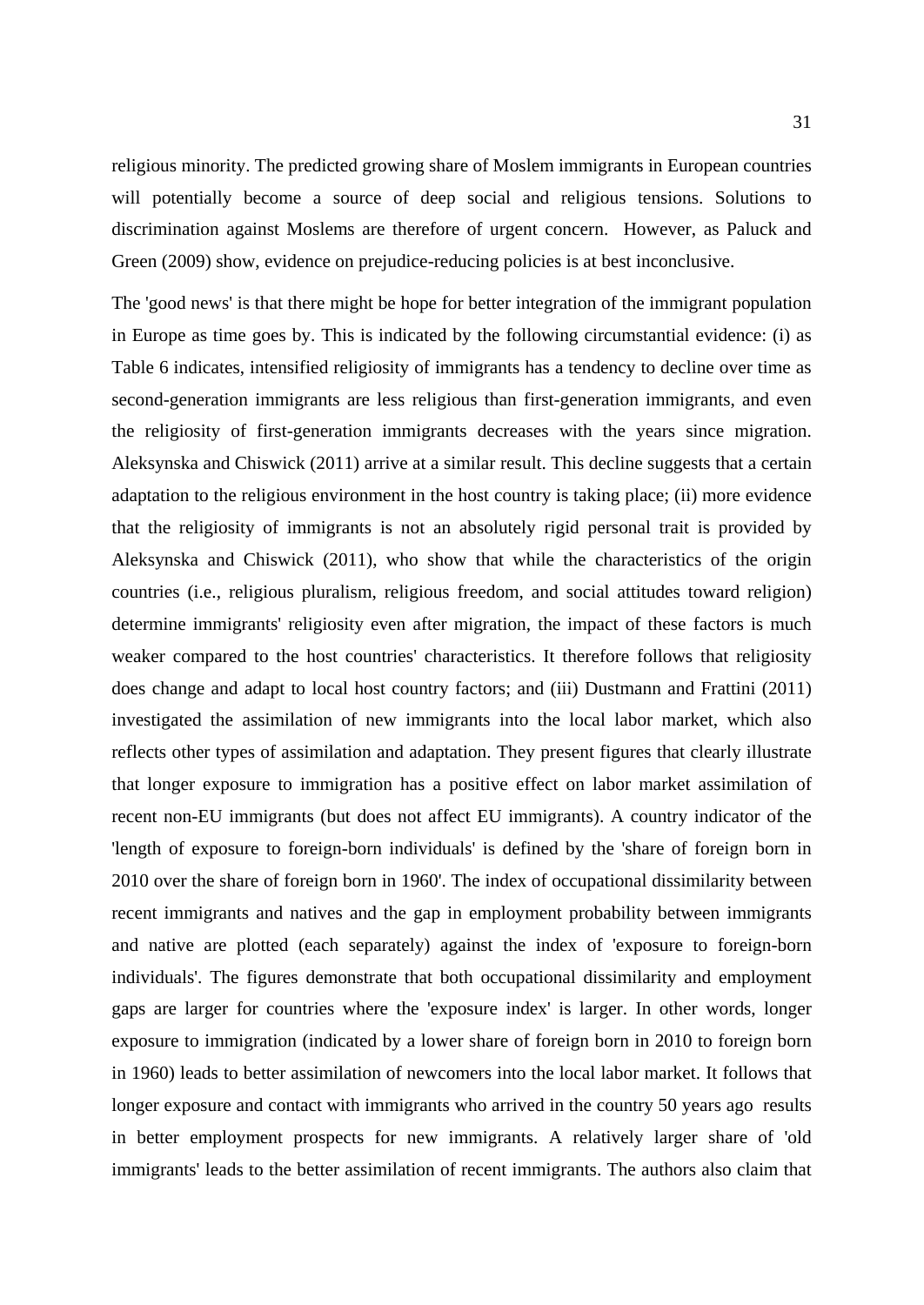institutions and labor regulations play a role in immigrants' labor-market assimilation: recent immigrants in countries with stricter employment protection exhibit an occupational distribution that is more distinct from that of natives. It follows that relaxing labor regulations can lead to better immigrant assimilation.

To conclude, religiosity could serve as a tool for the integration of immigrants on the two sides of the Atlantic. Although this 'tool' currently seems to be less effective in Europe than in the United States, adaptation to the religious environment in the host country would take place as time goes by, allowing bridges to be built between immigrants and the local native population.

#### **References**

Adida, C.L., Laitin, D.D. and M.A. Valfort (2011), '"One Muslim is Enough!" Evidence from a Field Experiment in France', *IZA Discussion Paper No. 6122*. Bonn.

Aleksynska, M. and B.R. Chiswick (2011), 'Religiosity and Migration: Travel into One's Self versus Travel across Cultures', *IZA Discussion Paper No. 5724*. Bonn.

Allen, C. and Nielsen, J.S. (2002), '*Summary Report on Islamophobia in the EU after 11 September 2001'*, Vienna: European Monitoring Center on Racism and Xenophobia.

Allport, G. (1954), *The Nature of Prejudice,* New York: Doubleday.

Bar-El, R., Garcia-Muñoz, T., Neuman, S. and Y. Tobol (2012), 'The Evolution of Secularization: Cultural Transmission, Religion and Fertility- Theory, Simulations and Evidence', *Journal of Population Economics*, forthcoming*.*

Bisin, A. and T. Verdier (2000), 'Beyond the Melting Pot: Cultural Transmission, Marriage, and he Evolution of Ethnic and Religious Traits', *The Quarterly Journal of Economics,***115**(3), 955-988.

Bisin, A. and T. Verdier (2001), 'The Economics of Cultural Transmission and the Dynamics of Preferences', *Journal of Economic Theory,***97**, 298-319.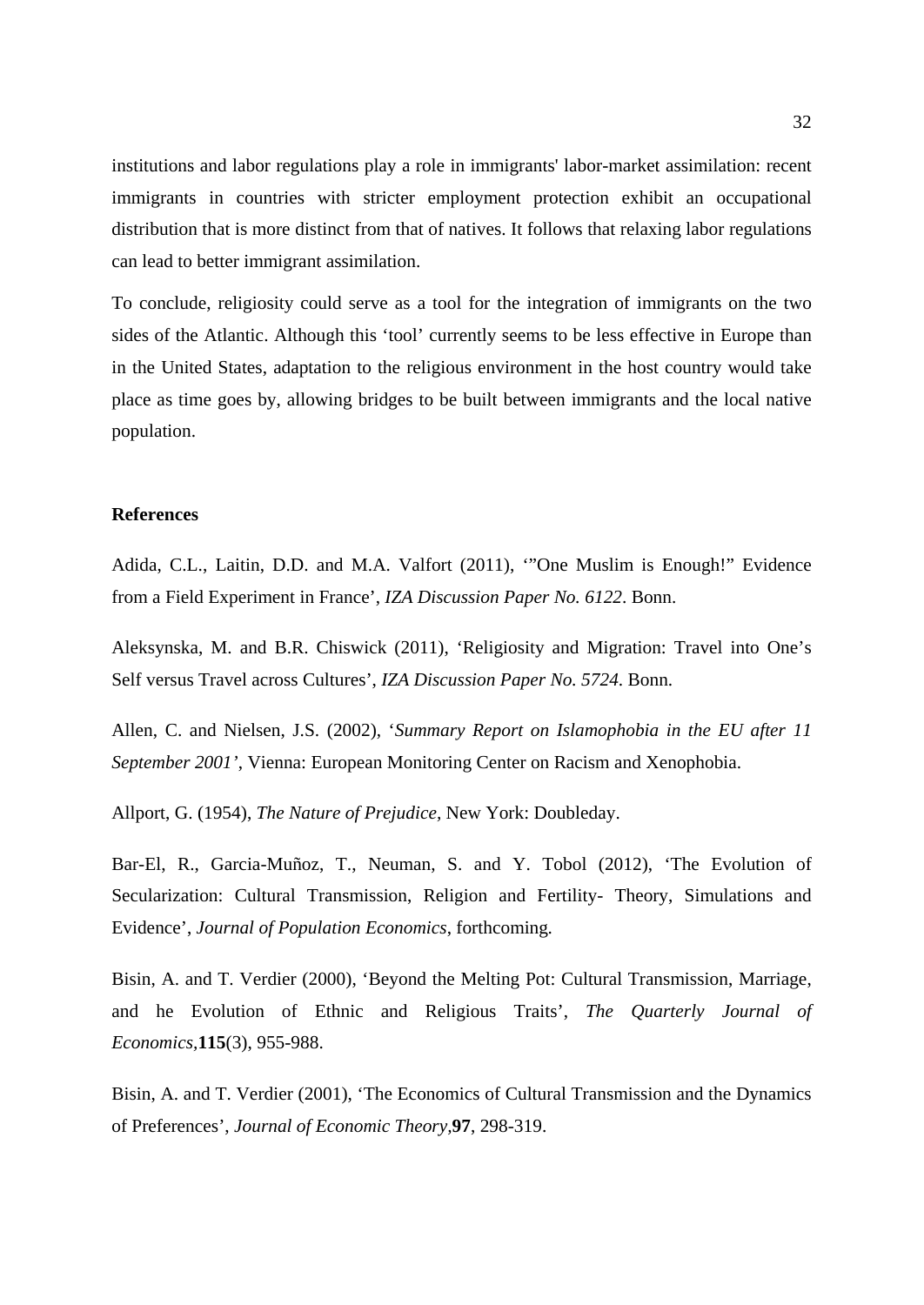Bisin, A., Patacchini, E., Verdier, T. and Y. Zenou (2008), 'Are Islam Immigrants Different in Terms of Cultural Integration?', *Journal of the European Economic Association,***6**(2-3), 445-456.

Blalock, H.M. (1967), *Towards a Theory of Minority-Group Relations,* New York: Capricorn Books.

Borjas, G.J. and L. Hilton (1996), 'Immigration and the Welfare State: Immigrant Participation in Means-Tested Entitlement Programs', *Quarterly Journal of Economics,* **111**, 575-604.

Brañas-Garza, P. and S. Neuman (2004), 'Analyzing Religiosity within an Economic Framework: The Case of Spanish Catholics', *Review of Economics of the Household,* **2** (1), 5-22.

Cadge, W. and E.H. Ecklund (2006), 'Religious Service Attendance among Immigrants: Evidence from the New Immigrant Survey-Pilot', *American Behavioral Scientist,* **49** (11): 1574-1595.

Casanova, J. (1994), *Public Religions in the Modern World,* Chicago: University of Chicago Press.

Casanova, J. (2006), 'Religion, European Secular Identities, and European Integration', in *Religion in an Expanding Europe*, Cambridge: Cambridge University Press, pp. 65-92.

Chiswick, C.U. (2003), 'Immigrant Religious Adjustment: An Economic Approach to Jewish Migrations', *IZA Discussion Paper No. 863.* Bonn.

Connor, P. (2010), 'Balm for the Soul: Immigrant Religion and Emotional Well-Being', *International Migration,* DOI: 10.1111/j.1468-2435.2010.00623.x.

Constant A., Gataullina, L. Zimmermann, K.F. and L. Zimmermann (2006), 'Clash of Cultures: Muslims and Christians in the Ethnosizing Process', *IZA Discussion Paper No. 2350*. Bonn.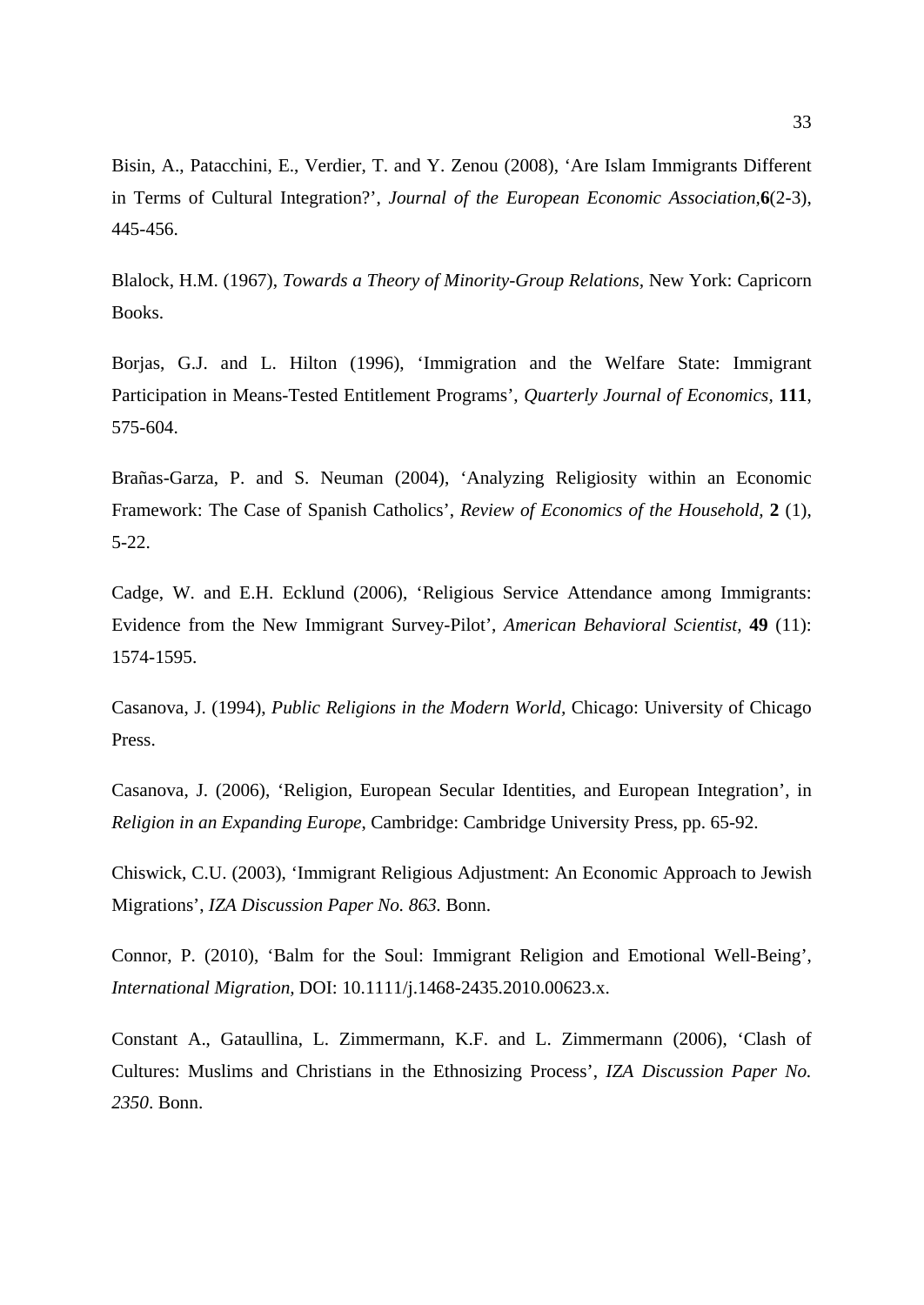Cyrus, N., Gropas, R. and A. Kosic (2006), '"Opportunity Structures for Immigrants" Active Civic Participation in the European Union: Sharing Comparative Observations', *POPITIS Working Paper No. 2*. Oldenburg: University of Oldenburg.

Davila, A. and M.T. Mora (2005), Changes in the Earnings of Arab Men in the US between 2002 and 2002', *Journal of Population Economics,***18** (4), 587-601.

Dustmann, C. and T. Frattini (2011), 'Immigration: The European Experience', *IZA Discussion Paper No. 6261.* Bonn

Ebaugh, H.R. and J.S. Chafetz (1999), 'Agents for Cultural Reproduction and Structural Change: The Ironic Role of Women in Immigrant Religious Institutions', *Social Forces,***78** (2), 585-612.

Ebaugh, H.R. and J.S. Chafetz (2000), *Religion and the New Immigrants: Continuities and Adaptations in Immigrant Congregations,* Walnut Creek, CA: AltaMira Press.

Fetzer, J.S. and J.C. Soper (2003), 'The Roots of Public Attitudes toward State Accommodation of European Moslems' Religious Practices before and after September 11th',*Journal for the ScientificStudy of Religion,* **42** (2), 247-258.

Fetzer, J.S. and J.C. Soper (2005),*Islam and the State in Britain, France, and Germany,*  Cambridge: Cambridge University Press.

Ghazal-Read, J. (2004), 'Cultural Influences on Immigrant Women's Labor Force Participation: The Arab-American Case', *International Migration Review,* **38**(1), 52-77.

Gordon, M.M. (1964), *Assimilation in American Life*, New York: Oxford University Press.

Goujon, A., Skirbekk, V., Fliegenschnee, K. and P. Strzelecki (2006), 'New Times, Old Beliefs: Projecting the Future Size of Religions in Austria', Working Paper 01/2006. Vienna Institute of Demography.

Greeley, A.M. (1972), *The Denominational Society: A Sociological Approach to Religion in America,* Glenview, IL: Scott, Foresman.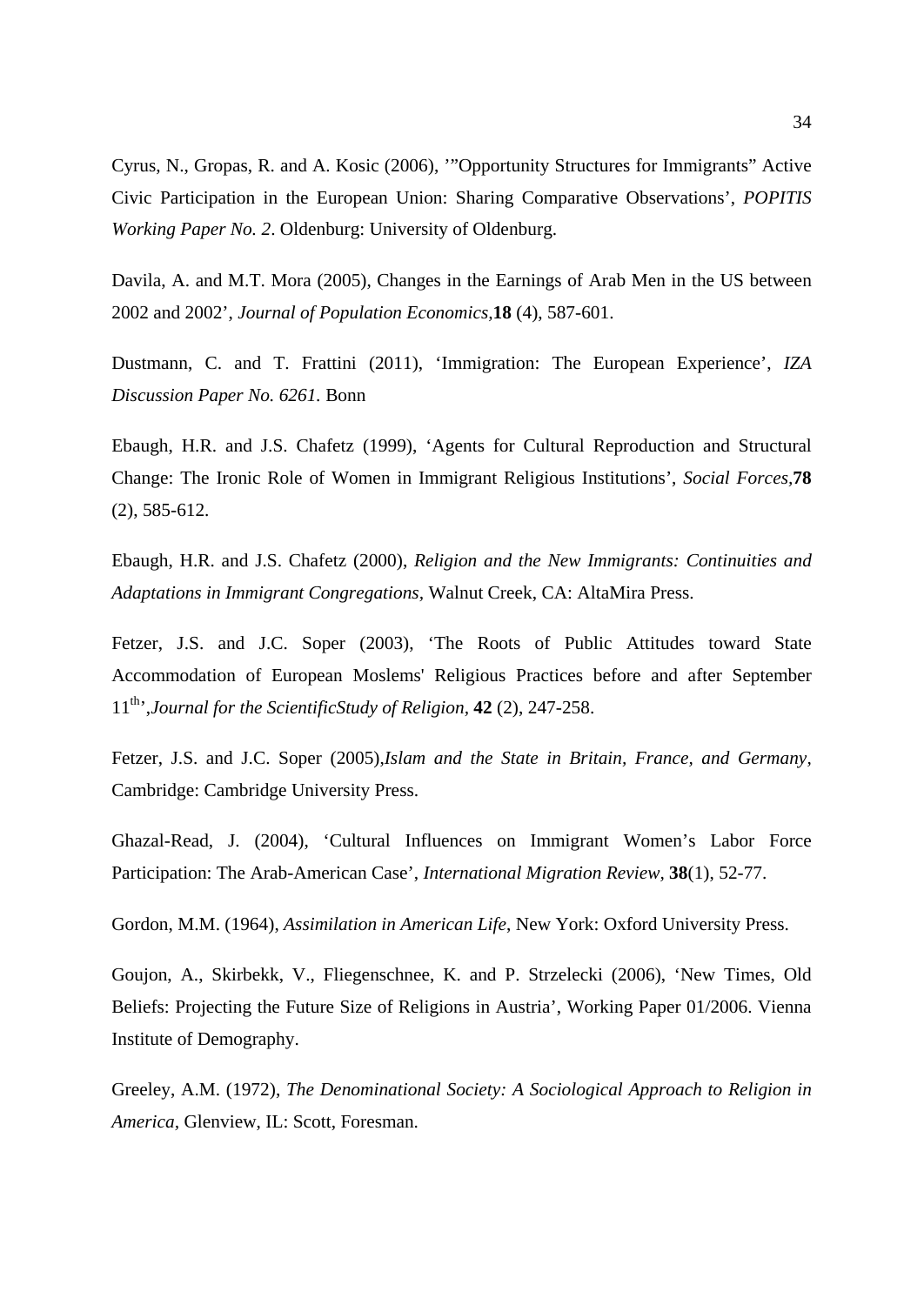Greeley, A.M. (2004), *Religion in Europe at the End of the Second Millennium: a Sociological Profile,* New Jersey: Transaction Publishers.

Herberg, W. (1960), *Protestant, Catholic, Jew: An Essay on American Religious Sociology,* Garden City, NY: Anchor.

Hill, P.C. and K.I. Pargament (2003), 'Advances in the Conceptualization and Measurement of Religion and Spirituality: Implications for Physical and Mental Health Research', *American Psychologist*, **58** (1), 64-74.

Ingelhart, R. and P. Norris (2004), *Sacred and Secular: Religion and Politics Worldwide,* Cambridge: Cambridge University Press.

Kaufmann, E. (2010), *Shall the Religious Inherit the Earth?*, Profile Books LTD.

Kaushal, N., Kaestner, R. and R. Reimers (2007), 'Labor Market Effects of September 11th on Arab and Muslim Residents in the United States',*Journal of Human Resources,***32**(1), 182- 209.

Kurien, P. (2001), 'Religion, Ethnicity and Politics: Hindu and Islam Indian Immigrants in the United States', *Ethnic and Racial Studies,***24**(2), 263-293.

Leggewie, C. (2007), 'Between National Church and Religious Supermarket', Eurozine Review (at: www.eurozine.com).

Lehrer, E.L. (2010), 'Religion, Human Capital Investments and the Family in the United States', in: McCleary R. (ed.), *The Oxford Handbook of the Economics of Religion,* New York: Oxford University Press.

Lesthaeghe, R.J. and L. Neidert (2006), 'The Second Demographic Transition in the United States: Exception or Textbook Example?', *Population and Development Review*, **32**(4), 669- 698.

Lozano, F.A. and M.D. Steinberger (2010), 'Empirical Methods in the Economics of International Migration', *IZA Discussion Paper No. 5328*. Bonn.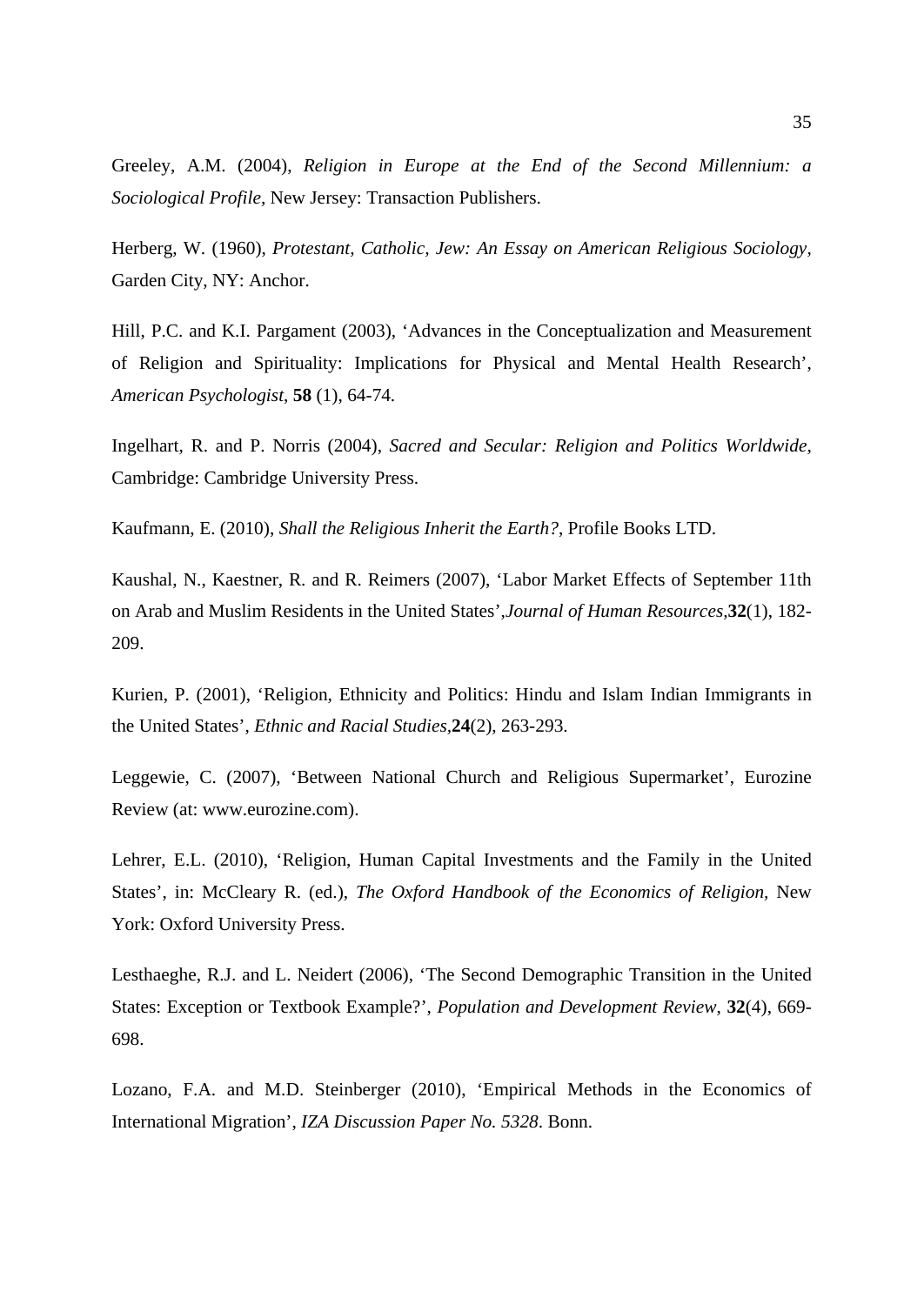Mayda, A.M. (2010), 'International Migration: A Panel Data Analysis of the Determinants of Bilateral Flows', *Journal of Population Economics,***23**, 1249-1274.

Munshi, K. (2003), 'Networks in the Modern economy: Mexican Migrants in the U.S. Labor Market', *Quarterly Journal of Economics,***118**,549-597.

Neuman, S. (2005), 'Aliya to Israel: Immigration under Conditions of Adversity', in: Zimmermann K.F. (ed.) *European Migration: What Do We Know?,* Oxford University Press, pp. 459-506.

Norton E.C., Wang H. and C. Ai C (2004), Computing Interaction Effects and Standard Errors in Logit and Probit Models', *The Stata Journal,***4** (2), 154-167.

Ogelman, N. (2003), 'Documenting and Explaining the Persistence of Homeland Politics among Germany's Turks', *International Migration Review,***37**, 163-193.

Ozyurt, S.S. (2009), 'Living Islam in Non-Islam Spaces: How Religiosity of Islam Immigrant Women Affect their Cultural and Civic Integration in Western Host Societies'.*The Center for Comparative Immigration Studies, Working Paper No. 179,* University of California, San Diego.

Paluk, E.L. and D.P. Green (2009), 'Prejudice Reduction: What works? A Critical Look at Evidence from the Field and the Laboratory', *Annual Review of Psychology*, **60**, 339-367.

Peek, L. (2005), 'Becoming Islam: The Development of a Religious Identity', *Sociology of Religion,* **66** (3), 215-242.

Pew Research Center Report (2011), 'The Future of the Global Moslem Population: Projections for 2010-2030', Washington.

Putnam, R.D. (2000), *Bowling Alone: The Collapse and Revival of American Community*, New York: Simon and Schuster.

Putnam, R.D. and D.E. Campbell (2010), *American Grace: How Religion Divides and Unites Us,*New York: Simon and Schuster.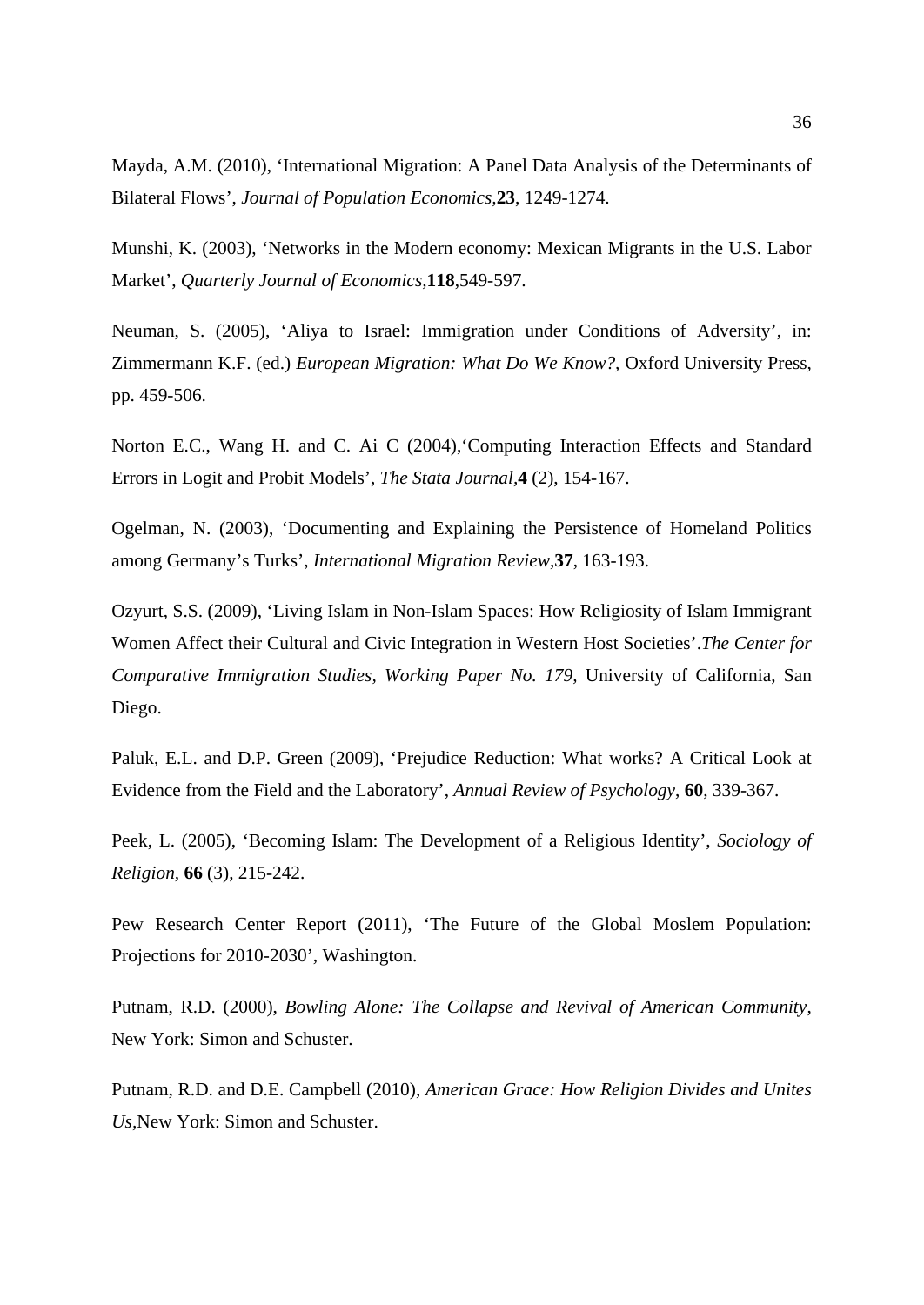Ramakrishnan, K and C. Viramontes (2006), *Civic Inequalities: Immigrants Volunteerism and Community Organizations in California.*Public Policy Institute of California.

Ruhn, M. and P. Martin (2008), 'Numbers versus Rights: Trade-offs and Guest Worker Programs', *International Migration Review,***42**, 249-265.

Sheridan L.P. and R. Gillett (2005), 'Major World Events and Discrimination', *Asian Journal of Social Psychology,***8** (2), 191-197.

Skirbekk, V., Goujon, A. and E. Kaufmann (2010), 'Secularism, Fundamentalism, or Catholicism? The Religious Composition of the United States in 2043', *Journal for the Scientific Study of Religion,***49** (2), 293-310.

Smith, T. (1978), 'Religion and Ethnicity in America', *American Historical Review,***83**, 1155- 1185.

Sommerville, C.J. (1998), 'Secular Society/Religious Population: Our Tacit Rules for Using the Term 'Secularization'', *Journal for the Scientific Study of Religion,***37**(2), 249-253.

Steensland, B., Park J.Z., Regneru, M.D., Robinson L.D., Wilcox W.B. and R.D. Woodberry (2000), 'The Measure of American Religion: Toward Improving the State of the Art', *Social Forces*, **79** (1), 291-318.

Strabac, Z. and O. Listhaug (2008), 'Anti-Muslin Prejudice in Europe: A Multilevel Analysis of Survey Data from 30 Countries', *Social Science Research***37** (1), 268-286.

Swatos, W.H. and K.J.Christiano (1999), 'Secularization Theory: The Course of a Concept', *Sociology of Religion,***60** (3), 209-228.

Tiilikainen, M. (2003), 'Somali Women and Daily Islam in Diaspora', *Social Compass,***50** (1), 59-69.

Toft, M.D., Philpott, D. and T.S. Shah (2011), *God's Century: Resurgent Religion and Global Politics,* W.W. Norton & Company.

Tschannen, O. (1991), 'The Secularization Paradigm: A Systematization', *Journal for the Scientific Study of Religion,* **30**, 395-415.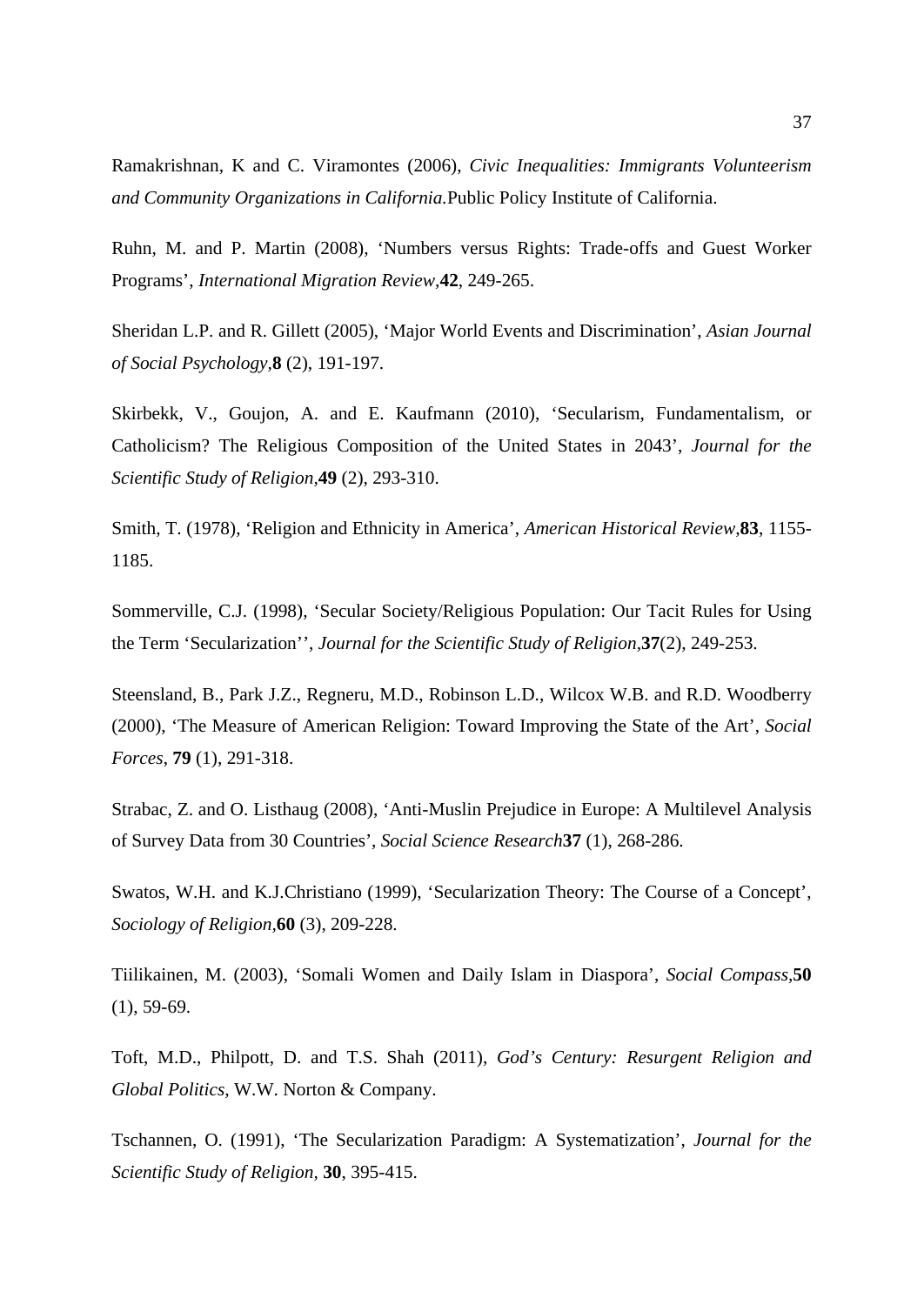Van Tubergen, F. And J.I.Sindradóttir (2011), 'The Religiosity of Immigrants in Europe: A Cross-National Study', *Journal for the Scientific Study of Religion*, **50** (2), 272-288.

Waite, L. and E.L. Lehrer (2003), 'The Benefits from Marriage and Religion in the United States: A Comparative Analysis', *Population and Development Review,***29** (2), 255-275.

Warner, R.S. (2000), 'Religion and the New (post-1965) Immigrants: Some Principles Drawn from Field Research', *American Studies,***41**, 267-286.

Weber, M. (1930), *The Protestant Ethic and the Spirit of Capitalism,* London, England: Allen and Unwin.

Williams, R.B. (1988). *Religions of Immigrants from India and Pakistan: New Threads in American Tapestry,* New York: Cambridge University Press.

Wooldridge, J.M (2003). *Introductory Econometrics: A Modern Approach*, ed. South-Western,  $2<sup>nd</sup>$  edition.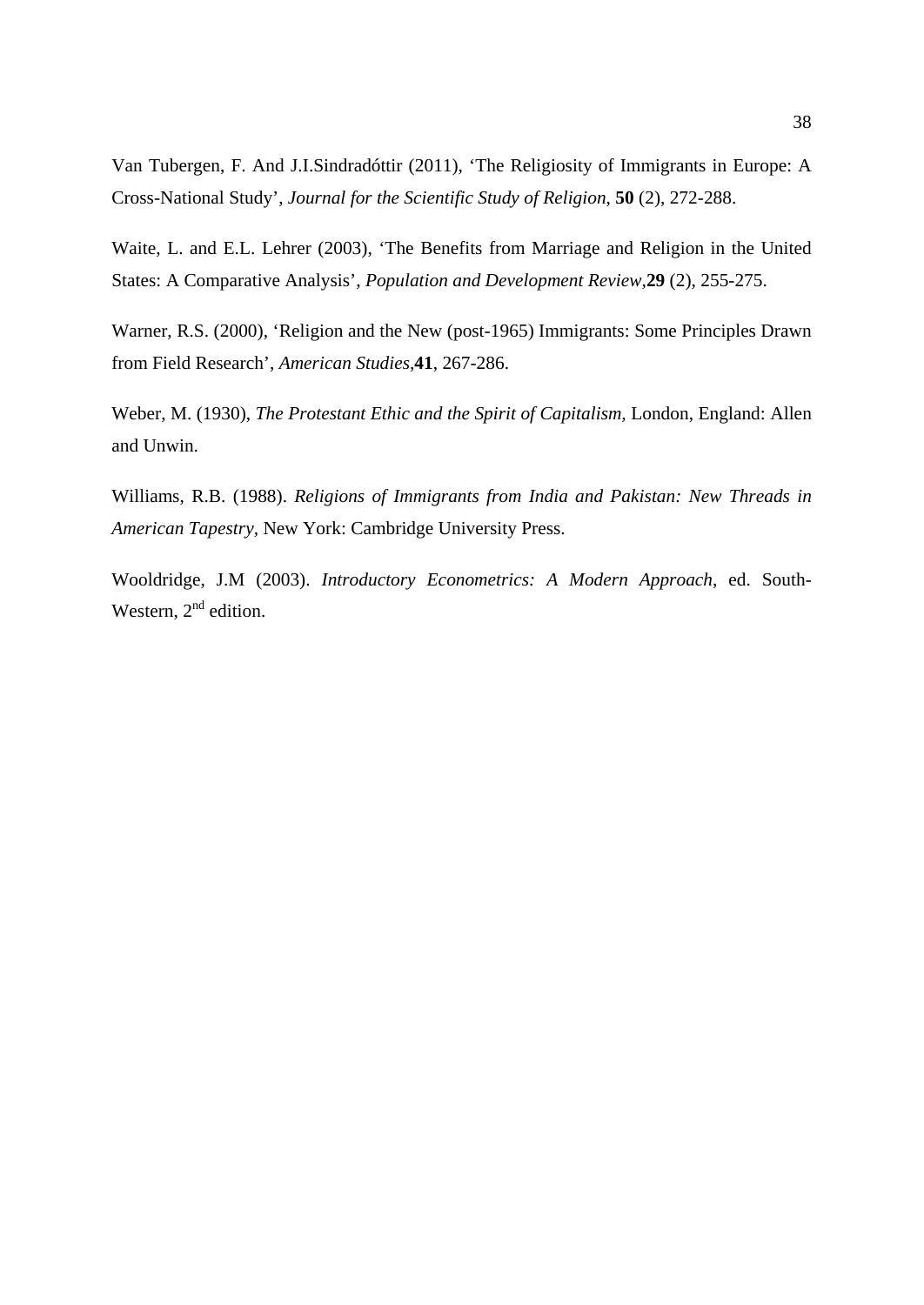#### **Appendix**

Variables Mean Standard deviation Minimum Maximum *Dependent vars.* Attendance to relig. serv. 2.596 1.525 1 7<br>Frequency of prayer 3.412 2.451 1 7 Frequency of prayer  $3.412$  2.451 1 *Immigrant vars.* First-generation 0.064 0.244 0 1 Residence duration Less than 5 years 0.010 0.097 0 1<br>6 to 10 0.008 0.094 0 1 6 to 10 0.008 0.094 0 1 11 to 20 0.014 0.117 0 1 21 and over 0.032 0.177 0 1 Secondgeneration 0.018 0.133 0 1 Age (years) 30 and under 31 to 45 0.175 0.275 0.144 0.446 0 0 1 1 46 to 59 0.250 0.433 0 1 60 and over 0.300 0.458 0 1 Education (years completed) Less than 6 7 to 12 0.087 0.480 0.281 0.500  $\Omega$ 0 1 1 13 to 16 0.294 0.456 0 1 17 and over 0.139 0.346 0.539 0.498 0 Female 0.539 0.498 0 1 People in household 2.687 1.387 Marital status Single Married 0.232 0.565 0.422 0.495 0  $\begin{matrix}0\\0\end{matrix}$ 1 1 Divorced 0.099 0.298 0 1<br>Widowed 0.104 0.306 0 1 Widowed 0.104 Low income  $0.089$   $0.285$  0 Employment status Retired/student/home Employee 0.008  $0.811$ <br> $0.121$ 0.089 0.391<br>0.326 0  $\begin{matrix} 0 \\ 0 \end{matrix}$ 1  $\frac{1}{1}$ Self employed 0.121 0.326 0<br>Unemployed 0.060 0.237 0 Unemployed 0.060 0.237 0 1 *Religious denomination* Catholic 0.321 0.467 0 1 Protestant 0.148 0.355 0 1 Orthodox 0.107 0.310 0 1 Other Christian 0.015 0.121 0 1 Jewish 0.001 0.029 0 1 Islam 0.016 0.125 0 1 No religion 0.391 0.488 0 1 Not main religion 0.509 0.500 0 1 Sample Size 182,101

### **Table A.1. ESS-Europe: descriptive statistics**